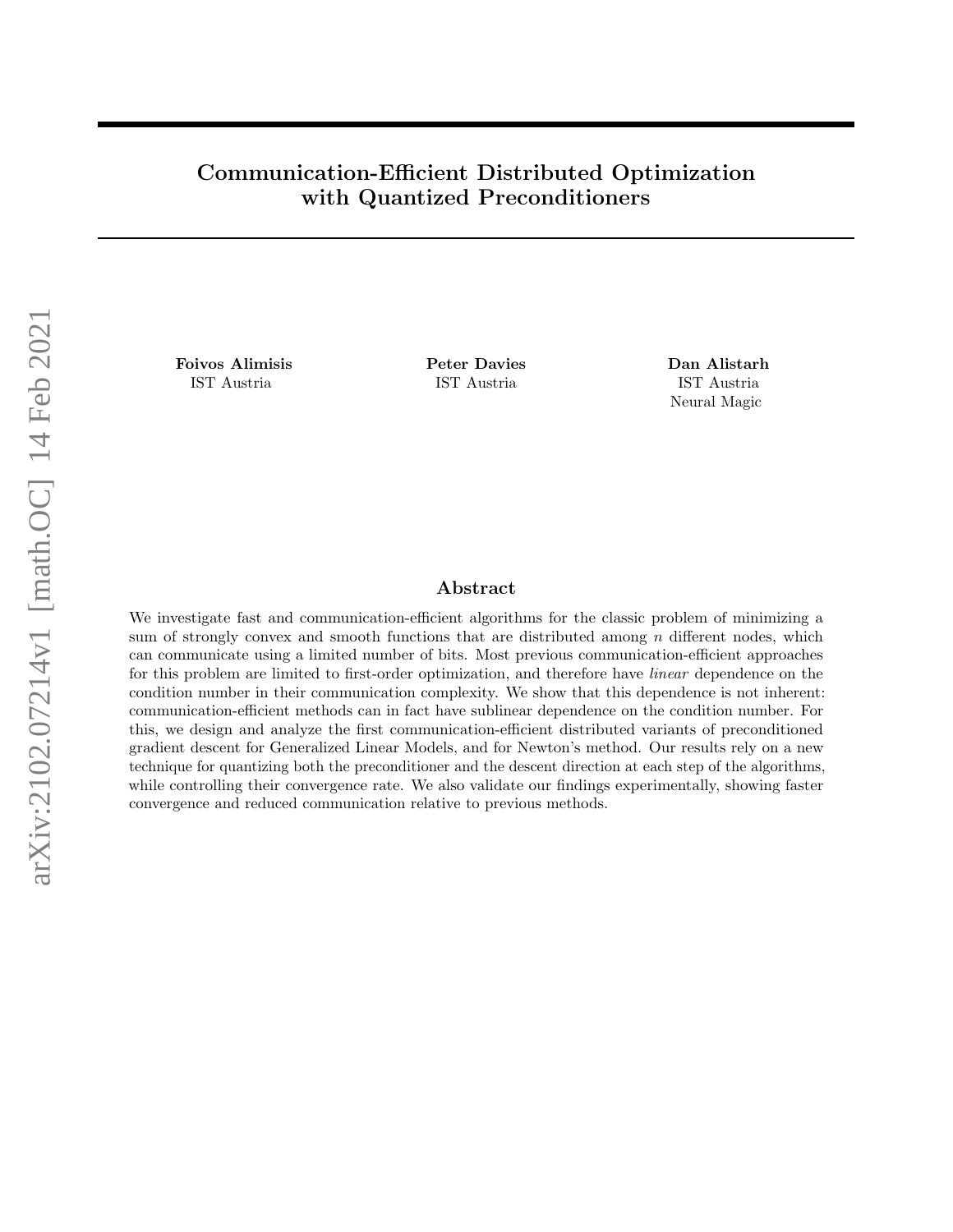## 1 Introduction

Due to the sheer size of modern datasets, many practical instances of large-scale optimization are now distributed, in the sense that data are split among several computing nodes, which collaborate to jointly optimize the global objective function. This shift towards distribution induces new challenges, and the community has reconsidered many classic, well-established algorithms in terms of their distribution costs, usually measured in terms of the number of bits sent and received by the algorithms (*communication complexity*) or by the number of parallel iterations (round complexity).

In this paper, we focus on the communication (bit) complexity of the classic minimization problem

$$
\min_{x \in \mathbb{R}^d} f(x) := \frac{1}{n} \sum_{i=1}^n f_i(x),
$$

where the global d-dimensional cost function  $f$  is formed as the average of smooth and strongly-convex local costs  $f_i$ , owned by different machines, indexed by  $i = 1, ..., n$ .

This problem has a rich history. The seminal paper by [Tsitsiklis and Luo](#page-15-0) [\(1986\)](#page-15-0) considered the case  $n = 2$ , and provided a lower bound of  $\Omega(d \log(d/\epsilon))$  for quadratic functions, as well as an almost-matching upper bound for this case, within logarithmic factors. (Here, d is the problem dimension and  $\epsilon$  is the error-tolerance.)

The problem has concentrated significant attention, given the surge of interest in distributed optimization and machine learning, e.g. [\(Niu et al., 2011;](#page-14-0) [Jaggi et al., 2014;](#page-14-1) [Alistarh et al., 2016;](#page-14-2) [Nguyen et al., 2018;](#page-14-3) [Ben-Nun and](#page-14-4) [Hoefler, 2019\)](#page-14-4). In particular, a series of papers [\(Khirirat et al., 2018;](#page-14-5) [Ye and Abbe, 2018;](#page-15-1) Magnússon et al., 2020; [Alistarh and Korhonen, 2020\)](#page-14-7) continued to provide improved upper and lower bounds for the communication complexity of this problem, both for deterministic and randomized algorithms, as well as examining related distributed settings and problems [\(Scaman et al., 2017;](#page-14-8) [Jordan et al., 2018;](#page-14-9) [Vempala et al., 2020;](#page-15-2) Mendler-Dünner [and Lucchi, 2020;](#page-14-10) [Hendrikx et al., 2020\)](#page-14-11).

The best known lower bound for solving the above problem for deterministic algorithms and general  $n$  is of

 $\Omega(nd \log(d/\epsilon))$ 

total communication bits, given recently by [Alistarh and Korhonen](#page-14-7) [\(2020\)](#page-14-7). On the algorithmic side, the deterministic solution with the lowest known communication complexity is a variant of quantized gradient descent (Magnússon et al., 2020; [Alistarh and Korhonen, 2020\)](#page-14-7) using

$$
\mathcal{O}(nd\kappa\log\kappa\log(\gamma d/\epsilon))
$$

total bits, where  $\kappa$  is the condition number of the problem and  $\gamma$  is the smoothness bound of f.

An intriguing open question concerns the optimal dependency on the condition number. While existing lower bounds show no such explicit dependency, all known algorithms have linear (or worse) dependency on κ. Resolving this problem is non-trivial, since one usually removes this dependency in the non-distributed case by leveraging curvature information in the form of preconditioning or full Newton steps. However, existing distribution techniques are designed for gradient quantization, and it is not at all clear for instance how using a preconditioning matrix would interact with the convergence properties of the algorithm, and in particular whether favourable convergence behaviour can be preserved at all following quantization.

Contribution. In this paper, we resolve this question in the positive, and present the first communicationefficient variants of preconditioned gradient descent for generalized linear models (GLMs) and distributed Newton's method.

Specifically, given a *small enough* error-tolerance  $\epsilon$ , a communication-efficient variant of preconditioned gradient descent for GLMs (QPGD-GLM) can find an  $\epsilon$ -minimizer of a  $\gamma$ -smooth function using a total number of bits

$$
B^{QPGD\text{-}GLM} = \mathcal{O}\left(nd\kappa_{\ell}\log(n\kappa_{\ell}\kappa(M))\log(\gamma D/\epsilon)\right),\,
$$

where d is the dimension, n is the number of nodes,  $\kappa_{\ell}$  is the condition number of the loss function  $\ell$  used to measure the distance of training data from the prediction,  $\kappa(M)$  is the condition number of the averaged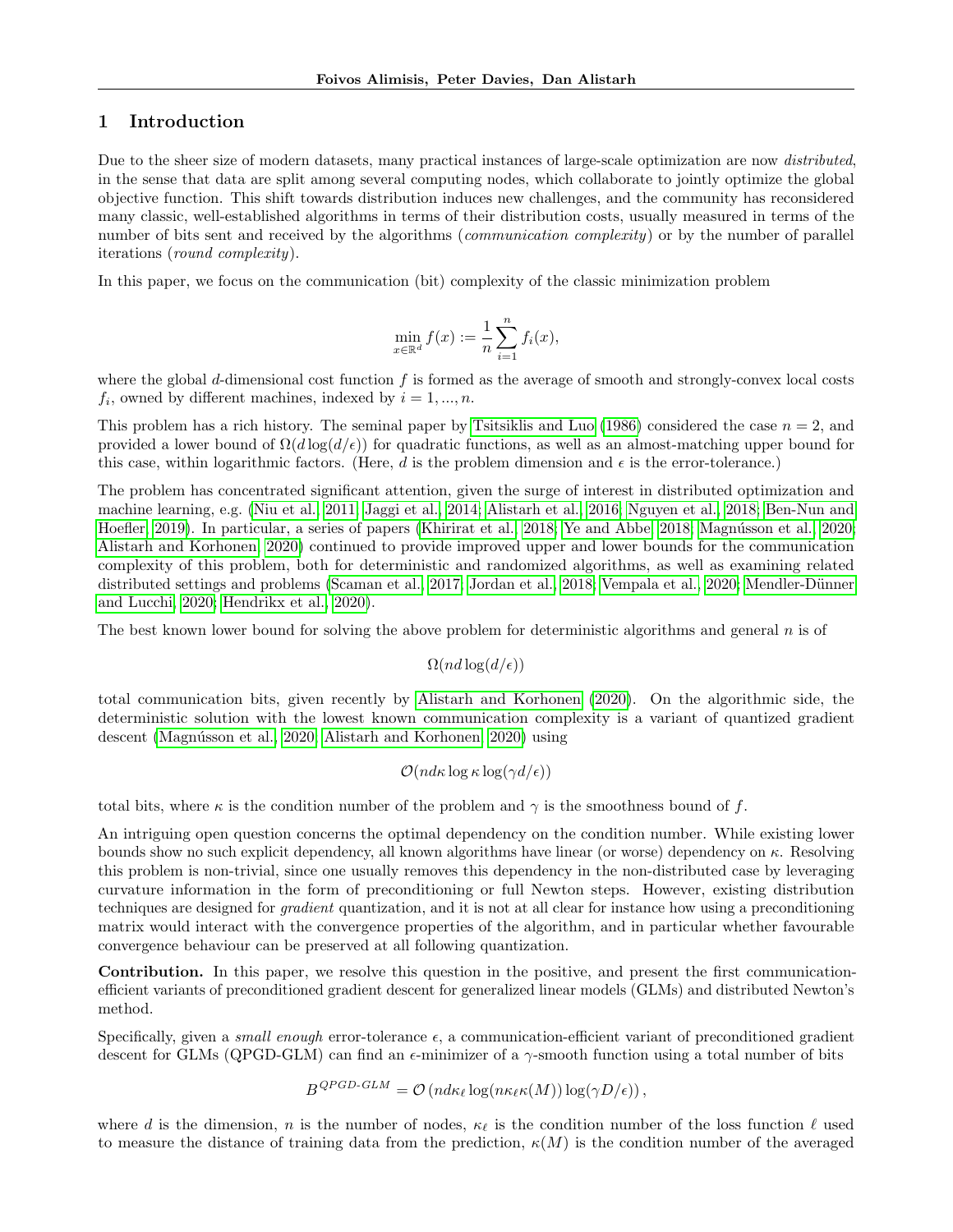covariance matrix of the training data, and  $D$  is a bound on the initial distance from the optimum. Practically,  $\kappa_{\ell}$  is much smaller than the condition number  $\kappa$  of the problem and is equal to 1 in the case that  $\ell$  is a quadratic. This first result suggests that distributed methods need not have linear dependence on the condition number of the problem. Our main technical result extends the approach to a distributed variant of Newton's method, showing that the same problem can be solved using

 $B^{Newton} = \mathcal{O}\left(nd^2 \log\left(d\kappa\right) \log\left(\gamma \mu/\sigma\epsilon\right)\right)$  total bits,

under the assumption that the Hessian is  $\sigma$ -Lipschitz.

Viewed in conjunction with the above  $\Omega(nd|\epsilon))$  lower bound, these algorithms outline a new communication complexity trade-off between the dependency on the dimension of the problem  $d$ , and its condition number  $\kappa$ . Specifically, for ill-conditioned but low-dimensional problems, it may be advantageous to employ quantized Newton's method, whereas QPGD-GLM can be used in cases where the structure of the training data favors preconditioning. Further, our results suggest that there can be no communication lower bound for the coordinator model with linear dependence on the condition number of the problem.

Our paper introduces a few tools which should have broader applicability. One is a lattice-based matrix quantization technique, which extends the state-of-the-art vector (gradient) quantization techniques to preconditioners. This enables us to carefully trade off the communication compression achieved by the algorithm with the non-trivial error in the descent directions due to quantization. Our main technical advance is in the context of quantized Newton's method, where we need to keep track of the concentration of quantized Hessians relative to the fullprecision version. Further, our algorithms quantize directly the local descent directions obtained by multiplying the inverse of the quantized estimation of the preconditioner with the exact local gradient. This is a non-obvious choice, which turns out to be the correct way to deal with quantized preconditioned methods.

We validate our theoretical results on standard regression datasets, where we show that our techniques can provide an improvement of over  $3\times$  in terms of total communication complexity used by the algorithm, while maintaining convergence and solution quality.

Related Work. There has been a surge of interest in distributed optimization and machine learning. While a complete survey is beyond our scope, we mention the significant work on designing and analyzing communicationefficient versions of classic optimization algorithms, e.g. [\(Jaggi et al., 2014;](#page-14-1) [Scaman et al., 2017;](#page-14-8) [Jordan et al.,](#page-14-9) [2018;](#page-14-9) [Khirirat et al., 2018;](#page-14-5) [Nguyen et al., 2018;](#page-14-3) [Alistarh et al., 2016;](#page-14-2) [Ye and Abbe, 2018;](#page-15-1) Magnússon et al., [2020;](#page-14-6) Ghadikolaei and Magnússon, 2020), and the growing interest in communication and round complexity lower bounds, e.g. [\(Arjevani and Shamir, 2015;](#page-14-13) [Vempala et al., 2020;](#page-15-2) [Alistarh and Korhonen, 2020;](#page-14-7) [Zhang](#page-15-3) [et al., 2013;](#page-15-3) [Shamir, 2014\)](#page-14-14). In this context, our work is the first to address the bit complexity of optimization methods which explicitly employ curvature information, and shows that such methods can indeed be made communication-efficient.

[Tsitsiklis and Luo](#page-15-0) [\(1986\)](#page-15-0) gave the first upper and lower bounds for the communication (bit) complexity of distributed convex optimization, considering the case of two nodes. Their algorithm is a variant of gradient descent which performs *adaptive* quantization, in the sense that nodes adapt the number of bits they send and the quantization grid depending on the iteration. Follow-up work, e.g. [\(Khirirat et al., 2018;](#page-14-5) [Alistarh et al.,](#page-14-2) [2016\)](#page-14-2) generalized their algorithm to an arbitrary number of nodes, and continued to improve complexity. In this line, the work closest to ours is that of Magnússon et al. [\(2020\)](#page-14-6), who introduce a family of adaptive gradient quantization schemes which can enable linear convergence in any norm for gradient-descent-type algorithms, in the same system setting considered in our work. However, we emphasize that this work did not consider preconditioning. [\(Alistarh and Korhonen](#page-14-7) [\(2020\)](#page-14-7) also focus on GD, but use different quantizers and a more refined analysis to obtain truly tight communication bounds for the specific case of quadratics.)

Conceptually, the quantization techniques we introduce serve a similar purpose—to allow the convergence properties of the algorithm to be preserved, despite noisy directional information. At the technical level, however, the schemes we describe and analyze are different, and arguably more complex. For instance, since only the gradient information is quantized, Magnússon et al. [\(2020\)](#page-14-6) can use grid quantization adapted to gradient norms, whereas employ more complex quantization, as well as fine-grained bookkeeping with respect to the concentration of quantized matrices and descent directions.

Recently, [Hendrikx et al.](#page-14-11) [\(2020\)](#page-14-11) proposed a distributed preconditioned accelerated gradient method for our setting, where preconditioning is done by solving a local optimization problem over a subsampled dataset at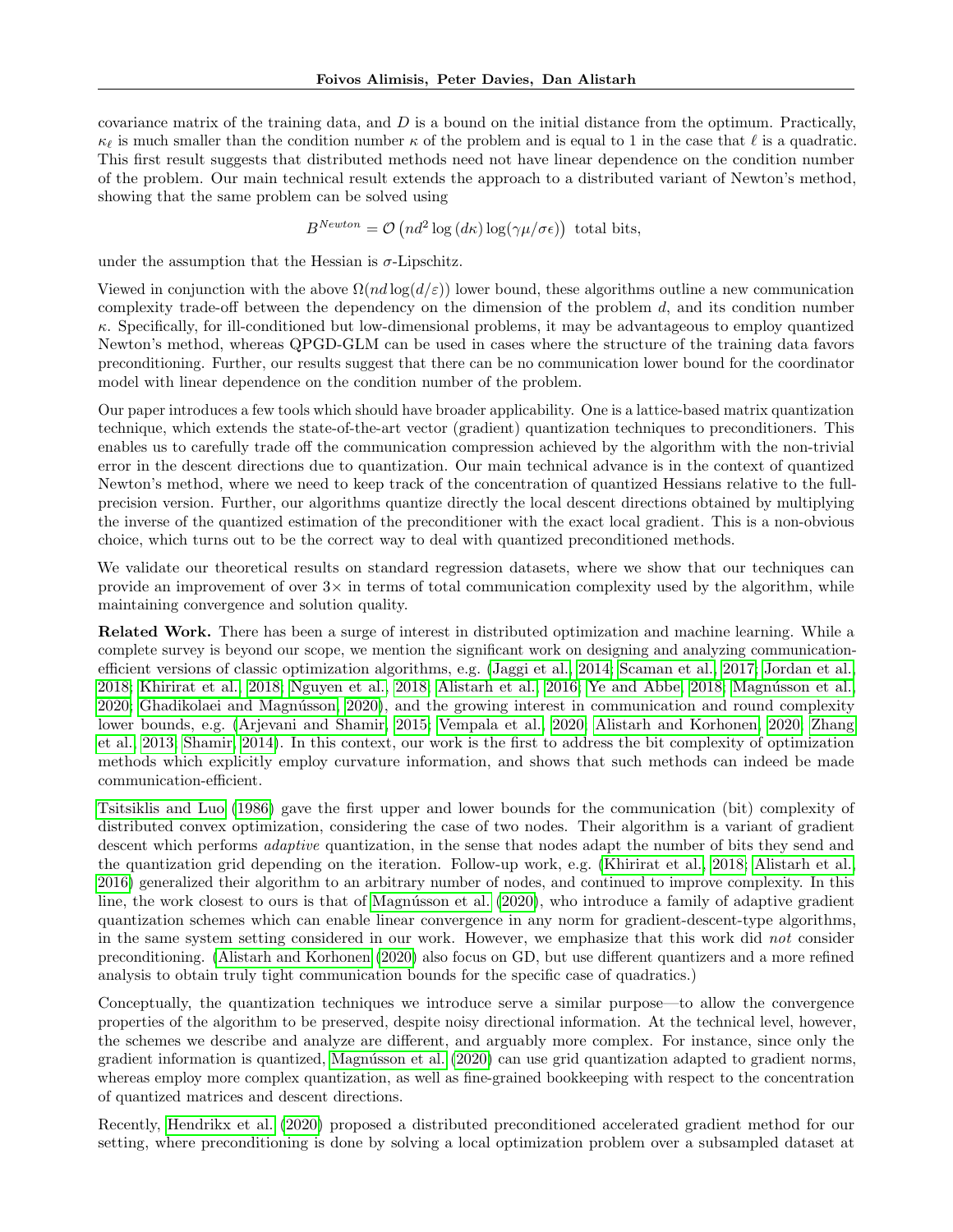the server. The goal of the method is to reduce the *number of communication rounds*, and not bits transmitted. Their convergence rate depends on the square root of the relative condition number between the global and local loss functions.

### <span id="page-3-0"></span>2 Preliminaries

Distributed Setting. As discussed, we are in a standard distributed optimization setting, where we have  $n$ nodes, and each node i has its own local cost function  $f_i : \mathbb{R}^d \to \mathbb{R}$  (wehre d is the dimension of the problem). We wish to minimize the average cost  $f = \frac{1}{n} \sum_{i=1}^{n} f_i$  and, for that, some communication between nodes is required. Communication may be performed over various network topologies, but in this work we assume a simple structure where an arbitrary node plays the role of the central server, i.e. receives messages from the others, processes them, and finally sends the result back to all. (Such topologies are also common in practice [\(Li et al., 2014\)](#page-14-15).) Then, the nodes compute an update based on their local cost, and subsequently transmit this information again to the master, repeating the pattern until convergence.

The two main usually considered complexity metrics are the total number of rounds, or iterations, which the algorithm requires, and the total number of bits transmitted. In this paper, we focus on the latter metric, and assume that nodes cannot communicate their information with infinite precision, but instead aim to limit the number of bits that each node can use to encode messages. Thus, we measure complexity in terms of the total number of bits that the optimization algorithm needs to use, in order to minimize  $f$  within some accuracy.

Matrix Vectorization. One of the main technical tools of our work is quantization of matrices. All the matrices that we care to quantize turn out to be symmetric. The first step for quantizing is to vectorize them. We do so by using the mapping

$$
\phi: \mathbb{S}(d) \to \mathbb{R}^{\frac{d(d+1)}{2}}
$$

defined by

$$
\phi(P) = (p_{11}, ..., p_{1d}, p_{22}, ..., p_{2d}, ..., p_{dd}),
$$

where  $P = (p_{ij})_{i,j=1}^d$  and  $\mathbb{S}(d)$  is the space of  $d \times d$  symmetric matrices. Thus, the mapping  $\phi$  just isolates the upper triangle of a symmetric matrix and writes it as a vector. It is direct to check that  $\phi$  is a linear isomorphism (notice that  $\dim(\mathbb{S}(d)) = d(d+1)/2$ ).

We can now bound the deformation of distances produced by this mapping for the  $\ell_2$  norm in S(d) and the  $\ell_2$ one in  $\mathbb{R}^{\frac{d(d+1)}{2}}$ :

**Lemma 1.** For any matrices  $P, P' \in \mathbb{S}(d)$ , we have

$$
\frac{1}{\sqrt{d}} \|\phi(P) - \phi(P')\|_2 \le \|P - P'\|_2 \le \sqrt{2} \|\phi(P) - \phi(P')\|_2.
$$

The proof can be found in Appendix [A.](#page-16-0)

We will use the isomorphism  $\phi$  later in our applications to Generalized Linear Models and Newton's method. This is the reason of appearance of the extra d inside a logarithm in our upper bounds. From now on we use  $\|\cdot\|$ to denote the  $\ell_2$  norm of either vectors or matrices.

Lattice Quantization. For estimating the gradient and Hessian in a distributed manner with limited communication, we use a quantization procedure developed in [\(Davies et al., 2020\)](#page-14-16). The original quantization scheme involves randomness, but we use a *deterministic* version of it, by picking up the closest point to the vector that we want to encode. This is similar to the quantization scheme used by [Alistarh and Korhonen](#page-14-7) [\(2020\)](#page-14-7) for standard gradient descent, and has the following properties:

Proposition 2. [\(Davies et al., 2020;](#page-14-16) [Alistarh and Korhonen, 2020\)](#page-14-7) Denoting by b the number of bits that each machine uses to communicate, there exists a quantization function

$$
Q: \mathbb{R}^d \times \mathbb{R}^d \times \mathbb{R}_+ \times \mathbb{R}_+ \to \mathbb{R}^d,
$$

which, for each  $\epsilon, y > 0$ , consists of an encoding function  $\text{enc}_{\epsilon, y} : \mathbb{R}^d \to \{0, 1\}^b$  and a decoding one  $\text{dec}_{\epsilon, y}$ :  $\{0,1\}^b \times \mathbb{R}^d \to \mathbb{R}^d$ , such that, for all  $x, x' \in \mathbb{R}^d$ ,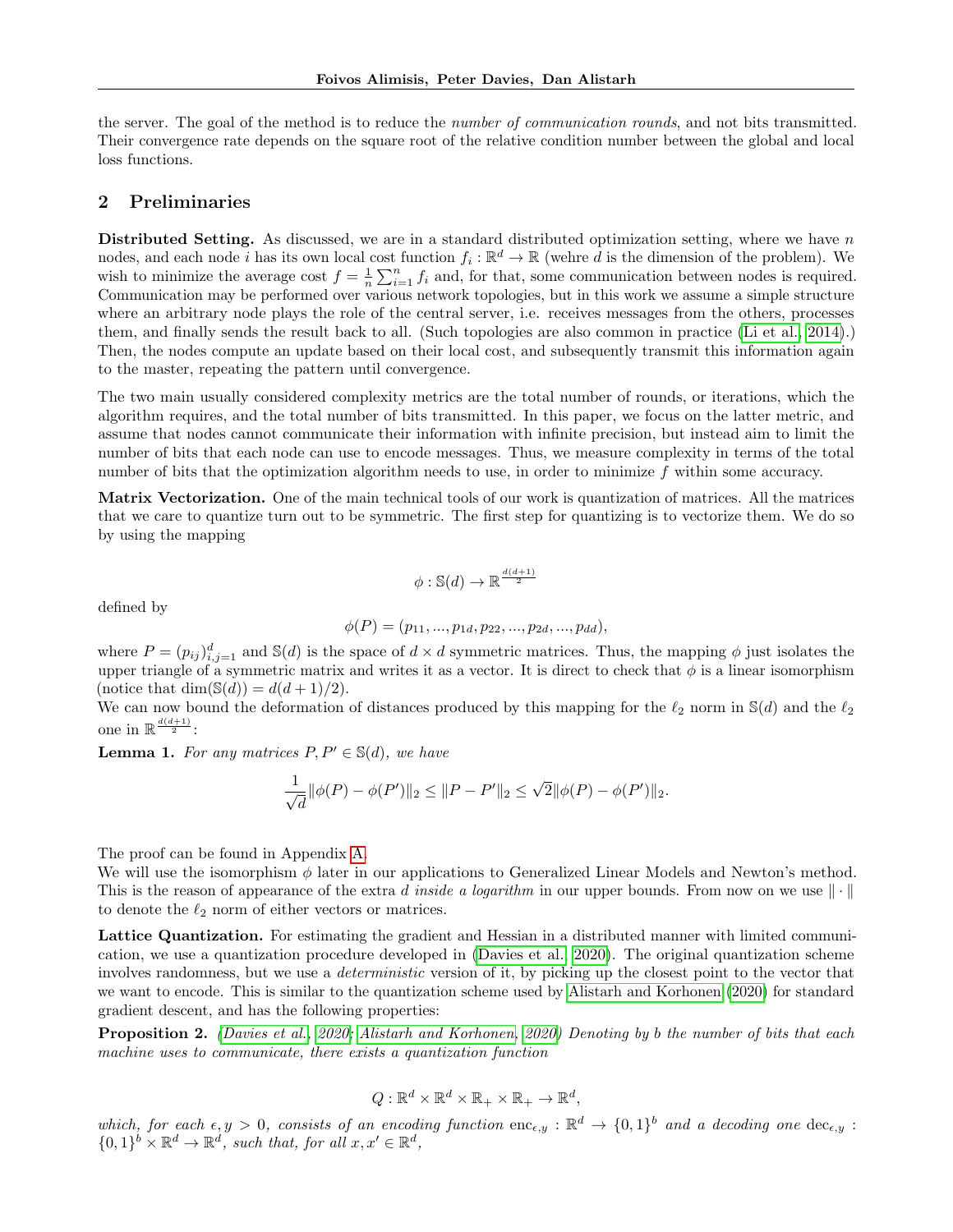- dec<sub> $\epsilon, y$ </sub> (enc<sub> $\epsilon, y(x), x'$ ) =  $Q(x, x', y, \epsilon)$ , if  $||x x'|| \leq y$ .</sub>
- $||Q(x, x', y, \epsilon) x|| \leq \epsilon$ , if  $||x x'|| \leq y$ .
- If  $y/\epsilon > 1$ , the cost of the quantization procedure in number of bits satisfies  $b = \mathcal{O}(d \log_2(\frac{y}{\epsilon}))$ .

# <span id="page-4-0"></span>3 Quantized Preconditioned Gradient Descent for GLMs

As a warm-up, we consider the case of a Generalized Linear Model (GLM) with data matrix  $A \in \mathbb{R}^{m \times d}$ . GLMs are particularly attractive models to distribute, because the distribution across nodes can be performed naturally by partitioning the available data. For more background on distributing GLMs see (Mendler-Dünner and Lucchi, [2020\)](#page-14-10).

The matrix A consists of the data used for training in its rows, i.e. we have  $m$ -many d-dimensional data points. As is custom in regression analysis, we assume that  $m \gg d$ , i.e. we are in the case of big but low-dimensional data. If m is very large, it can be very difficult to store the whole matrix  $A$  in one node, so we distribute it in n-many nodes, each one owning  $m_i$ -many data points  $(m = \sum_{i=1}^n m_i)$ . We pack the data owned by node i in a matrix  $A_i \in \mathbb{R}^{m_i \times d}$  and denote the function used to measure the error on machine i by  $\ell_i : \mathbb{R}^{m_i} \to \mathbb{R}$ . Then the local cost function  $f_i: \mathbb{R}^d \to \mathbb{R}$  at machine i reads

$$
f_i(x) = \ell_i(A_i x).
$$

We can express the global cost function  $f$  in the form

$$
f(x) = \ell(Ax)
$$

where  $\ell : \mathbb{R}^m \to \mathbb{R}$  is a global loss function defined by

$$
\ell(y) = \frac{1}{n} \sum_{i=1}^{n} \ell_i(y_i),
$$

where  $y_i$  are sets of  $m_i$ -many coordinates of y obtained by the same data partitioning.

**Assumption 3.** The local loss functions  $\ell_i$  are  $\mu_\ell$ -strongly convex and  $\gamma_\ell$ -smooth.

This assumption implies that the global loss function  $\ell$  is  $\frac{\mu_{\ell}}{n}$ -strongly convex and  $\frac{\gamma_{\ell}}{n}$ -smooth. This is because the Hessian of  $\ell$  has the block-diagonal structure

$$
\nabla_y^2 \ell(y) = \frac{1}{n} \text{diag}\left(\nabla_{y_1}^2 \ell_1(y_1), ..., \nabla_{y_n}^2 \ell_n(y_n)\right)
$$

and the eigenvalues of all matrices  $\nabla_{y_i}^2 \ell_i(y_i)$  are between  $\mu_\ell$  and  $\gamma_\ell$ . The Hessian of f can be written as

$$
\nabla^2 f(x) = A^T \nabla^2 \ell(Ax) A \in \mathbb{S}(d) \subseteq \mathbb{R}^{d \times d}.
$$

We detail the computation of  $\nabla^2 f$  in Appendix [B.](#page-16-1)

**Assumption 4.** The matrix  $A \in \mathbb{R}^{m \times d}$  is of full rank (i.e. rank(A) = d, since  $d < m$ ).

This assumption is natural: if two columns of the matrix A were linearly dependent, we would not need both the related features in our statistical model. Practically, we can prune one of them and get a new data matrix of full-rank.

<span id="page-4-1"></span>**Proposition 5.** The max. eigenvalue  $\lambda_{max}$  of  $\nabla^2 f$  satisfies

$$
\gamma := \lambda_{max}(\nabla^2 f) \leq \gamma_{\ell} \lambda_{max}\left(\frac{A^T A}{n}\right)
$$

and the min. eigenvalue  $\lambda_{min}$  of  $\nabla^2 f$  satisfies

$$
\mu := \lambda_{min}(\nabla^2 f) \ge \mu_{\ell} \lambda_{min}\left(\frac{A^T A}{n}\right).
$$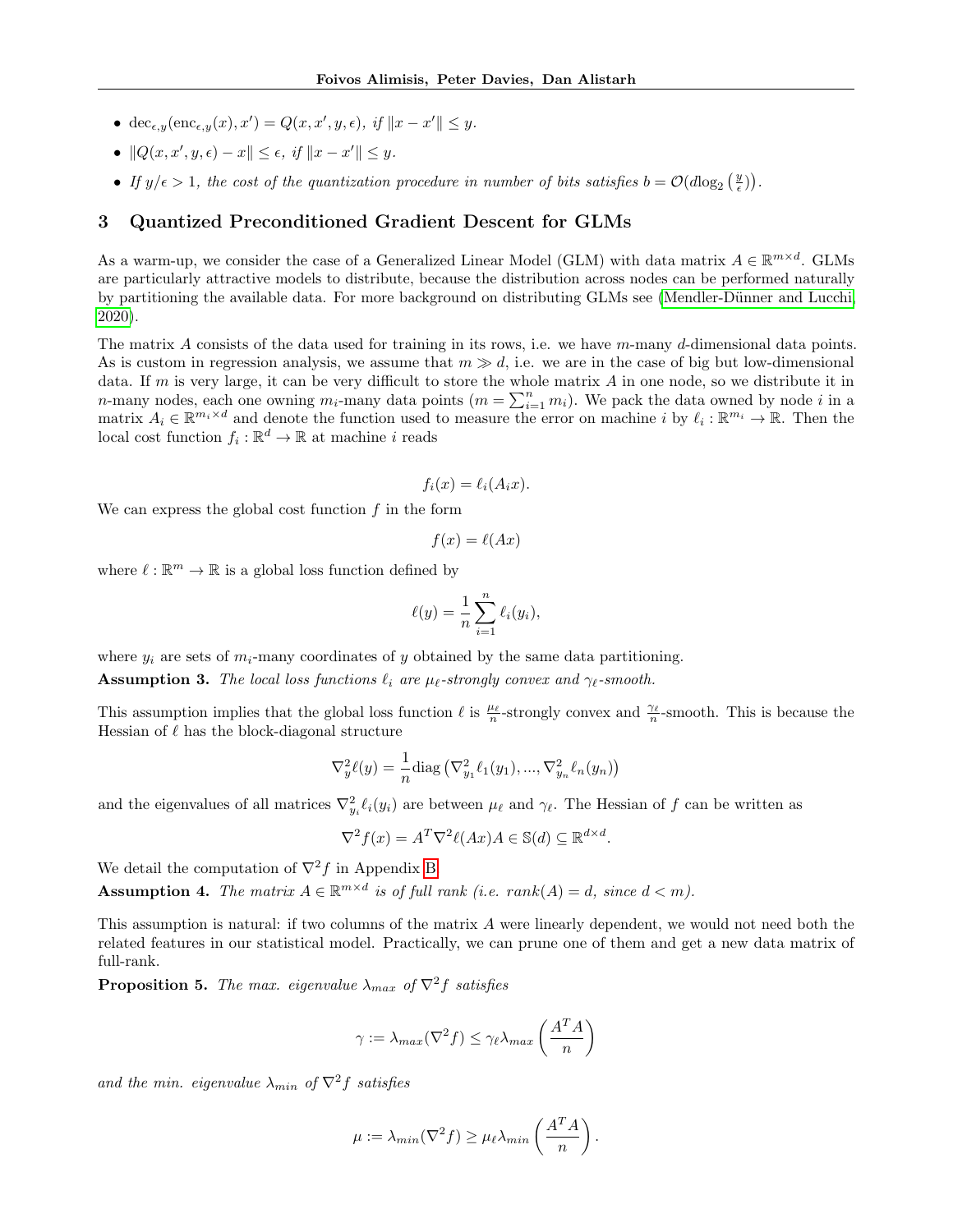The proof is presented in Appendix [B.](#page-16-1) Thus, we have that the condition number  $\kappa$  of our minimization problem satisfies

$$
\kappa \leq \kappa_{\ell} \kappa \left( \frac{A^T A}{n} \right),
$$

where  $\kappa\left(\frac{A^TA}{n}\right)$  is the condition number of the covariance matrix  $A^TA$  averaged in the number of machines. The convergence rate of gradient descent generally depends on  $\kappa$ , which can be much larger than  $\kappa_{\ell}$  in case that the condition number of  $A^T A$  is large. The usual way to get rid of  $\kappa\left(\frac{A^T A}{n}\right)$  is to precondition gradient descent using  $\frac{A^T A}{n}$ , which we denote by M from now on (we recall the convergence analysis of this method in Appendix [C\)](#page-18-0). In our setting  $M$  is not known to all machines simultaneously, since each machine owns only a part of the overall data. However, we observe that

$$
M = \frac{1}{n} \sum_{i=1}^{n} A_i^T A_i,
$$

where  $A_i^T A_i =: M_i$  is the local covariance matrix of the data owned by the node *i*.

#### 3.1 The Algorithm

In this section we present our QPGD-GLM algorithm and study its communication complexity. We structure the algorithm in four steps: first, we describe how to recover a quantized version of the averaged covariance matrices. Then, we describe how nodes perform initialization. Next, we describe how nodes can quantize the initial descent direction. Finally, we describe how to quantize the descent directions for subsequent steps. Our notation for quantization operations follows Section [2.](#page-3-0)

1. Choose an arbitrary master node, say  $i_0$ .

#### (A) Averaged Covariance Matrix Quantization:

- 2. Compute  $M_i := A_i^T A_i$  in each node.
- 3. Encode  $M_i$  in each node i and decode it in the master node using its information:

$$
\bar{M}_i = \phi^{-1}\left(Q\left(\phi(M_i), \phi(M_{i_0}), 2\sqrt{d}n\lambda_{max}(M), \frac{\lambda_{min}(M)}{16\sqrt{2}\kappa_{\ell}}\right)\right).
$$

In detail, we first transform the local matrix  $M_i$  via the isomorphism  $\phi$ , and then quantize it via Q, with carefully-set parameters. The matrix will be then de-quantized relative to the master's reference point  $\phi(M_{i_0})$ , and then re-constituted (in approximate form) via the inverse isomorphism.

- 4. Average the decoded matrices in the master node:  $S = \frac{1}{n} \sum_{i=1}^{n} \bar{M}_i$ .
- 5. Encode the average in the master node and decode in each node  $i$  using its local information

$$
\bar{M} = \phi^{-1}\left(Q(\phi(S), \phi(M_i), \sqrt{d}\left(\frac{\lambda_{min}(M)}{16\kappa_{\ell}} + 2n\lambda_{max}(M)\right), \frac{\lambda_{min}(M)}{16\sqrt{2}\kappa_{\ell}})\right).
$$

#### (B) Starting Point and Parameters for Descent Direction Quantization:

- 6. Choose  $D > 0$  and  $x^{(0)} \in \mathbb{R}^d$ , such that  $||x^{(0)} x^*|| \le D$ .
- 7. Define the parameters

$$
\xi:=1-\frac{1}{2\kappa_\ell}, K:=\frac{2}{\xi}, \delta:=\frac{\xi(1-\xi)}{4}, R^{(t)}:=\frac{\gamma_\ell}{2}K\left(1-\frac{1}{4\kappa_\ell}\right)^tD.
$$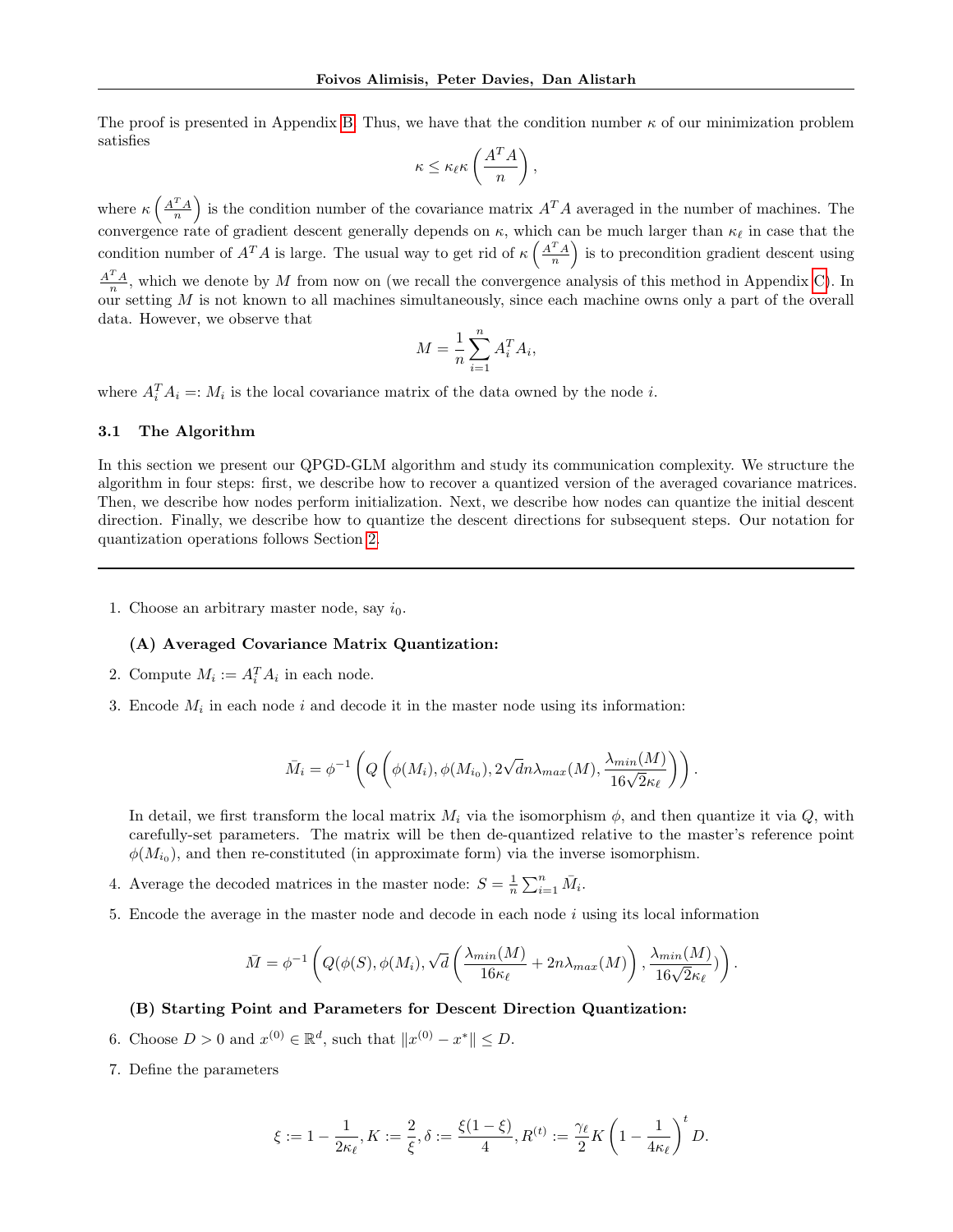### (C) Quantizing the Initial Descent Direction:

- 8. Compute  $\bar{M}^{-1} \nabla f_i(x^{(0)})$  in each node.
- 9. Encode  $\bar{M}^{-1} \nabla f_i(x^{(0)})$  in each node and decode it in the master node using its local information:

$$
v_i^{(0)} = Q\left(\bar{M}^{-1} \nabla f_i(x^{(0)}), \bar{M}^{-1} \nabla f_{i_0}(x^0), 4n\kappa(M)R^{(0)}, \frac{\delta R^{(0)}}{2}\right).
$$

10. Average the quantized local information in the master node:  $r^{(0)} = \frac{1}{n} \sum_{i=1}^{n} v_i^{(0)}$ .

11. Encode  $r^{(0)}$  in the master node and decode it in each machine i using its local information:

$$
v^{(0)} = Q\left(r^{(0)}, \bar{M}^{-1} \nabla f_i(x^{(0)}), \left(\frac{\delta}{2} + 4n\kappa(M)\right) R^{(0)}, \frac{\delta R^{(0)}}{2}\right).
$$

For  $t \geq 0$ :

12. Compute

$$
x^{(t+1)} = x^{(t)} - \eta v^{(t)}
$$

for  $\eta > 0$ .

# (D) Descent Direction Quantization for Next Steps:

13. Encode  $\bar{M}^{-1} \nabla f_i(x^{(t)})$  in each node i and decode in the master node using the previous local estimate:

$$
v_i^{(t+1)} = Q\left(\bar{M}^{-1} \nabla f_i(x^{(t+1)})\right), v_i^{(t)}, 4n\kappa(M)R^{(t+1)}, \frac{\delta R^{(t+1)}}{2}).
$$

14. Average the quantized local information:  $r^{(t+1)} = \frac{1}{n} \sum_{i=1}^{n} v_i^{(t+1)}$ .

15. Encode  $r^{(t+1)}$  in the master node and decode it in each node using the previous global estimate:

$$
v^{(t+1)} = Q\left(r^{(t+1)}, v^{(t)}, \left(\frac{\delta}{2} + 4n\kappa(M)\right)R^{(t+1)}, \frac{\delta R^{(t+1)}}{2}\right).
$$

We now discuss the algorithm's assumptions. First, we assume that an over-approximation  $D$  for the distance of the initialization from the minimizer is known. This is practical, especially in the case of GLMs: since the loss functions  $\ell_i$  are often quadratics, we can use strong convexity and write

$$
||x^{(0)} - x^*||^2 \le \frac{2}{\mu} (f(x^{(0)} - f^*) \le \frac{2}{\mu} f(x^{(0)}) =: D^2.
$$

Further, following Magnússon et al. [\(2020\)](#page-14-6) (Assumption 2, page 5), the value  $f(x^{(0)})$  is often available, for example in the case of logistic regression. Of course, if we are restricted in a compact domain as is the case of [Tsitsiklis](#page-15-0) [and Luo](#page-15-0) [\(1986\)](#page-15-0) and [Alistarh and Korhonen](#page-14-7) [\(2020\)](#page-14-7), then the domain itself provides an over approximation for all the distances inside it.

The parameters  $\lambda_{max}(M), \lambda_{min}(M)$  used for quantization of the matrix M are usually assumed to be known. Specifically, it is common in distributed optimization to assume that all nodes know estimates of the smoothness and strong convexity constants of each of the local cost functions [\(Tsitsiklis and Luo, 1986\)](#page-15-0). In our case this would imply knowing all  $\lambda_{max}(M_i), \lambda_{min}(M_i)$ . However, we assume knowledge of just  $\lambda_{max}(M)$  and  $\lambda_{min}(M)$ . This also explains the appearance of the extra  $\log n$  factor in our GLM bounds, relative to those for Newton's method.

The convergence and communication complexity of our algorithm are described in the following theorem: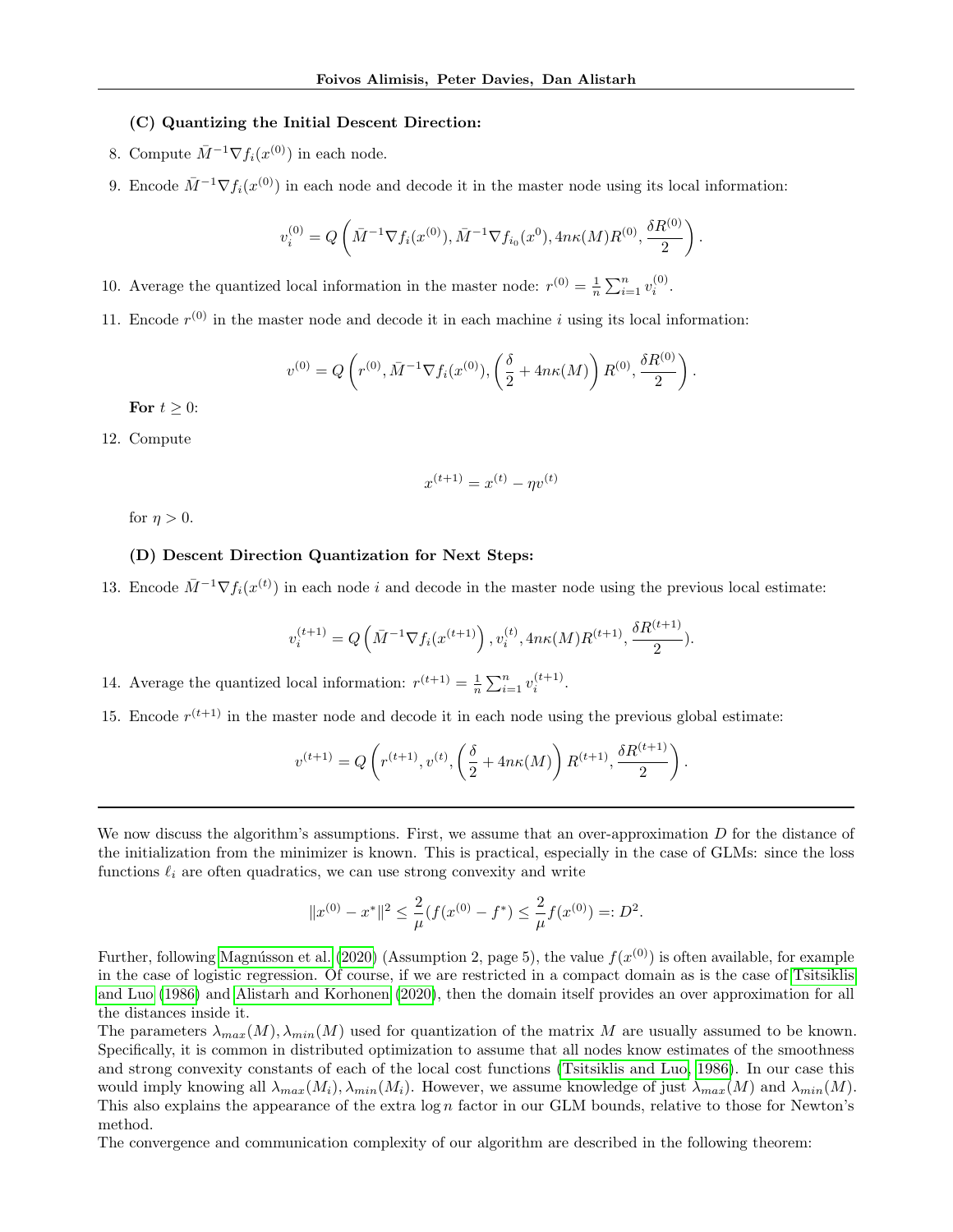<span id="page-7-0"></span>**Theorem 6.** The iterates  $x^{(t)}$  produced by the previous algorithm with  $\eta = \frac{2}{\mu_t + \gamma_t}$  satisfy

<span id="page-7-2"></span>
$$
||x^{(t)} - x^*|| \le \left(1 - \frac{1}{4\kappa_\ell}\right)^t D
$$

and the total number of bits used for communication until  $f(x^{(t)}) - f^* \leq \epsilon$  is

$$
\mathcal{O}\left(nd^2\log\left(\sqrt{dn}\kappa_{\ell}\kappa(M)\right)\right) + \mathcal{O}\left(nd\kappa_{\ell}\log(n\kappa_{\ell}\kappa(M))\log\frac{\gamma D^2}{\epsilon}\right). \tag{1}
$$

When the accuracy  $\epsilon$  is sufficiently small (which is often the case in practice), the first summand is negligible and the total number of bits until reaching it is just

$$
b = \mathcal{O}\left(nd\kappa_{\ell}\log(n\kappa_{\ell}\kappa(M))\log\frac{\gamma D^2}{\epsilon}\right)
$$

which gains over quantized gradient descent in [\(Alistarh and Korhonen, 2020\)](#page-14-7) the linear dependence on the condition number of M. We prove Theorem [6](#page-7-0) in Appendix [D.](#page-19-0)

## 4 Quantized Newton's method

After warming-up with quantizing fixed preconditioners in the case of Generalized Linear Models, we move forward to quantize non-fixed ones. The extreme case of a preconditioner is the whole Hessian matrix; preconditioning with it yields Newton's method, which is computationally expensive, but removes completely the dependency on the condition number from the iteration complexity. We develop a quantized version of Newton's method in order to address a question raised by [Alistarh and Korhonen](#page-14-7) [\(2020\)](#page-14-7) regarding whether the communication complexity of minimizing a sum of smooth and strongly convex functions depends linearly on the condition number of the problem. The main technical challenge towards that, is keeping track of the concentration of the Hessians around the Hessian evaluated at the optimum, while the algorithm converges. We show that the linear dependence of the communication cost on the condition number of the problem is not necessary, in exchange with extra dependence on the dimension of the problem, i.e.  $d^2$  instead of d. This can give significant advantage for low-dimensional and ill-conditioned problems (training generalized linear models is among them).

As it is natural for Newton's method, we make the following assumptions for the objective function  $f$ :

<span id="page-7-1"></span>**Assumption 7.** The functions  $f_i$  are all  $\gamma$ -smooth and  $\mu$ -strongly convex with a  $\sigma$ -Lipschitz Hessian,  $\gamma, \mu, \sigma > 0$ .

We note that the lower bound derived by [Alistarh and Korhonen](#page-14-7) [\(2020\)](#page-14-7) is obtained for the case that  $f_i$  are quadratic functions; quadratic functions indeed satisfy Assumption [7.](#page-7-1) As in the case of GLMs, we define the condition number of the problem to be

$$
\kappa := \frac{\gamma}{\mu}.
$$

We also introduce a constant  $\alpha \in [0, 1)$ , to be specified later, which will control the convergence of the algorithm.

#### 4.1 Algorithm Description

We now describe our quantized Newton's algorithm. Again, we split the presentation into several parts: local initialization (A), estimating the initial Hessian modulo quantization (B), as well as the quantized initial descent direction  $(C)$ , and finally, quantization and update for each iteration  $(D,E)$ .

1. Choose the master node at random, e.g.  $i_0$ .

# (A) Starting Point and Parameters for Hessian Quantization:

2. Choose  $x^{(0)} \in \mathbb{R}^d$ , such that  $||x^{(0)} - x^*|| \le \frac{\alpha \mu}{2\sigma}$ .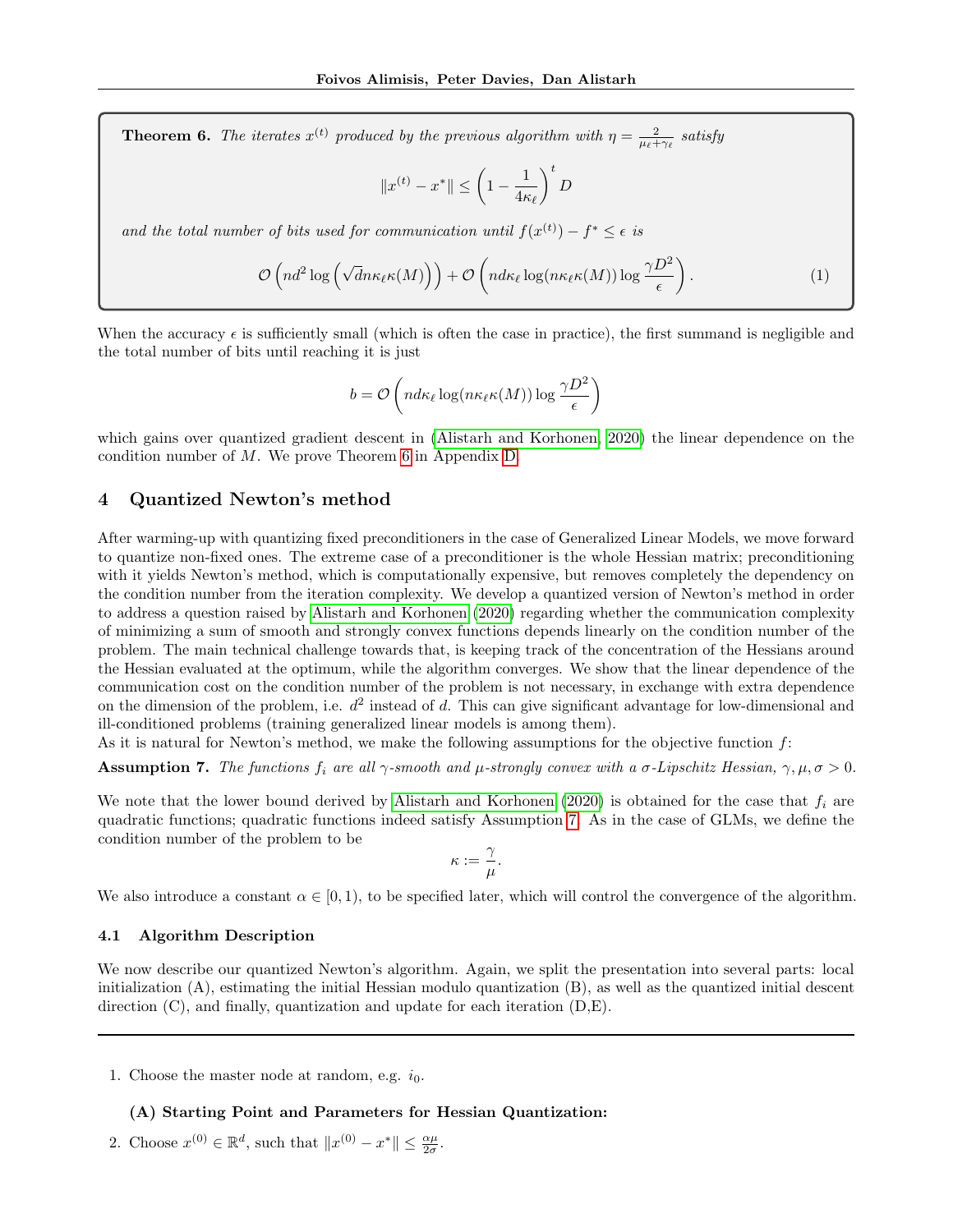3. We define the parameters

$$
G^{(t)} = \frac{\mu}{4} \alpha^{t+1}.
$$

## (B) Initial Hessian Quantized Estimation:

- 4. Compute  $\nabla^2 f_i(x^{(0)})$  in each node.
- 5. Encode  $\nabla^2 f_i(x^{(0)})$  in each node i and decode it in the master node i<sub>0</sub> using its information:

$$
H_0^i = \phi^{-1}\left(Q\left(\phi(\nabla^2 f_i(x^{(0)})), \phi(\nabla^2 f_{i_0}(x^{(0)})), 2\sqrt{d}\gamma, \frac{G^{(0)}}{2\sqrt{2}\kappa}\right)\right).
$$

6. Average the decoded matrices in the master node:  $S_0 = \frac{1}{n} \sum_{i=1}^n H_0^i$ .

7. Encode the average in the master node and decode in each node i using its local information

$$
H_0 = \phi^{-1}\left(Q\left(\phi(S_0), \phi(\nabla^2 f_i(x^{(0)})), \sqrt{d}\left(\frac{G^{(0)}}{2\kappa} + 2\gamma\right), \frac{G^{(0)}}{2\sqrt{2}\kappa}\right)\right).
$$

## Parameters for Descent Direction Quantzation:

8. Define the parameters

$$
\theta:=\frac{\alpha(1-\alpha)}{4}, K:=\frac{2}{\alpha}, P^{(t)}:=\frac{\mu}{2\sigma}K\alpha\left(\frac{1+\alpha}{2}\right)^t.
$$

#### (C) Initial Descent Direction Quantized Estimation:

- 9. Compute  $H_0^{-1} \nabla f_i(x^{(0)})$  in each node.
- 10. Encode  $H_0^{-1} \nabla f_i(x^{(0)})$  in each node and decode it in the master node using its local information:

$$
v_i^{(0)} = Q\left(H_0^{-1} \nabla f_i(x^{(0)}), H_0^{-1} \nabla f_{i_0}(x^{(0)}), 4\kappa P^{(0)}, \frac{\theta P^{(0)}}{2}\right).
$$

11. Average the quantized local information:  $p^{(0)} = \frac{1}{n} \sum_{i=1}^{n} v_i^{(0)}$ .

12. Encode  $p^{(0)}$  in the master node and decode it in each machine i using its local information:

$$
v^{(0)} = Q\left(p^{(0)}, H_0^{-1} \nabla f_i(x^{(0)}), \left(\frac{\theta}{2} + 4\kappa\right) P^{(0)}, \frac{\theta P^{(0)}}{2}\right).
$$

For  $t \geq 0$ :

#### 13. Compute

$$
x^{(t+1)} = x^{(t)} - v^{(t)}.
$$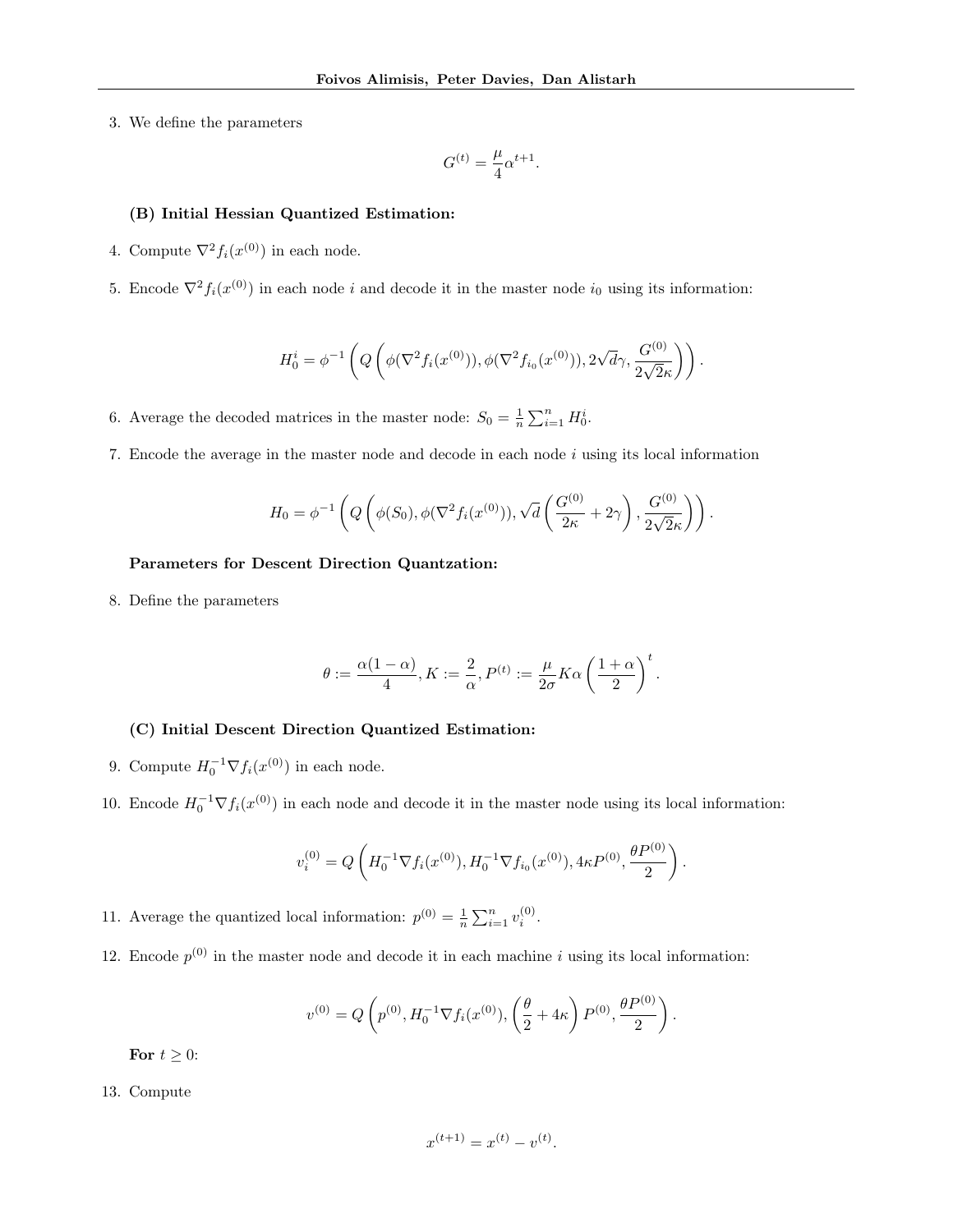#### (D) Hessian Quantized Estimation for Next Steps:

- 14. Compute  $\nabla^2 f_i(x^{(t+1)})$  in each node.
- 15. Encode  $\nabla^2 f_i(x^{(t+1)})$  in each node *i* and decode in the master node using the previous local estimate:

$$
H_{t+1}^{i} = \phi^{-1}\left(Q\left(\phi(\nabla^{2} f_{i}(x^{(t+1)})), \phi(H_{t}^{i}), \frac{5\sqrt{d}}{\alpha}G^{(t+1)}, \frac{G^{(t+1)}}{2\sqrt{2}\kappa}\right)\right).
$$

16. Average the quantized local Hessian information:  $S_{t+1} = \frac{1}{n} \sum_{i=1}^{n} H_{t+1}^i$ .

17. Encode  $S_{t+1}$  in the master node and decode it back in each node using the previous global estimate:

$$
H_{t+1} = \phi^{-1}\left(Q\left(\phi(S_{t+1}), \phi(H_t), \sqrt{d}\left(\frac{1}{2\kappa} + \frac{5}{\alpha}\right)G^{(t+1)}, \frac{G^{(t+1)}}{2\sqrt{2}\kappa}\right)\right).
$$

#### (E) Descent Direction Quantized Estimation:

- 18. Compute  $H_{t+1}^{-1} \nabla f_i(x^{(t+1)})$  in each node.
- 19. Encode  $H_{t+1}^{-1} \nabla f_i(x^{(t+1)})$  in each node i and decode in the master node using the previous local estimate:

$$
v_i^{(t+1)} = Q\left(H_{t+1}^{-1} \nabla f_i(x^{(t+1)}), v_i^{(t)}, 4\kappa P^{(t+1)}, \frac{\theta P^{(t+1)}}{2}\right).
$$

20. Average the quantized local Hessian information:  $p^{(t+1)} = \frac{1}{n} \sum_{i=1}^{n} v_i^{(t+1)}$ .

21. Encode  $S_{t+1}$  in the master node and decode it back in each node using the previous global estimate:

$$
v^{(t+1)} = Q\left(p^{(t+1)}, v^{(t)}, \left(\frac{\theta}{2} + 4\kappa\right) P^{(t+1)}, \frac{\theta P^{(t+1)}}{2}\right).
$$

The restriction of the initialization  $x^{(0)}$  is standard for Newton's method, which is known to converge only *locally*. Usually  $x^{(0)}$  is chosen such that  $\alpha \geq \frac{\sigma}{\mu} \|x^{(0)} - x^*\|$ , while we choose it such that  $\alpha \geq 2\frac{\sigma}{\mu} \|x^{(0)} - x^*\|$ . This difference occurs from the extra errors due to quantization.

We now state our theorem on communication complexity of quantized Newton's algorithm, which is the main result of the paper. The proof is in Appendix [E,](#page-24-0) and relies on analyzing the behaviour of both the quantized Hessian estimates and the quantized descent direction estimates, as can be seen in Lemmas [16](#page-25-0) and [17](#page-27-0) respectively.

**Theorem 8.** The iterates of the quantized Newton's method starting from a point  $x^{(0)}$ , such that

$$
||x^{(0)} - x^*|| \le \frac{\mu}{4\sigma} \left(\alpha = \frac{1}{2}\right)
$$

satisfy

$$
||x^{(t)} - x^*|| \le \frac{\mu}{4\sigma} \left(\frac{3}{4}\right)^t
$$

and the communication cost until reaching accuracy  $\epsilon$  in terms of function values is

<span id="page-9-0"></span>
$$
\mathcal{O}\left(nd^2\log\left(\sqrt{d}\kappa\right)\log\frac{\gamma\mu^2}{\sigma^2\epsilon}\right) \tag{2}
$$

many bits in total.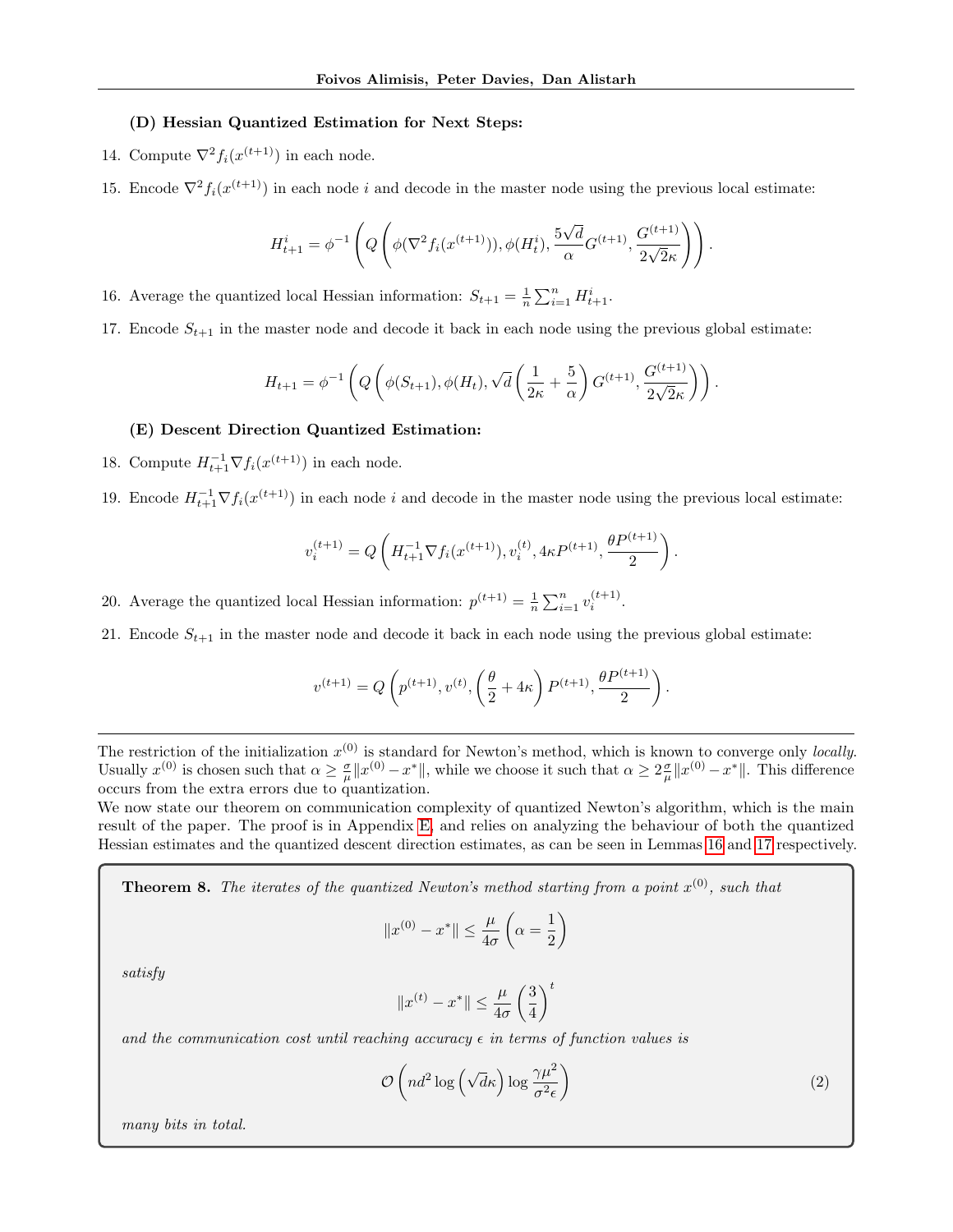We note that the lower bound derived in [\(Alistarh and Korhonen, 2020\)](#page-14-7) is for the case that all functions  $f_i$  are quadratics. For quadratics, the Hessian is constant, thus  $\sigma = 0$  and  $\alpha$  can be chosen equal to 0 as well. Then, (non-distributed) Newton's method converges in only one step. However, in the distributed case,  $\sigma = 0$  implies  $G^{(t)} = 0$ , thus the estimation of  $\nabla^2 f(x^{(t)})$  must be exact. This would mean that we need to use an infinite number of bits, and this can be seen also in our communication complexity results. In order to apply our result in a practical manner, we need to allow the possibility for strictly positive quantization error of the Hessian, thus we must choose  $\sigma > 0$ .

## 5 Estimation of the Minimum at the Master

In the previous sections we computed an approximated minimizer of our objective function up to some accuracy and counted the communication cost of the whole process. We now extend our interest to the slightly harder problem of estimating the minimum  $f^*$  of the function f (which is again assumed to be  $\gamma$ -smooth and  $\mu$ -strongly convex) in the master node with accuracy  $\epsilon$ . This extension is not considered in (Magnússon et al., 2020), but is discussed in [\(Alistarh and Korhonen, 2020\)](#page-14-7). To that end, we estimate the minimizer  $x^*$  of f by a vector  $x^{(t)}$ , such that  $f(x^{(t)}) - f^* \leq \frac{\epsilon}{2}$ , and the communication cost of doing that is again given by expression [\(1\)](#page-7-2) for GLM training and expression  $(2)$  for Newton's method.

We denote  $x_i^*$  the minimizer of the local cost function  $f_i$  and  $f_i^* := f_i(x_i^*)$  its minimum. We also assume that we are aware of an over approximation  $C > 0$  of the maximum distance of  $x^*$  from the minimizers of the local costs  $x_i^*$ , i.e.  $\max_{i=1,\dots,n} \|x^* - x_i^*\| \leq C$  and a radius  $c > 0$  for the minima of the local costs:  $\max_{i=1,\dots,n} |f_i^*| \leq c$ . Estimating these constants can be feasible in many practical situations:

- We can always bound the quantity  $\max_{i=1,\dots,n} ||x^* x^*||$  by a known constant if we set our problem in a compact domain as it is the case in [\(Tsitsiklis and Luo, 1986\)](#page-15-0) and [\(Alistarh and Korhonen, 2020\)](#page-14-7). Also, if our local data are obtained from the same distribution, then we do not expect the minimizers of the local costs to be too far away from the global minimizer.
- The minima  $f_i^*$  of the local costs are often exactly 0 (as assumed in [\(Alistarh and Korhonen, 2020\)](#page-14-7)). This is because the local cost functions  $f_i$  are often quadratics, as it happens in the case of GLMs. In the worst case, knowing just that  $f_i \geq 0$ , we can write

$$
| f_i^* | = f_i^* \le f_i(x^{(0)}) \le nf(x^{(0)})
$$

and the value  $f(x^{(0)})$  is often available as discussed in Section [3](#page-4-0) and in (Magnússon et al., 2020).

For estimating the minimum  $f^*$ , we start by computing  $f_i(x^{(t)})$  in each node i and communicate them to the master node  $i_0$  as follows:

$$
q_i^{(t)} := Q(f_i(x^{(t)}), f_{i_0}(x^{(t)}), 2(\gamma C^2 + c), \epsilon/2).
$$

Then the master node computes and outputs the average

$$
\bar{f} = \frac{1}{n} \sum_{i=1}^n q_i^{(t)}.
$$

**Proposition 9.** The value  $\bar{f}$  which occurs from the previous quantization procedure is an estimate of the true minimum  $f^*$  of f with accuracy  $\epsilon$  and the cost of quantization is

$$
\mathcal{O}\left(n\log\frac{\gamma C^2+c}{\epsilon}\right).
$$

if  $\epsilon$  is sufficiently small.

The proof is presented in Appendix [F.](#page-30-0)

Thus, for the problem that the master node needs to output estimates for both the minimizer and the minimum with accuracy  $\epsilon$  in terms of function values, the total communication cost is at most

$$
\mathcal{O}\left(nd\kappa_{\ell}\log(n\kappa_{\ell}\kappa(M))\log\frac{\gamma(C^2+D^2)+c)}{\epsilon}\right)
$$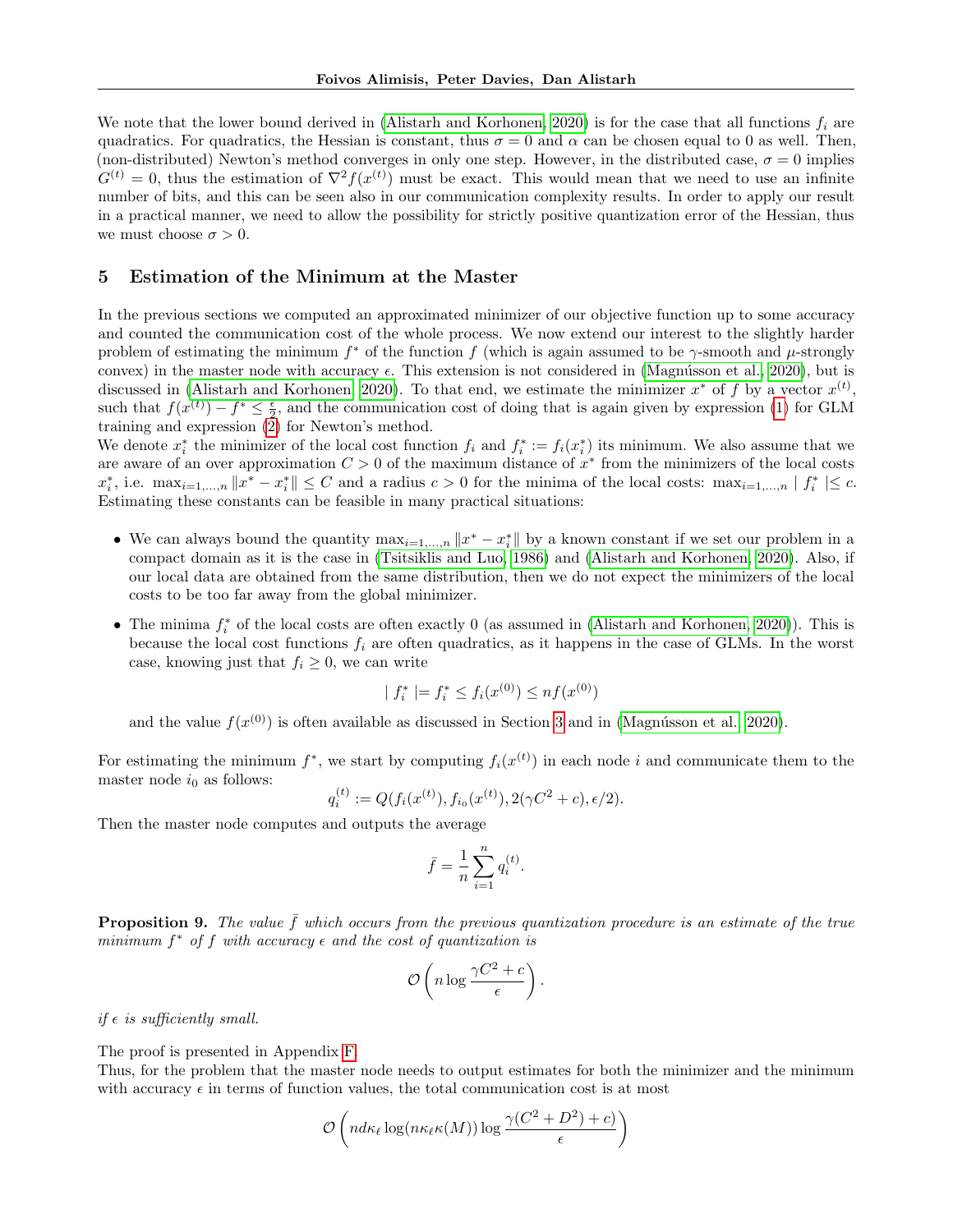many bits in total for QPGD-GLM

$$
\mathcal{O}\left(nd^2\log\left(\sqrt{d}\kappa\right)\log\left(\left(\gamma\left(\frac{\mu^2}{\sigma^2}+C^2\right)+c\right)\frac{1}{\epsilon}\right)\right).
$$

many bits in total for quantized Newton's method when  $\epsilon$  is sufficiently small.

#### 6 Experiments



<span id="page-11-2"></span><span id="page-11-1"></span>We test our method experimentally to compress a parallel solver for least-squares regression. The setting is as follows: we are given as input a data matrix A, with rows randomly partitioned evenly among the nodes, and a target vector b, with the goal of finding  $x^* = \operatorname{argmin}_x ||Ax - b||_2^2$ . Since this loss function  $f(x) := ||Ax - b||_2^2$  is quadratic, its Hessian is constant, and so Newton's method and QPGD-GLM are equivalent: in both cases, we need only to provide the preconditioner matrix  $A^T A$  in the first iteration, and machines can henceforth use it for preconditioning in every iteration.

To quantize the preconditioner matrix, we apply the 'practical version' (that is, using the cubic lattice with mod-based coloring) of the quantization method of [Davies et al.](#page-14-16) [\(2020\)](#page-14-16), employing the 'error detection' method in order to adaptively choose the number of bits required for the decoding to succeed. Each node  $i$  quantizes the matrix  $A_i^T A_i$ , which is decoded by the master node  $i_0$  using  $A_{i_0}^T A_{i_0}$ . Node  $i_0$  computes the average, quantizes, and returns the result to the other nodes, who decode using  $A_i^T A_i$ .

To quantize gradients, we use two leading gradient quantization techniques: QSGD by [Alistarh et al.](#page-14-2) [\(2016\)](#page-14-2), and the Hadamard-rotation based method by [Suresh et al.](#page-15-4) [\(2017\)](#page-15-4), since these are optimized for such an application.<sup>[1](#page-11-0)</sup> In each iteration (other than the first), we quantize the *difference* between the current local gradient and that of last iteration, average these at the master node  $i_0$ , and quantize and broadcast the result.

Compared Methods. In Figures [1a](#page-11-1) and [1b](#page-11-2) we compare the following methods: GDn and GDf are full-precision (i.e., using 32-bit floats) gradient descent using no preconditioning and full-precision preconditioning respectively, as basemarks. QSGDq and QSGDf use QSGD for gradient quantization, and the quantized and full-precision preconditioner respectively. HADq and HADf are the equivalents using instead the Hadamard-rotation method for gradient quantization. When using a preconditioner, we rescale preconditioned gradients to preserve  $\ell_2$ -norm, in order to ensure that our comparison is based only on update direction and not size.

**Parameters.** In addition to m, n, and d, we also have the following parameters: the learning rate (lr in the figure titles) is set close to the maximum for which gradient descent will converge, since this is the regime in which preconditioning can help. The number of bits per coordinate used to quantize gradients (qb) and preconditioners

<span id="page-11-0"></span><sup>&</sup>lt;sup>1</sup>There is a wide array of other gradient quantization methods; we demonstrate these two as a representative examples, since we are mostly concerned with the effects of preconditioner quantization.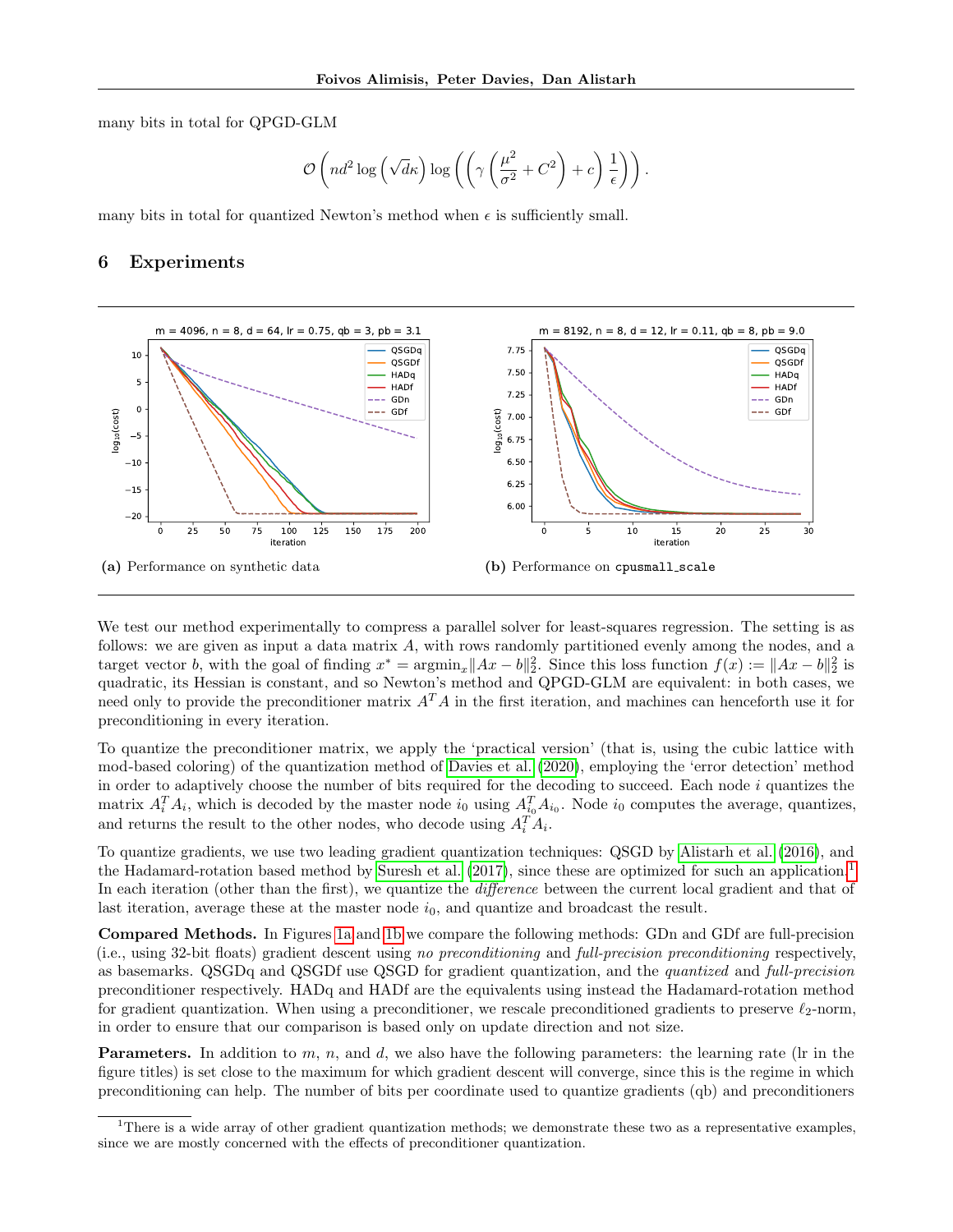(pb) are also shown; the latter is an average since the quantization method uses a variable number of bits<sup>[2](#page-12-0)</sup>. The results presented are an average of the cost function per descent iteration, over 10 repetitions with different random seeds.

Synthetic Data. We first apply the methods to synthetic data: our data matrix A consists of independent Gaussian entries with variance 1, we choose our target optimum  $x^*$  to be Gaussian with variance 1000, and set  $B = Ax^*$ .

Figure [1a](#page-11-1) shows that, even using only ∼ 3 bits per coordinate for both gradients and preconditioner, we achieve signicantly faster convergence than full-precision gradient descent without preconditioning, and converge to essentially as good a solution as full-precision gradient descent with preconditioning.

Real Data. Next, we use the dataset cpusmall\_scale from the LIBSVM collection, [\(Chang and Lin, 2011\)](#page-14-17). Here we must use a higher level of quantization precision (8 bits for gradients and 9 for preconditioner), but can still outperform non-preconditioned gradient descent and approach the performance of full-precision preconditioned gradient descent using significantly reduced communication (Figure [1b\)](#page-11-2).

# 7 Discussion

We proposed communication-efficient versions for two fundamental optimization algorithms, and analyzed their convergence and communication complexity. Our work shows for the first time that quantizing second-order information can i) theoretically yield to communication complexity upper bounds with sub-linear dependence on the condition number of the problem, and ii) empirically achieve superior performance over vanilla methods.

There are intriguing questions for future work:

The  $\log \kappa$ -dependency for Newton's method occurs because of our bounds for the input and output variance of quantization. We conjecture that this cannot be avoided.

Another interesting question is whether the  $\log d$ -dependency can be circumvented.  $\log d$  is obtained directly from the use of vectorization  $\phi$  and could be avoided by quantization using lattices with good spectral norm properties (we are however unaware of such lattice constructions).

Finally, one key issue is the  $d^2$ -dependence, due to quantization of  $d^2$ -dimensional preconditioners. Future work can examine whether one can substitute these preconditioners with d-dimensional (e.g. blockwise) approximations and still provide similar guarantees.

<span id="page-12-0"></span><sup>2</sup>These quantization methods (and most others) also require exchange of two full-precision scalars, which are not included in the per-coordinate costs since they are independent of dimension.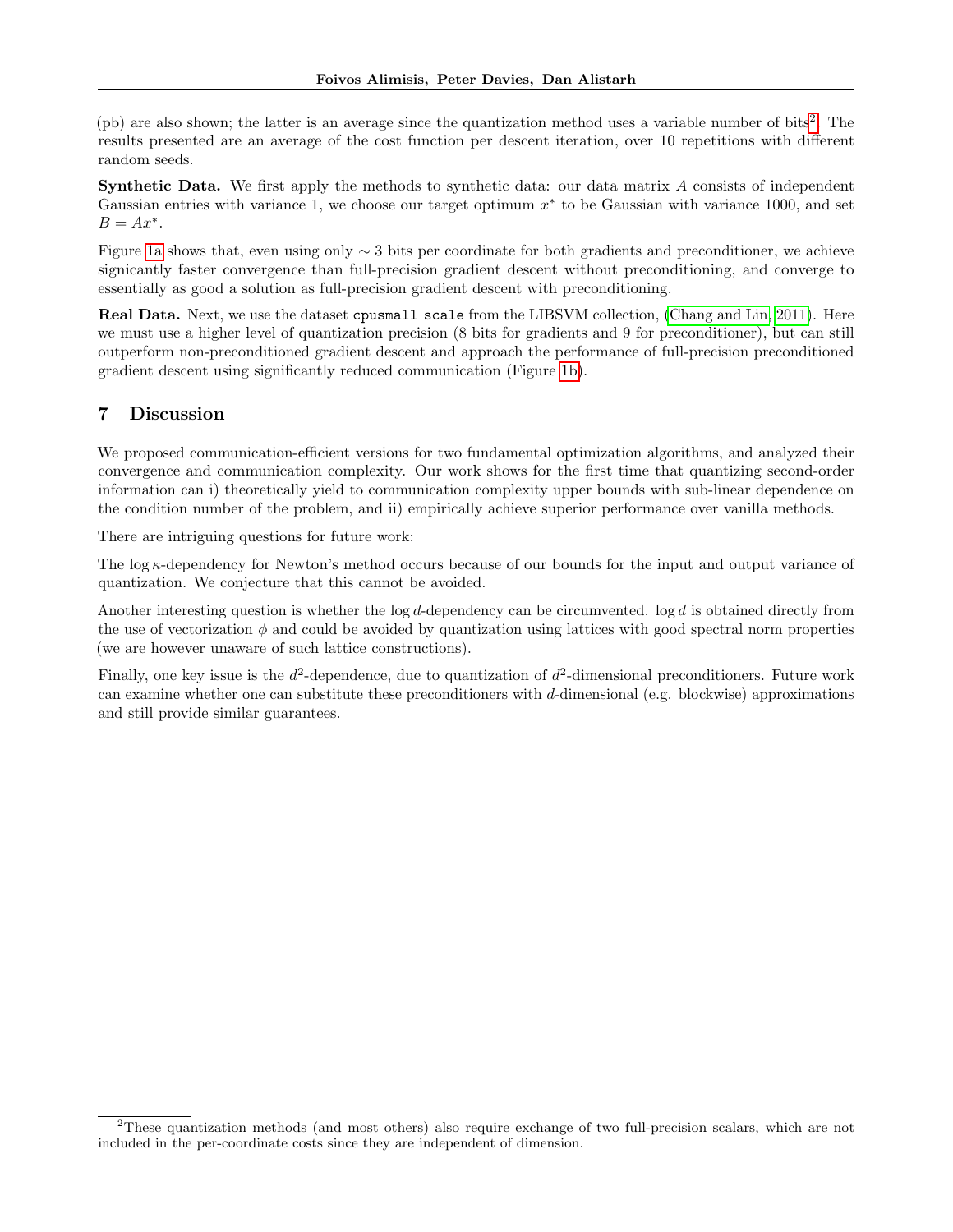Acknowledgements The authors would like to thank Janne Korhonen, Aurelien Lucchi, Celestine Mendler-Dünner and Antonio Orvieto for helpful discussions regarding the content of this work. FA and DA are supported by the European Research Council (ERC) under the European Union's Horizon 2020 research and innovation programme (grant agreement No 805223 ScaleML). PD is supported by the European Union's Horizon 2020 programme under the Marie Skłodowska-Curie grant agreement No. 754411.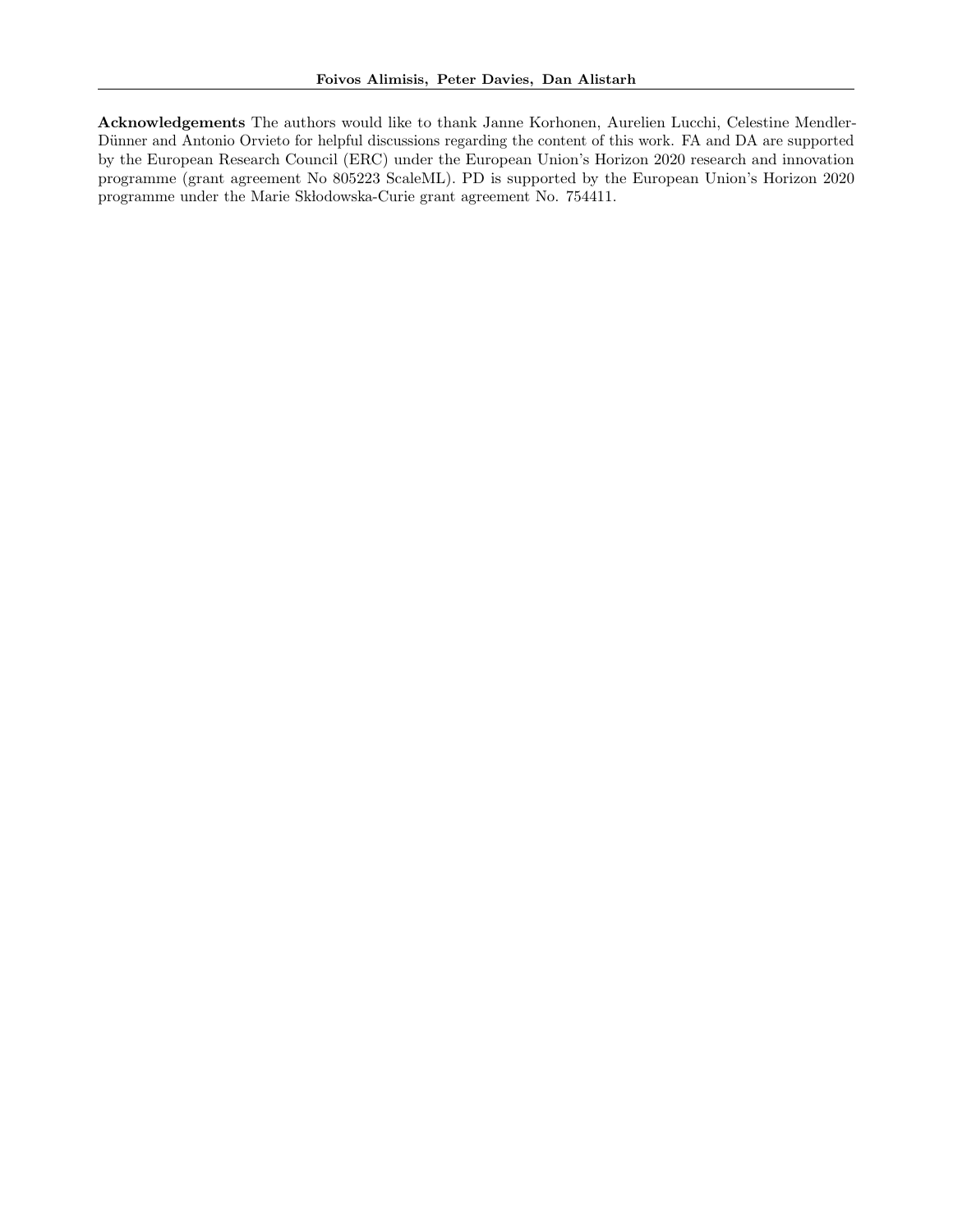# References

- <span id="page-14-7"></span>Dan Alistarh and Janne H Korhonen. Improved communication lower bounds for distributed optimisation.  $arXiv$ preprint arXiv:2010.08222, 2020.
- <span id="page-14-2"></span>Dan Alistarh, Demjan Grubic, Jerry Li, Ryota Tomioka, and Milan Vojnovic. Qsgd: Communication-efficient sgd via gradient quantization and encoding.  $arXiv$  preprint  $arXiv:1610.02132$ , 2016.
- <span id="page-14-13"></span>Yossi Arjevani and Ohad Shamir. Communication complexity of distributed convex learning and optimization. In Advances in Neural Information Processing Systems 28 (NIPS 2015), pages 1756–1764, 2015.
- <span id="page-14-4"></span>Tal Ben-Nun and Torsten Hoefler. Demystifying parallel and distributed deep learning: An in-depth concurrency analysis. ACM Computing Surveys (CSUR), 52(4):1–43, 2019.
- <span id="page-14-17"></span>Chih-Chung Chang and Chih-Jen Lin. LIBSVM: A library for support vector machines. ACM Transactions on Intelligent Systems and Technology, 2:27:1–27:27, 2011. Software available at [http://www.csie.ntu.edu.tw/](http://www.csie.ntu.edu.tw/~cjlin/libsvm) [~cjlin/libsvm](http://www.csie.ntu.edu.tw/~cjlin/libsvm).
- <span id="page-14-18"></span>Yuxin Chen. Gradient methods for unconstrained problems. [http://www.princeton.edu/~yc5/ele522\\_](http://www.princeton.edu/~yc5/ele522_optimization/lectures/grad_descent_unconstrained.pdf) [optimization/lectures/grad\\_descent\\_unconstrained.pdf](http://www.princeton.edu/~yc5/ele522_optimization/lectures/grad_descent_unconstrained.pdf), 2019. Princeton University, Fall 2019.
- <span id="page-14-16"></span>Peter Davies, Vijaykrishna Gurunathan, Niusha Moshrefi, Saleh Ashkboos, and Dan Alistarh. Distributed variance reduction with optimal communication.  $arXiv$  e-prints, pages arXiv–2002, 2020.
- <span id="page-14-12"></span>Hossein S Ghadikolaei and Sindri Magnússon. Communication-efficient variance-reduced stochastic gradient descent. arXiv preprint arXiv:2003.04686, 2020.
- <span id="page-14-11"></span>Hadrien Hendrikx, Lin Xiao, Sebastien Bubeck, Francis Bach, and Laurent Massoulie. Statistically preconditioned accelerated gradient method for distributed optimization. In International Conference on Machine Learning, pages 4203–4227. PMLR, 2020.
- <span id="page-14-1"></span>Martin Jaggi, Virginia Smith, Martin Takáč, Jonathan Terhorst, Sanjay Krishnan, Thomas Hofmann, and Michael I Jordan. Communication-efficient distributed dual coordinate ascent. arXiv preprint arXiv:1409.1458, 2014.
- <span id="page-14-9"></span>Michael I Jordan, Jason D Lee, and Yun Yang. Communication-efficient distributed statistical inference. Journal of the American Statistical Association, 2018.
- <span id="page-14-5"></span>Sarit Khirirat, Hamid Reza Feyzmahdavian, and Mikael Johansson. Distributed learning with compressed gradients. arXiv preprint arXiv:1806.06573, 2018.
- <span id="page-14-15"></span>Mu Li, David G Andersen, Jun Woo Park, Alexander J Smola, Amr Ahmed, Vanja Josifovski, James Long, Eugene J Shekita, and Bor-Yiing Su. Scaling distributed machine learning with the parameter server. In Proc. 11th USENIX Symposium on Operating Systems Design and Implementation (OSDI 2014), pages 583–598, 2014.
- <span id="page-14-6"></span>Sindri Magnússon, Hossein Shokri-Ghadikolaei, and Na Li. On maintaining linear convergence of distributed learning and optimization under limited communication. IEEE Transactions on Signal Processing, 68:6101–6116, 2020.
- <span id="page-14-10"></span>Celestine Mendler-D¨unner and Aurelien Lucchi. Randomized block-diagonal preconditioning for parallel learning. In International Conference on Machine Learning, pages 6841–6851. PMLR, 2020.
- <span id="page-14-3"></span>Lam Nguyen, Phuong Ha Nguyen, Marten Dijk, Peter Richtárik, Katya Scheinberg, and Martin Takác. Sgd and hogwild! convergence without the bounded gradients assumption. In *International Conference on Machine* Learning, pages 3750–3758. PMLR, 2018.
- <span id="page-14-0"></span>Feng Niu, Benjamin Recht, Christopher Ré, and Stephen J Wright. Hogwild!: A lock-free approach to parallelizing stochastic gradient descent. arXiv preprint arXiv:1106.5730, 2011.
- <span id="page-14-8"></span>Kevin Scaman, Francis Bach, Sébastien Bubeck, Yin Tat Lee, and Laurent Massoulié. Optimal algorithms for smooth and strongly convex distributed optimization in networks. In *international conference on machine* learning, pages 3027–3036. PMLR, 2017.
- <span id="page-14-14"></span>Ohad Shamir. Fundamental limits of online and distributed algorithms for statistical learning and estimation. In Advances in Neural Information Processing Systems 27 (NIPS 2014), pages 163–171, 2014.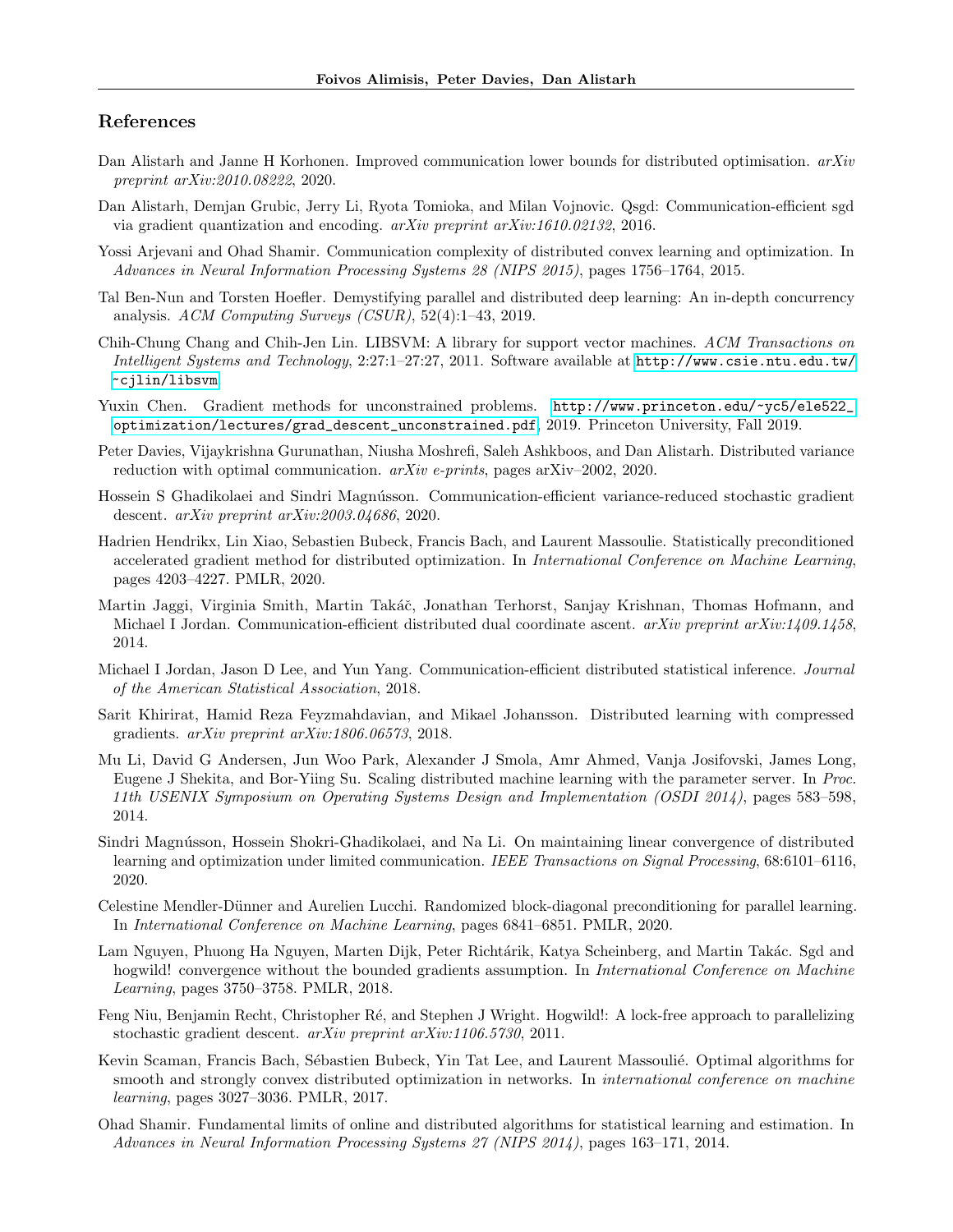- <span id="page-15-4"></span>Ananda Theertha Suresh, Felix X. Yu, Sanjiv Kumar, and H. Brendan McMahan. Distributed mean estimation with limited communication. In Doina Precup and Yee Whye Teh, editors, *Proceedings of the 34th International* Conference on Machine Learning, volume 70 of Proceedings of Machine Learning Research, pages 3329–3337, 2017.
- <span id="page-15-0"></span>J. N. Tsitsiklis and Z. Luo. Communication complexity of convex optimization. In 1986 25th IEEE Conference on Decision and Control, pages 608–611, 1986. doi: 10.1109/CDC.1986.267379.
- <span id="page-15-2"></span>Santosh S Vempala, Ruosong Wang, and David P Woodruff. The communication complexity of optimization. In Proceedings of the Fourteenth Annual ACM-SIAM Symposium on Discrete Algorithms, pages 1733–1752. SIAM, 2020.
- <span id="page-15-1"></span>Min Ye and Emmanuel Abbe. Communication-computation efficient gradient coding. In International Conference on Machine Learning, pages 5610–5619. PMLR, 2018.
- <span id="page-15-3"></span>Yuchen Zhang, John Duchi, Michael I Jordan, and Martin J Wainwright. Information-theoretic lower bounds for distributed statistical estimation with communication constraints. In Advances in Neural Information Processing Systems 26 (NIPS 2013), pages 2328–2336, 2013.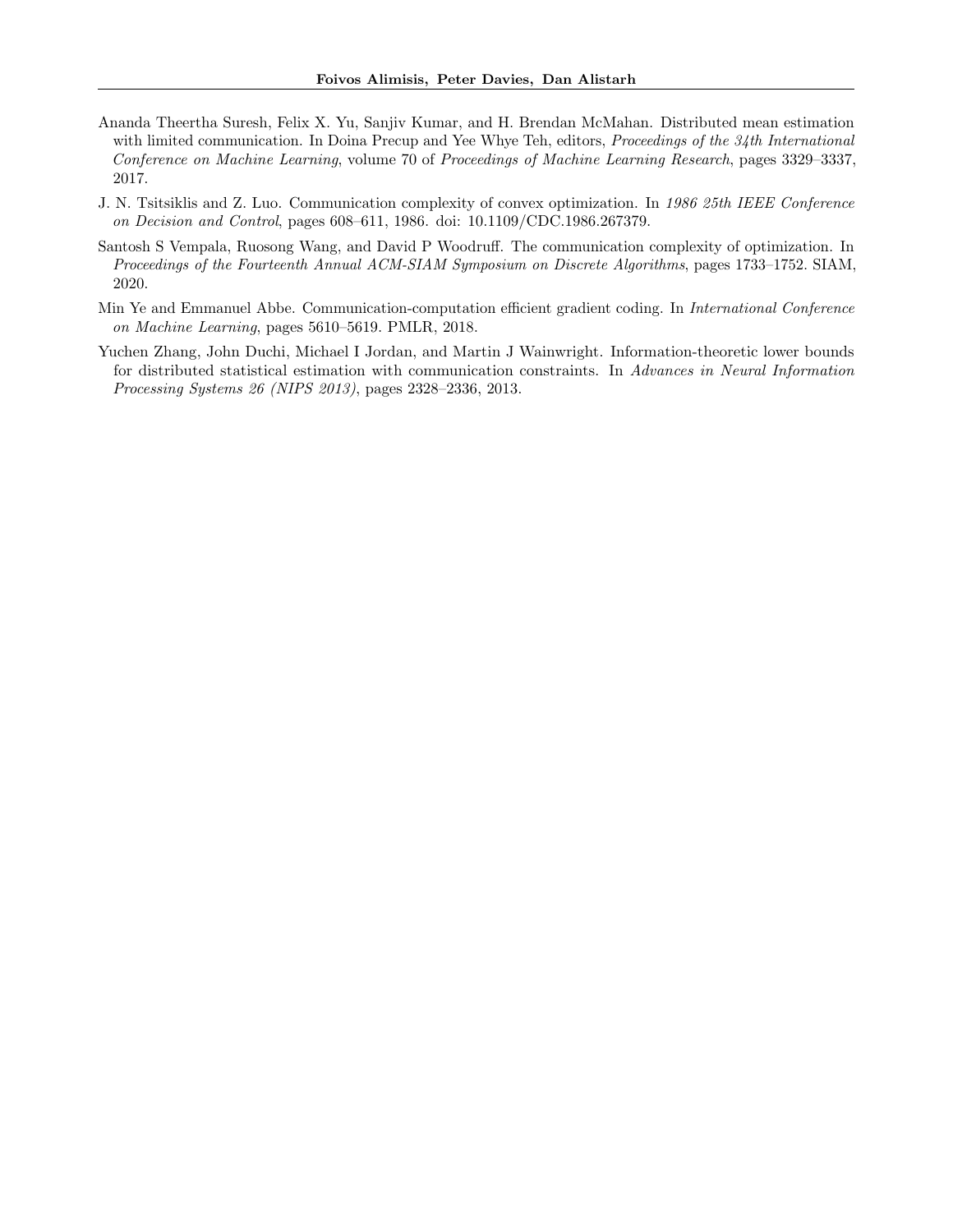# Appendix: Proofs and Supplementaries

# <span id="page-16-0"></span>A The isomorphism  $\phi$

**Lemma 1.** For any matrices  $P, P' \in \mathbb{S}(d)$ , we have

$$
\frac{1}{\sqrt{d}}||\phi(P) - \phi(P')||_2 \le ||P - P'||_2 \le \sqrt{2}||\phi(P) - \phi(P')||_2.
$$

*Proof.* The Frobenius norm of a matrix  $P = (p_{ij})_{i,j=1}^d$  is defined as

$$
||P||_F = \sqrt{\sum_{i,j=1}^d p_{ij}^2}
$$

thus

$$
||P - P'||_F^2 = \sum_{i,j=1}^d (p_{ij} - p'_{ij})^2 = \sum_{i=j} (p_{ij} - p'_{ij})^2 + \sum_{i \neq j} (p_{ij} - p'_{ij})^2 = \sum_{i=j} (p_{ij} - p'_{ij})^2 + 2\sum_{i < j} (p_{ij} - p'_{ij})^2 =: X + 2Y
$$

with  $P' = (p'_{ij})_{i,j=1}^d$ . We also have

$$
\|\phi(P) - \phi(P')\|^2 = \sum_{i=j} (p_{ij} - p'_{ij})^2 + \sum_{i < j} (p_{ij} - p'_{ij})^2 =: X + Y
$$

Thus

$$
\|\phi(P) - \phi(P')\|_2 \le \|P - P'\|_F \le \sqrt{2} \|\phi(P) - \phi(P')\|_2.
$$

Now for the  $\ell_2$  norm, we have

$$
||P - P'||_2 \le ||P - P'||_F \le \sqrt{2} ||\phi(P) - \phi(P')||_2
$$

and

$$
||P - P'||_2 \ge \frac{1}{\sqrt{d}} ||P - P'||_F \ge \frac{1}{\sqrt{d}} ||\phi(P) - \phi(P')||_2
$$

and the desired result follows.

# <span id="page-16-1"></span>B Technicalities regarding GLMs

We firstly compute the Hessian of the global cost function  $f$  in terms of the Hessian of the global loss function  $\ell$ : Lemma 10. We have

$$
\nabla^2 f(x) = A^T \ell(Ax) A.
$$

*Proof.* We start by computing the gradient of f. We fix an arbitrary vector  $v \in \mathbb{R}^d$  and we write

$$
\langle \nabla f(x), v \rangle = d_x f(x)v = d_x(\ell(Ax))v = d_y(\ell(y))|_{y = Ax} d_x(Ax)v = d_y(\ell(y))|_{y = Ax} Av
$$
  
= 
$$
\langle \nabla \ell(y)|_{y = Ax}, Av \rangle = (Av)^T \nabla \ell(Ax) = v^T A^T \nabla \ell(Ax) = \langle A^T \nabla \ell(Ax), v \rangle
$$

Since  $v$  is arbitrary, the gradient of  $f$  is

$$
\nabla f(x) = A^T \nabla \ell(Ax)
$$

For the Hessian, we have

$$
\nabla_x^2 f(x) = \nabla_x \nabla_x f(x) = \nabla_x (A^T \nabla_x \ell(Ax)) = A^T \nabla_x (\nabla_x \ell(Ax)) = A^T \nabla_y (\nabla_y \ell(y))|_{y = Ax} \nabla_x (Ax) = A^T \nabla^2 \ell(Ax) A.
$$

 $\Box$ 

 $\Box$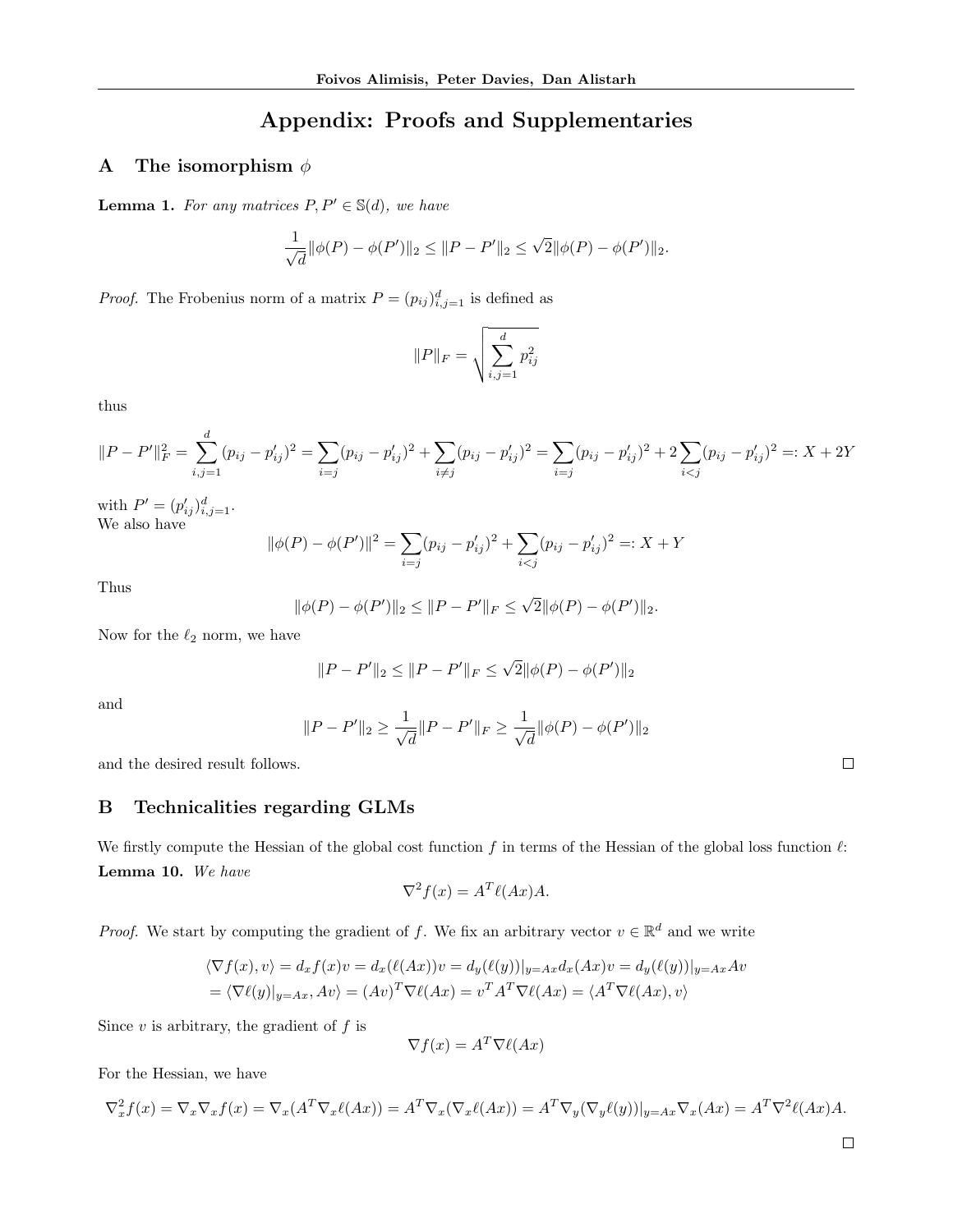We recall standard technical results from linear algebra in order to prove Proposition [5.](#page-4-1) They will be useful also in the proof of Proposition [13](#page-18-1) and Lemma [14.](#page-19-1)

<span id="page-17-0"></span>**Lemma 11.** Given matrices  $P \in \mathbb{R}^{m \times d}$  and  $Q \in \mathbb{R}^{d \times m}$ , we have that PQ and QP have exactly the same non-zero eigenvalues.

*Proof.* Let  $\lambda \neq 0$  an eigenvalues of PQ. Then there exists  $v \neq 0$ , such that  $PQv = \lambda v$ . Multiplying both sides by Q, we get  $QP(Qv) = \lambda(Qv)$ . We know that  $Qv \neq 0$ , because then  $\lambda$  would be 0. Thus  $\lambda$  is an eigenvalue of  $QP$ with eigenvector  $Qv$ . Thus any non-zero eigenvalue of  $PQ$  is also an eigenvalue of  $QP$ . Switching P and Q in the previous argument implies that any non-zero eigenvalue of  $QP$  is also an eigenvalue of  $PQ$ . Thus,  $PQ$  and  $QP$ have the same non-zero eigenvalues.  $\Box$ 

<span id="page-17-1"></span>**Corollary 11.1.** Given matrices  $P \in \mathbb{R}^{m \times d}$  and  $Q \in \mathbb{R}^{d \times m}$ , we have that

$$
rank(PQ) = rank(QP) = min\{rank(P), rank(Q)\}\
$$

<span id="page-17-2"></span>**Lemma 12.** Given a symmetric positive semi-definite matrix  $S \in \mathbb{R}^{m \times m}$  and a symmetric positive definite  $T \in \mathbb{R}^{m \times m}$  with eigenvalues  $\lambda_1(S) \leq ... \leq \lambda_m(S)$ 

$$
and
$$

$$
\lambda_1(T) \le \dots \le \lambda_m(T)
$$

we have that

$$
\lambda_k(S)\lambda_1(T) \le \lambda_k(ST) \le \lambda_k(S)\lambda_m(T)
$$

for any  $k = 1, ..., m$ .

*Proof.* We use the min-max principle for the k-th eigenvalue of a matrix  $A \in \mathbb{R}^{m \times m}$ . This reads

$$
\lambda_k(A) = \min_{\substack{F \subset \mathbb{R}^M \\ \dim(F) = k}} \left( \max_{x \in F \setminus \{0\}} \frac{(Ax, x)}{(x, x)} \right)
$$

We know that  $\lambda_k(ST) = \lambda_k(Q)$  $\sqrt{T}S\sqrt{T}$ ). Since T is symmetric and positive-definite, its square root  $\sqrt{T}$  is also symmetric and positive-definite. Thus, we have

$$
\lambda_k(ST) = \lambda_k(\sqrt{T}S\sqrt{T}) = \min_{\substack{F \subset \mathbb{R}^M \\ \dim(F) = k}} \left( \max_{x \in F \backslash \{0\}} \frac{(\sqrt{T}S\sqrt{T}x, x)}{(x, x)} \right) = \min_{\substack{F \subset \mathbb{R}^n \\ \dim(F) = k}} \left( \max_{x \in F \backslash \{0\}} \frac{(S\sqrt{T}x, \sqrt{T}x)}{(\sqrt{T}x, \sqrt{T}x)} \frac{(Tx, x)}{(x, x)} \right)
$$

Thus

$$
\min_{\substack{F \subset \mathbb{R}^n \\ \dim(F) = k}} \left( \max_{x \in F \setminus \{0\}} \frac{(S\sqrt{T}x, \sqrt{T}x)}{(\sqrt{T}x, \sqrt{T}x)} \right) \lambda_{min}(T) \le \lambda_k(ST) \le \min_{\substack{F \subset \mathbb{R}^n \\ \dim(F) = k}} \left( \max_{x \in F \setminus \{0\}} \frac{(S\sqrt{T}x, \sqrt{T}x)}{(\sqrt{T}x, \sqrt{T}x)} \right) \lambda_{max}(T)
$$

If  $\{e_1, ..., e_k\}$  is a basis for F, we define  $F' = span(\sqrt{\}$  $\overline{T}^{-1}e_1, ..., \sqrt{T}^{-1}e_k)$  and we have √

$$
\min_{\substack{F \subset \mathbb{R}^n \\ \dim(F) = k}} \left( \max_{x \in F \backslash \{0\}} \frac{(S\sqrt{T}x, \sqrt{T}x)}{(\sqrt{T}x, \sqrt{T}x)} \right) = \min_{\substack{F' \subset \mathbb{R}^n \\ \dim(F') = k}} \left( \max_{x \in F' \backslash \{0\}} \frac{(Sx, x)}{(x, x)} \right) = \lambda_k(S)
$$

and the desired result follows.

**Proposition 5.** The max. eigenvalue  $\lambda_{max}$  of  $\nabla^2 f$  satisfies

$$
\gamma := \lambda_{max}(\nabla^2 f) \le \gamma_\ell \lambda_{max}\left(\frac{A^T A}{n}\right)
$$

and the min. eigenvalue  $\lambda_{min}$  of  $\nabla^2 f$  satisfies

$$
\mu := \lambda_{min}(\nabla^2 f) \ge \mu_{\ell} \lambda_{min}\left(\frac{A^T A}{n}\right).
$$

 $\Box$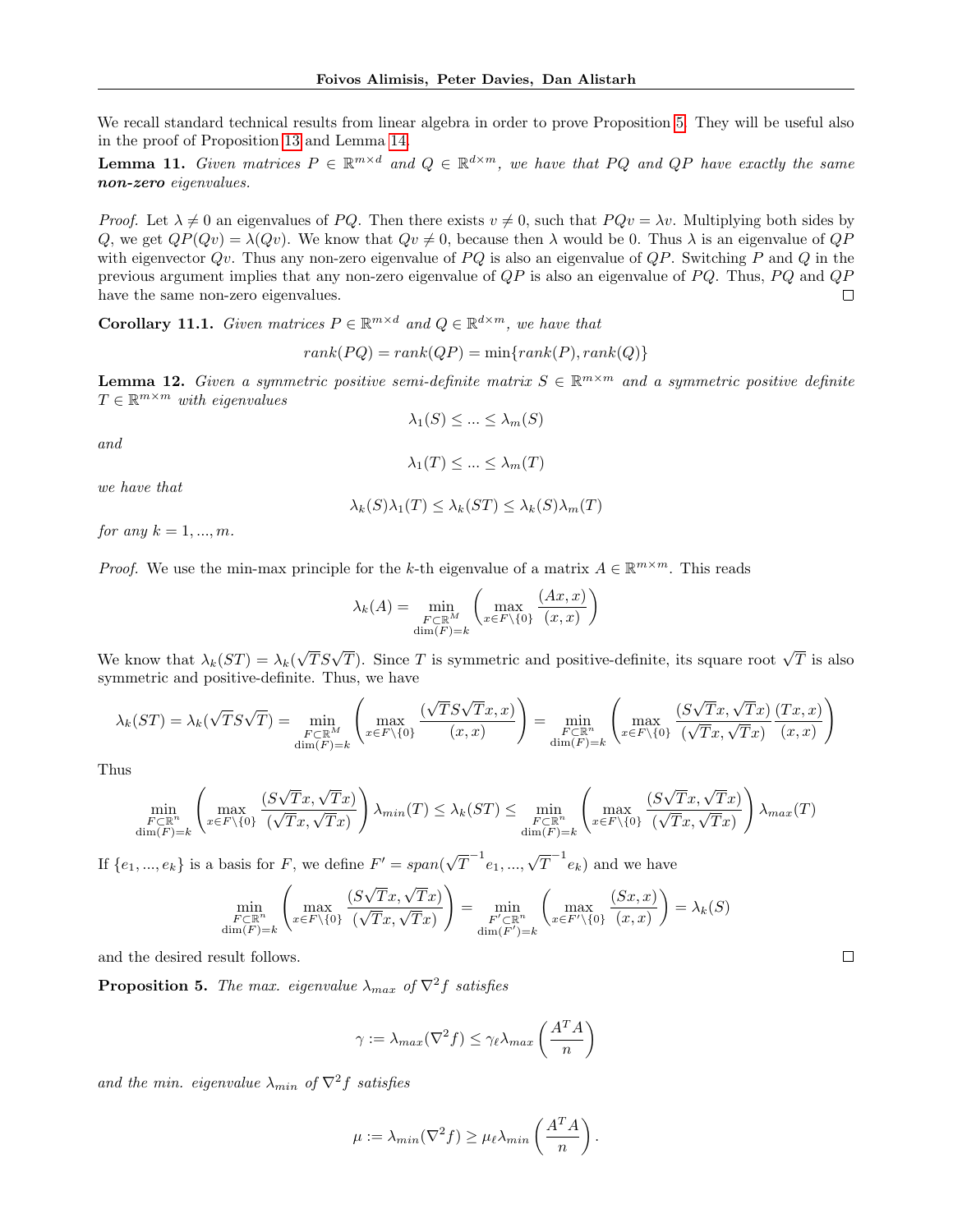*Proof.* Using Lemma [11,](#page-17-0) we have that the eigenvalues of the  $d \times d$  matrix  $\nabla^2 f$  are equal to the non-zero eigenvalues of the  $m \times m$  matrix  $\nabla^2 \ell A A^T$ . Using Corollary [11.1,](#page-17-1) we have that the matrix  $A A^T$  is of rank d, thus the matrix  $\nabla^2 \ell A A^T$  is also of rank d. This means that it has exactly  $m-d$  zero eigenvalues. Exactly the same holds for the matrix  $AA^T$ . We use also Lemma [12](#page-17-2) for the positive definite matrix  $\nabla^2 \ell$  and the positive semi-definite matrix  $AA<sup>T</sup>$  and we have:

• The maximum eigenvalue of the matrix  $\nabla^2 f$  is equal to the maximum eigenvalue of the matrix  $\nabla^2 \ell A A^T$ . For that we have

$$
\lambda_{max}(\nabla^2 \ell A A^T) \le \lambda_{max}(\nabla^2 \ell) \lambda_{max}(A A^T).
$$

Similarly the maximum eigenvalue of  $AA<sup>T</sup>$  is equal to the maximum one of  $A<sup>T</sup>A$  and we finally have

$$
\lambda_{max}(\nabla^2 f) \leq \frac{\gamma_{\ell}}{n} \lambda_{max}(A^T A) = \gamma_{\ell} \lambda_{max}\left(\frac{1}{n} A^T A\right).
$$

• The minimum eigenvalue of the matrix  $\nabla^2 f$  is equal to the eigenvalue of the matrix  $\nabla^2 \ell A A^T$  of order  $m - d + 1$ . Using Lemma [12,](#page-17-2) we have

$$
\lambda_{m-d+1}(\nabla^2 \ell A A^T) \ge \lambda_{min}(\nabla^2 \ell) \lambda_{m-d+1}(A A^T).
$$

By using similar arguments as before, we have that

$$
\lambda_{m-d+1}(AA^T) = \lambda_{min}(A^T A).
$$

Thus, we finally have

$$
\lambda_{min}(\nabla^2 f) \ge \frac{\mu_\ell}{n} \lambda_{min}(A^T A) = \mu_\ell \lambda_{min}\left(\frac{1}{n} A^T A\right).
$$

 $\Box$ 

# <span id="page-18-0"></span>C Gradient Descent with Preconditioning for GLMs

Gradient descent for a  $\gamma$ -smooth and  $\mu$ -strongly convex function  $f(x) = \ell(Ax) : \mathbb{R}^d \to \mathbb{R}$  preconditioned by a matrix  $M \in \mathbb{R}^{d \times d}$  reads

$$
x^{(t+1)} = x^{(t)} - \eta M^{-1} \nabla f(x^{(t)}),
$$
  

$$
x^{(0)} \in \mathbb{R}^d.
$$

In our setting the matrix  $M := \frac{1}{n}A^T A$  is invertible, because we have assumed that the matrix A is of full rank. The convergence is now improved up to the condition number of  $M$ . For the proof we follow the technique presented in [\(Chen, 2019\)](#page-14-18) for (non-preconditioned) gradient descent.

<span id="page-18-1"></span>**Proposition 13.** The iterates  $x^{(t)}$  of the previous algorithm with  $\eta = \frac{2}{\mu_{\ell} + \gamma_{\ell}}$  satisfy

$$
||x^{(t)} - x^*|| \le \left(1 - \frac{1}{\kappa_{\ell}}\right)^t ||x^{(0)} - x^*||
$$

Proof. Similarly to the previous argument, we have

$$
x^{(t+1)} - x^* = x^{(t)} - \eta M^{-1} \nabla f(x^{(t)}) - x^* = (x^{(t)} - x^*) - \eta M^{-1} \left( \int_0^1 \nabla^2 f(x(\xi)) d\xi \right) (x^{(t)} - x^*)
$$
  
= 
$$
\left( Id - \eta \int_0^1 M^{-1} \nabla^2 f(x(\xi)) d\xi \right) (x^{(t)} - x^*)
$$

where

$$
x(\xi) = x^{(t)} + \xi(x^* - x^{(t)})
$$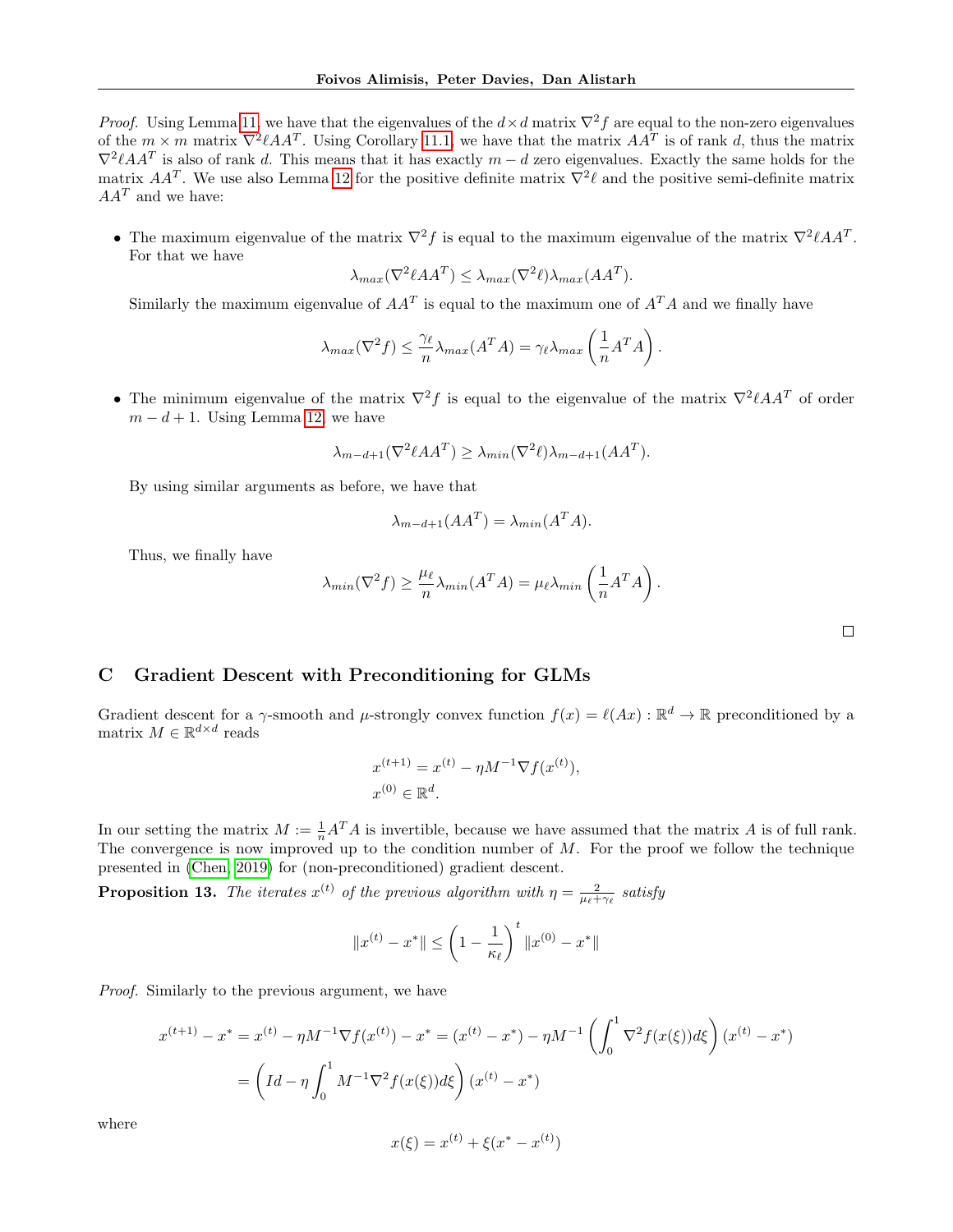Thus

$$
||x^{(t+1)} - x^*|| \le ||Id - \eta \int_0^1 M^{-1} \nabla^2 f(x(\xi)) d\xi || \, ||x^{(t)} - x^*|| \le \max_{0 \le \xi \le 1} ||Id - \eta M^{-1} \nabla^2 f(x(\xi))|| \, ||x^{(t)} - x^*||
$$

Now we can write

$$
M^{-1}\nabla^2 f(x(\xi)) = M^{-1}A^T \nabla^2 \ell(Ax(\xi))A
$$

By Lemma [11,](#page-17-0) the eigenvalues of the last matrix are exactly the same with the non-zero eigenvalues of the matrix  $\nabla^2 \ell(Ax(\xi))AM^{-1}A^T$ . This matrix is  $m \times m$  with rank d, thus it has exactly  $m - d$  zero eigenvalues. The same holds for the matrix  $AM^{-1}A^T$ . Again by applying Lemma [11,](#page-17-0) we know that  $AM^{-1}A^T$  has  $m-d$  eigenvalues equal to 0 and the others are exactly equal with the ones of  $M^{-1}A^TA = nId$ , i.e. they are all equal to n. Thus, we have

$$
\lambda_{max}(M^{-1}A^T\nabla^2\ell(Ax(\xi))A) = \lambda_{max}(\nabla^2\ell(Ax(\xi))AM^{-1}A^T) \le \lambda_{max}(\nabla^2\ell)\lambda_{max}(AM^{-1}A^T) = \frac{\gamma_\ell}{n}n = \gamma_\ell
$$

and

$$
\lambda_{min}(M^{-1}A^T\nabla^2\ell(Ax(\xi))A) = \lambda_{m-d+1}(\nabla^2\ell(Ax(\xi))AM^{-1}A^T) \ge \lambda_{min}(\nabla^2\ell)\lambda_{m-d+1}(AM^{-1}A^T) = \frac{\mu_{\ell}}{n}n = \mu_{\ell}
$$

by Lemma [12,](#page-17-2) because  $\nabla^2 \ell$  is positive definite and  $AM^{-1}A^T$  is positive semi-definite. Since we choose  $\eta = \frac{2}{\mu_{\ell} + \gamma_{\ell}}$ , the maximum eigenvalues of the matrix  $\eta M^{-1} \nabla^2 f(x(\xi))$  is  $\frac{2\gamma_{\ell}}{\mu_{\ell} + \gamma_{\ell}}$  and the minimum one is  $\frac{2\mu_{\ell}}{\mu_{\ell}+\gamma_{\ell}}$ . Thus, the maximum eigenvalue of  $Id - \eta M^{-1}\nabla^2 f(x(\xi))$  is less or equal than  $\max\left\{\frac{2\gamma_{\ell}}{\mu_{\ell}+\gamma_{\ell}}-1,1-\frac{2\mu_{\ell}}{\mu_{\ell}+\gamma_{\ell}}\right\}=\frac{\gamma_{\ell}-\mu_{\ell}}{\gamma_{\ell}+\mu_{\ell}}\leq1-\frac{1}{\kappa_{\ell}}.$  Thus

$$
||x^{t+1} - x^*|| \le \left(1 - \frac{1}{\kappa_\ell}\right) ||x^{(t)} - x^*||
$$

and by an induction argument we get the desired result.

## <span id="page-19-0"></span>D Proofs of convergence for GLMs

We prove the convergence result of the preconditioned algorithm for GLMs. We recall firstly the algorithm in compact form:

<span id="page-19-2"></span>Algorithm 1 Quantized Preconditioned Gradient Descent for GLM training  
\n1: 
$$
\bar{M}_i = \phi^{-1} \left( Q \left( \phi(M_i), \phi(M_{i_0}), 2\sqrt{d}n \lambda_{max}(M), \frac{\lambda_{min}(M)}{16\sqrt{2\kappa_{\ell}}} \right) \right)
$$
  
\n2:  $S = \frac{1}{n} \sum_{i=1}^n \bar{M}_i$   
\n3:  $\bar{M} = \phi^{-1} \left( Q(\phi(S), \phi(M_i), \sqrt{d} \left( \frac{\lambda_{min}(M)}{16\kappa_{\ell}} + 2n \lambda_{max}(M) \right), \frac{\lambda_{min}(M)}{16\sqrt{2\kappa_{\ell}}} \right) \right)$   
\n4:  $x^{(0)} \in \mathbb{R}^d$ ,  $||x^{(0)} - x^*|| \le D$   
\n5:  $v_i^{(0)} = Q \left( \bar{M}^{-1} \nabla f_i(x^{(0)}), \bar{M}^{-1} \nabla f_{i_0}(x^{(0)}), 4n\kappa(M)R^{(0)}, \frac{\delta R^{(0)}}{2} \right)$   
\n6:  $r^{(0)} = \frac{1}{n} \sum_{i=1}^n v_i^{(0)}$ .  
\n7:  $v^{(0)} = Q \left( r^{(0)}, \bar{M}^{-1} \nabla f_i(x^{(0)}), (\frac{\delta}{2} + 4n\kappa(M)) R^{(0)}, \frac{\delta R^{(0)}}{2} \right)$   
\n8: **for**  $t \ge 0$  **do**  
\n9:  $x^{(t+1)} = x^{(t)} - \eta v^{(t)}$   
\n10:  $v_i^{(t+1)} = Q \left( \bar{M}^{-1} \nabla f_i(x^{(t+1)}), v_i^{(t)}, 4n\kappa(M)R^{(t+1)}, \frac{\delta R^{(t+1)}}{2} \right)$   
\n11:  $r^{(t+1)} = \frac{1}{n} \sum_{i=1}^n v_i^{(t+1)}$   
\n12:  $v^{(t+1)} = Q \left( r^{(t+1)}, v^{(t)}, (\frac{\delta}{2} + 4n\kappa(M))R^{(t+1)}, \frac{\delta R^{(t+1)}}{2} \right)$   
\n13: **end for**

<span id="page-19-1"></span>Lemma 14. Consider the algorithm

$$
x^{(t+1)} = x^{(t)} - \eta \bar{M}^{-1} \nabla f(x^{(t)})
$$

 $\Box$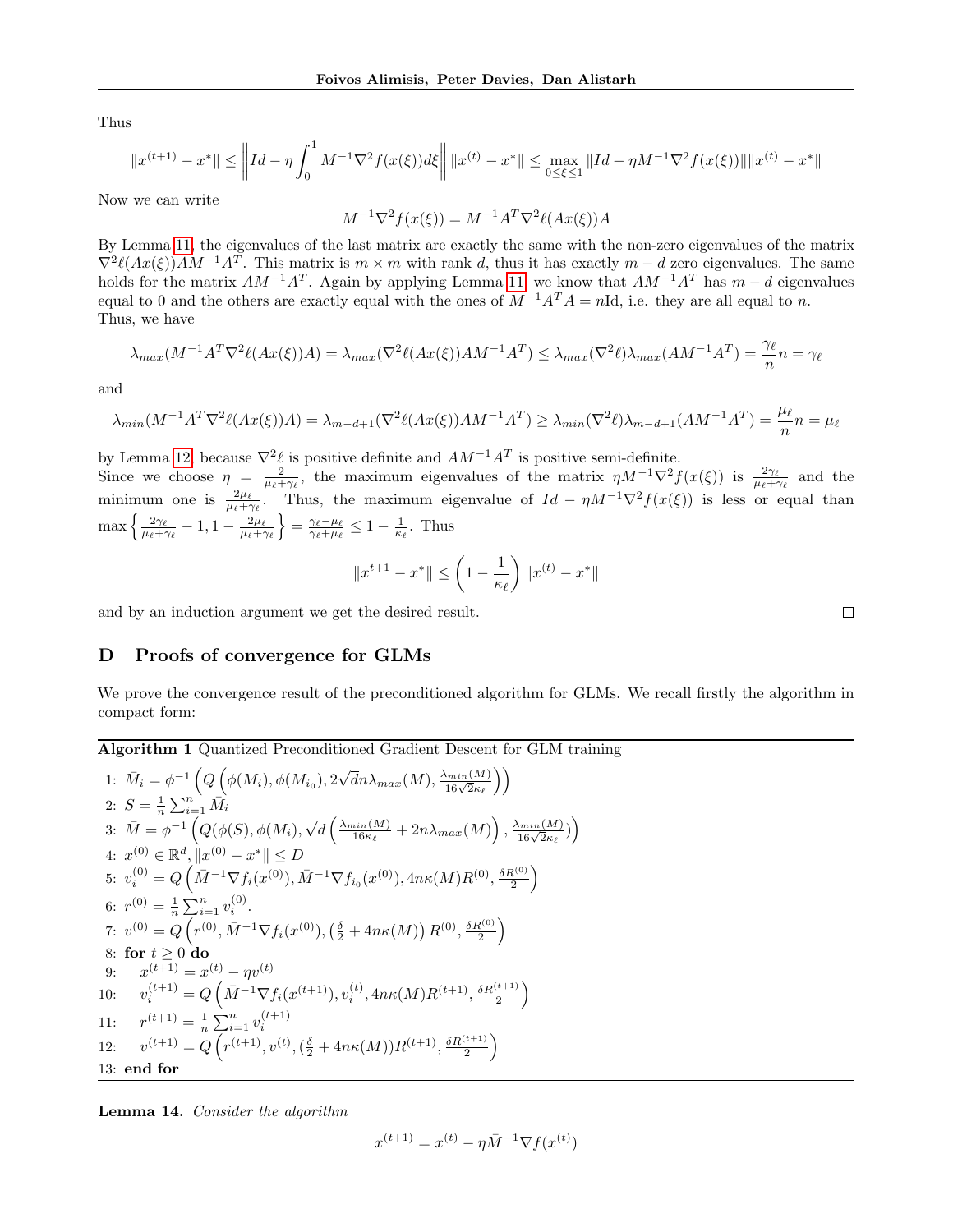starting from a point  $x^{(0)} \in \mathbb{R}^d$  such that  $||x^{(0)} - x^*|| \leq D$ , where  $\eta = \frac{2}{\mu_{\xi} + \gamma_{\ell}}$  and  $\overline{M}$  is the quantized estimation of M obtained in Algorithm [1.](#page-19-2) Then, the iterates of this algorithm satisfy

$$
||x^{(t)} - x^*|| \le \left(1 - \frac{1}{2\kappa_\ell}\right)^t D.
$$

Proof. We use the same proof technique as in Proposition [13,](#page-18-1) with the difference that now we have the quantized estimation  $\overline{M}$  of  $M$  instead of the original:

$$
x^{(t+1)} - x^* = x^{(t)} - \eta \bar{M}^{-1} \nabla f(x^{(t)}) - x^* = (x^{(t)} - x^*) - \eta \bar{M}^{-1} \left( \int_0^1 \nabla^2 f(x(\xi)) d\xi \right) (x^{(t)} - x^*)
$$
  
= 
$$
\left( Id - \eta \int_0^1 \bar{M}^{-1} \nabla^2 f(x(\xi)) d\xi \right) (x^{(t)} - x^*)
$$

where

$$
x(\xi) = x^{(t)} + \xi(x^* - x^{(t)}).
$$

Thus

$$
||x^{(t+1)} - x^*|| \le ||Id - \eta \int_0^1 \bar{M}^{-1} \nabla^2 f(x(\xi)) d\xi || ||x^{(t)} - x^*|| \le \max_{0 \le \xi \le 1} ||Id - \eta \bar{M}^{-1} \nabla^2 f(x(\xi)) || ||x^{(t)} - x^*||.
$$

Now we can write

$$
\bar{M}^{-1}\nabla^2 f(x(\xi)) = M^{-1}\nabla^2 f(x(\xi)) + (\bar{M}^{-1} - M^{-1})\nabla^2 f(x(\xi))
$$

and

$$
||Id - \eta \bar{M}^{-1} \nabla^2 f(x(\xi))|| \le ||Id - \eta M^{-1} \nabla^2 f(x(\xi))|| + \eta ||(\bar{M}^{-1} - M^{-1}) \nabla^2 f(x(\xi))||.
$$

For the matrix  $M^{-1}A^T \nabla \ell^2(Ax(\xi))A$  we apply exactly the same argument as in Proposition [13](#page-18-1) and have

$$
\max_{0 \le \xi \le 1} \|Id - \eta M^{-1} \nabla^2 f(x(\xi))\| \le \frac{\gamma_\ell - \mu_\ell}{\gamma_\ell + \mu_\ell} < 1 - \frac{1}{\kappa_\ell}.
$$

For the extra error term, we firstly have to study the quantization error  $||M - \overline{M}||$ : Notice that √

$$
\|\phi(M_i) - \phi(M_{i_0})\| \le \sqrt{d} \|M_i - M_{i_0}\| \le \sqrt{d}(\|M_i\| + \|M_{i_0}\|) \le 2\sqrt{d}n\lambda_{max}(M)
$$

which implies that

$$
\|\phi(\bar{M}_i) - \phi(M_i)\| \le \frac{\lambda_{min}(M)}{16\sqrt{2}\kappa_\ell}
$$

by the definition of quantization parameters (we have  $\lambda_{max}(M_i) \leq n \lambda_{max}(M)$ , because  $nM = \sum_{i=1}^{n} M_i$  and every  $M_i$  is positive semi-definite). The last inequality implies

$$
\|\bar{M}_i - M_i\| \le \frac{\lambda_{min}(M)}{16\kappa_\ell}
$$

and

$$
||S-M|| \leq \frac{1}{n} \sum_{i=1}^n ||\bar{M}_i - M_i|| \leq \frac{\lambda_{min}(M)}{16\kappa_\ell}.
$$

Now we can write

$$
\|\phi(S)-\phi(M_i)\|\leq \sqrt{d}\|S-M_i\|\leq \sqrt{d}(\|S-M\|+\|M-M_i\|)\leq \sqrt{d}\left(\frac{\lambda_{min}(M)}{16\kappa_{\ell}}+2n\lambda_{max}(M)\right)\leq 3n\sqrt{d}\lambda_{max}(M).
$$

By the definition of quantization parameters, this implies

$$
\|\phi(\bar{M}) - \phi(S)\| \le \frac{\lambda_{min}(M)}{16\sqrt{2}\kappa_{\ell}}
$$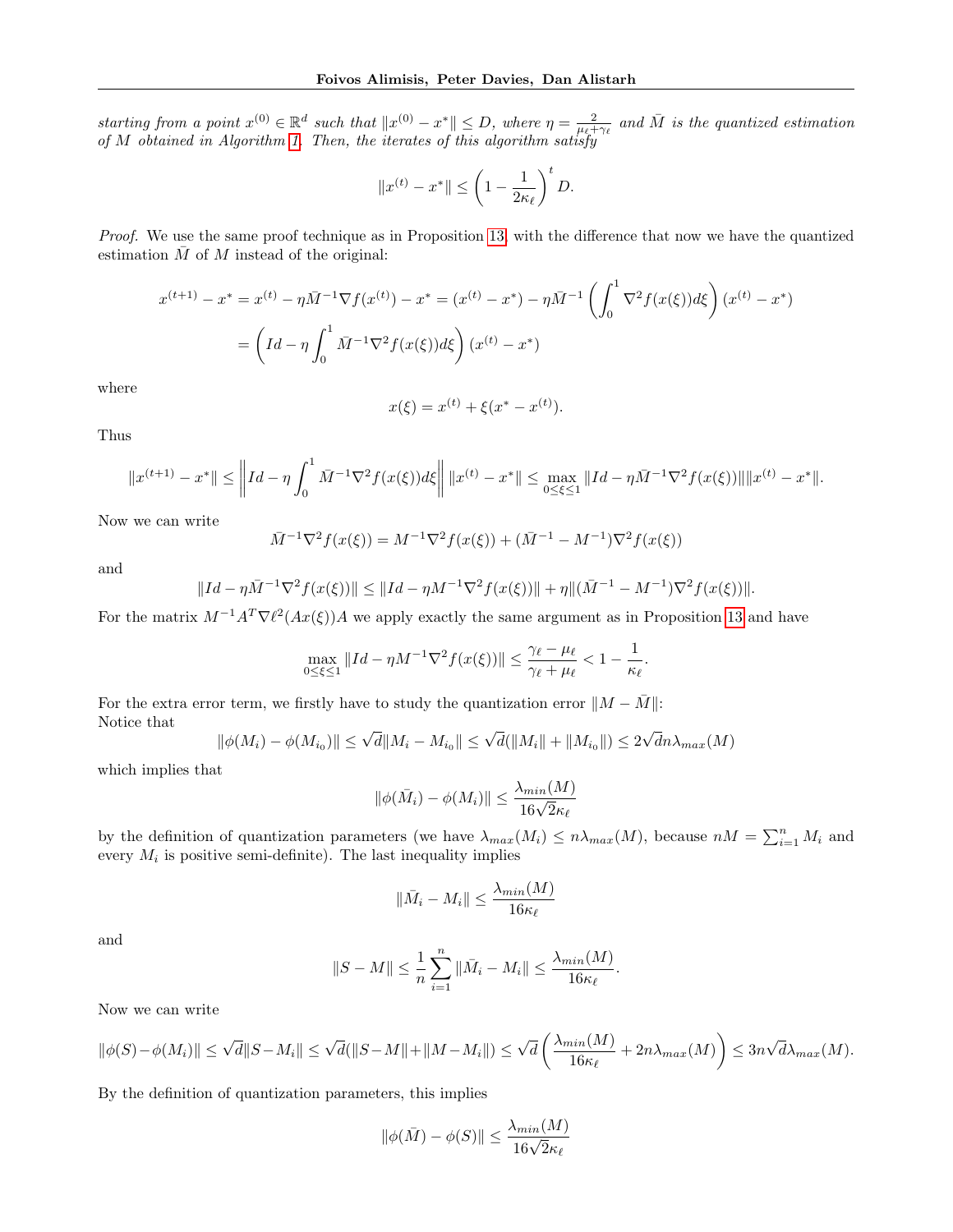and concequently

$$
\|\bar{M} - S\| \le \frac{\lambda_{min}(M)}{16\kappa_{\ell}}.
$$

Then

$$
||M - \bar{M}|| \le ||M - S|| + ||S - \bar{M}|| \le \frac{\lambda_{min}(M)}{8\kappa_{\ell}}.
$$

By standard results in perturbation theory, we know that

$$
\lambda_{min}(\bar{M}) \ge \lambda_{min}(M) - \|M - \bar{M}\| \ge \lambda_{min}(M) - \frac{\lambda_{min}(M)}{8\kappa_{\ell}} \ge \frac{\lambda_{min}(M)}{2}.
$$

This implies

$$
\|\bar{M}^{-1}\| = \lambda_{max}(\bar{M}^{-1}) = \frac{1}{\lambda_{min}(\bar{M}^{-1})} \le \frac{2}{\lambda_{min}(M)}.
$$

Now we have

$$
\max_{0 \leq \xi \leq 1} \frac{2}{\mu_{\ell} + \gamma_{\ell}} \| (\bar{M}^{-1} - M^{-1}) \nabla^2 f(x(\xi)) \| \leq \max_{0 \leq \xi \leq 1} \frac{2}{\mu_{\ell} + \gamma_{\ell}} \| \bar{M}^{-1} (M - \bar{M}) M^{-1} \nabla^2 f(x(\xi)) \|
$$
  
\n
$$
\leq \max_{0 \leq \xi \leq 1} \frac{2}{\mu_{\ell} + \gamma_{\ell}} \| \bar{M}^{-1} (M - \bar{M}) \| \| M^{-1} \nabla^2 f(x(\xi)) \| \leq \frac{2}{\mu_{\ell} + \gamma_{\ell}} \| \bar{M}^{-1} \| \| M - \bar{M} \| \gamma_{\ell}
$$
  
\n
$$
\leq \frac{4}{\lambda_{\min}(M)} \frac{\lambda_{\min}(M)}{8\kappa_{\ell}} = \frac{1}{2\kappa_{\ell}}.
$$

Thus, it holds

$$
||x^{(t+1)} - x^*|| \le \left(1 - \frac{1}{2\kappa_\ell}\right) ||x^{(t)} - x^*||
$$

which implies

$$
||x^{(t+1)} - x^*|| \le \left(1 - \frac{1}{2\kappa_\ell}\right)^t ||x^{(0)} - x^*|| \le \left(1 - \frac{1}{2\kappa_\ell}\right)^t D.
$$

 $\Box$ 

We recall the parameters

$$
\xi = 1 - \frac{1}{2\kappa_{\ell}},
$$
  
\n
$$
K = \frac{2}{\xi},
$$
  
\n
$$
\delta = \frac{\xi(1-\xi)}{4},
$$
  
\n
$$
R^{(t)} = \frac{\gamma_{\ell}}{2} K \left(1 - \frac{1}{4\kappa_{\ell}}\right)^{t} D.
$$

Lemma [1](#page-19-2)5. The iterates of Algorithm 1 satisfy the following inequalities:

$$
||x^{(t)} - x^*|| \le \left(1 - \frac{1}{4\kappa_{\ell}}\right)^t D,
$$
  

$$
||\bar{M}^{-1} \nabla f_i(x^{(t)}) - v_i^{(t)}|| \le \frac{\delta R^{(t)}}{2},
$$
  

$$
||\bar{M}^{-1} \nabla f(x^{(t)}) - v^{(t)}|| \le \delta R^{(t)}.
$$

*Proof.* We firstly prove these inequalities for  $t = 0$ . The first one is direct. For the second one, we notice that

$$
\|\bar{M}^{-1}\nabla f_i(x^{(0)}) - \bar{M}^{-1}\nabla f_{i_0}(x^{(0)})\| \le \frac{2}{\lambda_{min}(M)} (\|\nabla f_i(x^{(0)})\| + \|\nabla f_{i_0}(x^{(0)})\|) \le
$$
  

$$
\frac{2}{\lambda_{min}(M)} (\gamma_i \|x^{(0)} - x^*\| + \gamma_{i_0} \|x^{(0)} - x^*\|) \le 2\gamma_\ell \frac{\lambda_{max}(M_i)}{\lambda_{min}(M)} D + 2\gamma_\ell \frac{\lambda_{max}(M_{i_0})}{\lambda_{min}(M)} D \le 4n\kappa(M)R^{(0)}.
$$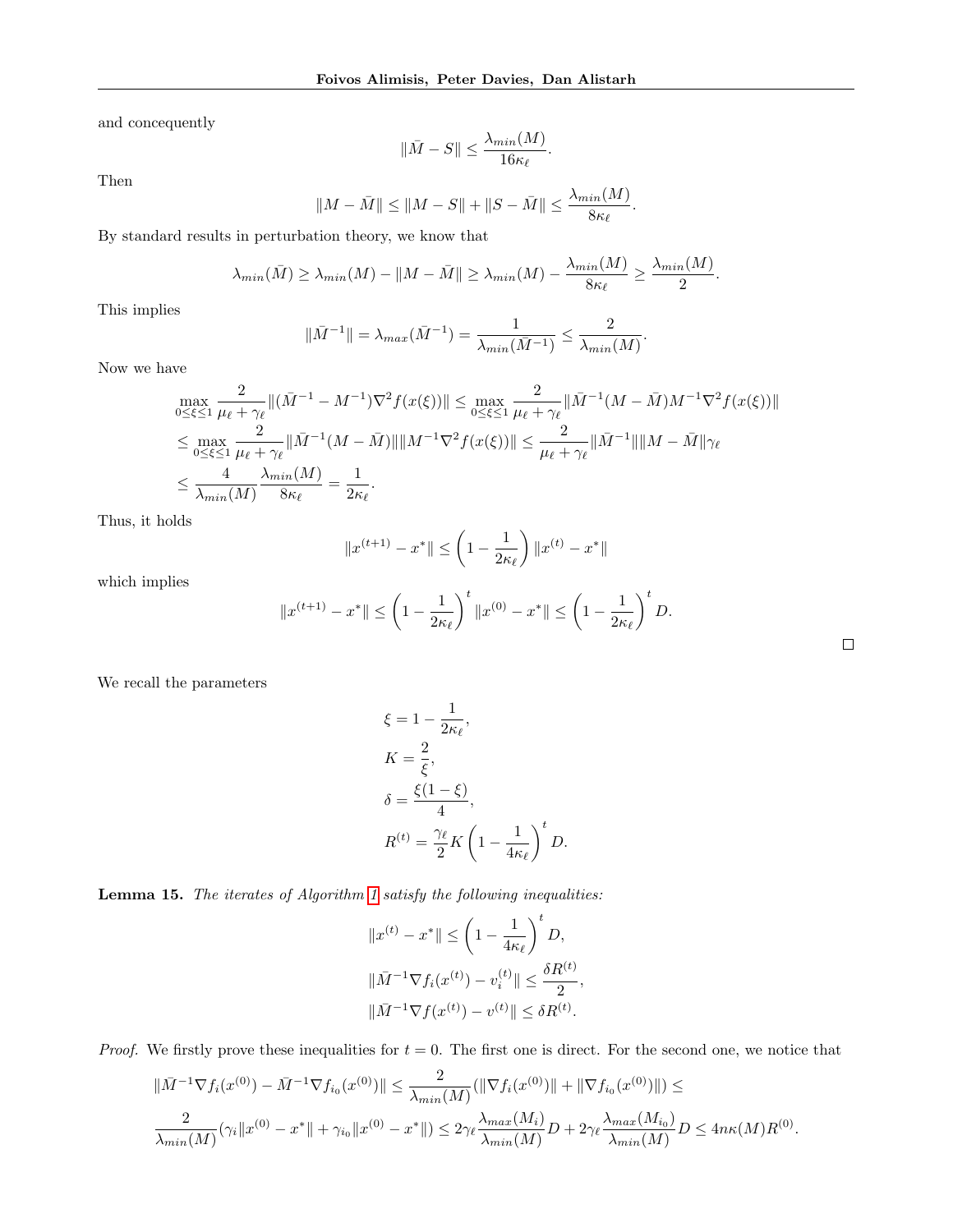The last inequality follows because  $K \geq 2$  and  $\lambda_{max}(M_i) \leq n \lambda_{max}(M)$ . (We recall also that  $\|\bar{M}^{-1}\| \leq \frac{2}{\lambda_{min}(M)}$ , because  $\lambda_{min}(\bar{M}) \geq \lambda_{min}(M) - \|M - \bar{M}\| \geq \lambda_{min}(M)/2$ .) By the definition of  $v_i^{(0)}$ , we have

$$
||v_i^{(0)} - \bar{M}^{-1} \nabla f_i(x^{(0)})|| \le \frac{\delta R^{(0)}}{2}.
$$

Towards the third inequality at  $t = 0$ , we have

$$
||r^{(0)} - \bar{M}^{-1} \nabla f(x^{(0)})|| \leq \frac{1}{n} \sum_{i=1}^{n} ||v_i^{(0)} - \bar{M}^{-1} \nabla f_i(x^{(0)})|| \leq \frac{\delta R^{(0)}}{2}.
$$

Also, it holds

$$
||r^{(0)} - \bar{M}^{-1} \nabla f_i(x^{(0)})|| \le ||r^{(0)} - \bar{M}^{-1} \nabla f(x^{(0)})|| + ||\bar{M}^{-1} \nabla f(x^{(0)}) - \bar{M}^{-1} \nabla f_i(x^{(0)})|| \le \left(\frac{\delta}{2} + 4n\kappa(M)\right) R^{(0)},
$$

thus, by the definition of  $v^{(0)}$ ,

$$
||v^{(0)} - r^{(0)}|| \le \frac{\delta R^{(0)}}{2}
$$

and putting everything together, we have

$$
\|v^{(0)} - \bar{M}^{-1} \nabla f(x^{(0)})\| \le \|v^{(0)} - r^{(0)}\| + \|r^{(0)} - \bar{M}^{-1} \nabla f(x^{(0)})\| \le \frac{\delta R^{(0)}}{2} + \frac{\delta R^{(0)}}{2} = \delta R^{(0)}.
$$

Now we assume that the inequalities hold for t and prove that they continue to hold for  $t + 1$ . We start with the first one:

$$
||x^{(t+1)} - x^*|| = ||x^{(t)} - \eta v^{(t)} + \eta \bar{M}^{-1} \nabla f(x^{(t)}) - \eta \bar{M}^{-1} \nabla f(x^{(t)}) - x^*||
$$
  
\n
$$
\leq \eta ||\bar{M}^{-1} \nabla f(x^{(t)}) - v^{(t)}|| + ||x^{(t)} - \eta \bar{M}^{-1} \nabla f(x^{(t)}) - x^*||
$$
  
\n
$$
\leq \frac{2}{\gamma_{\ell}} \delta R^{(t)} + \xi \left(1 - \frac{1}{4\kappa_{\ell}}\right)^t D
$$
  
\n
$$
= \frac{2}{\gamma_{\ell}} \delta \frac{\gamma_{\ell}}{2} K \left(1 - \frac{1}{4\kappa_{\ell}}\right)^t D + \xi \left(1 - \frac{1}{4\kappa_{\ell}}\right)^t D
$$
  
\n
$$
= \delta K \left(1 - \frac{1}{4\kappa_{\ell}}\right)^t D + \xi \left(1 - \frac{1}{4\kappa_{\ell}}\right)^t D
$$
  
\n
$$
= (\delta K + \xi) \left(1 - \frac{1}{4\kappa_{\ell}}\right)^t D = \left(1 - \frac{1}{4\kappa_{\ell}}\right)^{t+1} D.
$$

For the second inequality is suffices to show that

$$
\|\bar{M}^{-1}\nabla f_i(x^{(t+1)}) - v_i^{(t)}\| \le 4n\kappa(M)R^{(t+1)}.
$$

To that end, we write

$$
\|\bar{M}^{-1}\nabla f_i(x^{(t+1)}) - v_i^{(t)}\| = \|\bar{M}^{-1}\nabla f_i(x^{(t+1)}) - \bar{M}^{-1}\nabla f_i(x^{(t)}) + \bar{M}^{-1}\nabla f_i(x^{(t)}) - v_i^{(t)}\|
$$
  
\n
$$
\leq \|\bar{M}^{-1}\nabla f_i(x^{(t+1)}) - \bar{M}^{-1}\nabla f_i(x^{(t)})\| + \|\bar{M}^{-1}\nabla f_i(x^{(t)}) - v_i^{(t)}\|
$$
  
\n
$$
\leq \gamma_i \|\bar{M}^{-1}\| \|x^{(t+1)} - x^{(t)}\| + \delta R^{(t)}
$$
  
\n
$$
\leq \gamma_\ell \lambda_{max}(M_i) \frac{2}{\lambda_{min}(M)} (\|x^{(t+1)} - x^*\| + \|x^{(t)} - x^*\|) + \delta R^{(t)}
$$
  
\n
$$
\leq 4n\gamma_\ell \kappa(M) \left(1 - \frac{1}{4\kappa_\ell}\right)^t D + \delta \frac{\gamma_\ell}{2} K \left(1 - \frac{1}{4\kappa_\ell}\right)^t D
$$
  
\n
$$
\leq 2n(2/K + \delta/4) K \gamma_\ell \kappa(M) \left(1 - \frac{1}{4\kappa_\ell}\right)^t D
$$
  
\n
$$
\leq 2n(2/K + \delta K) K \gamma_\ell \kappa(M) \left(1 - \frac{1}{4\kappa_\ell}\right)^t D
$$
  
\n
$$
\leq 4n\kappa(M) R^{(t+1)}.
$$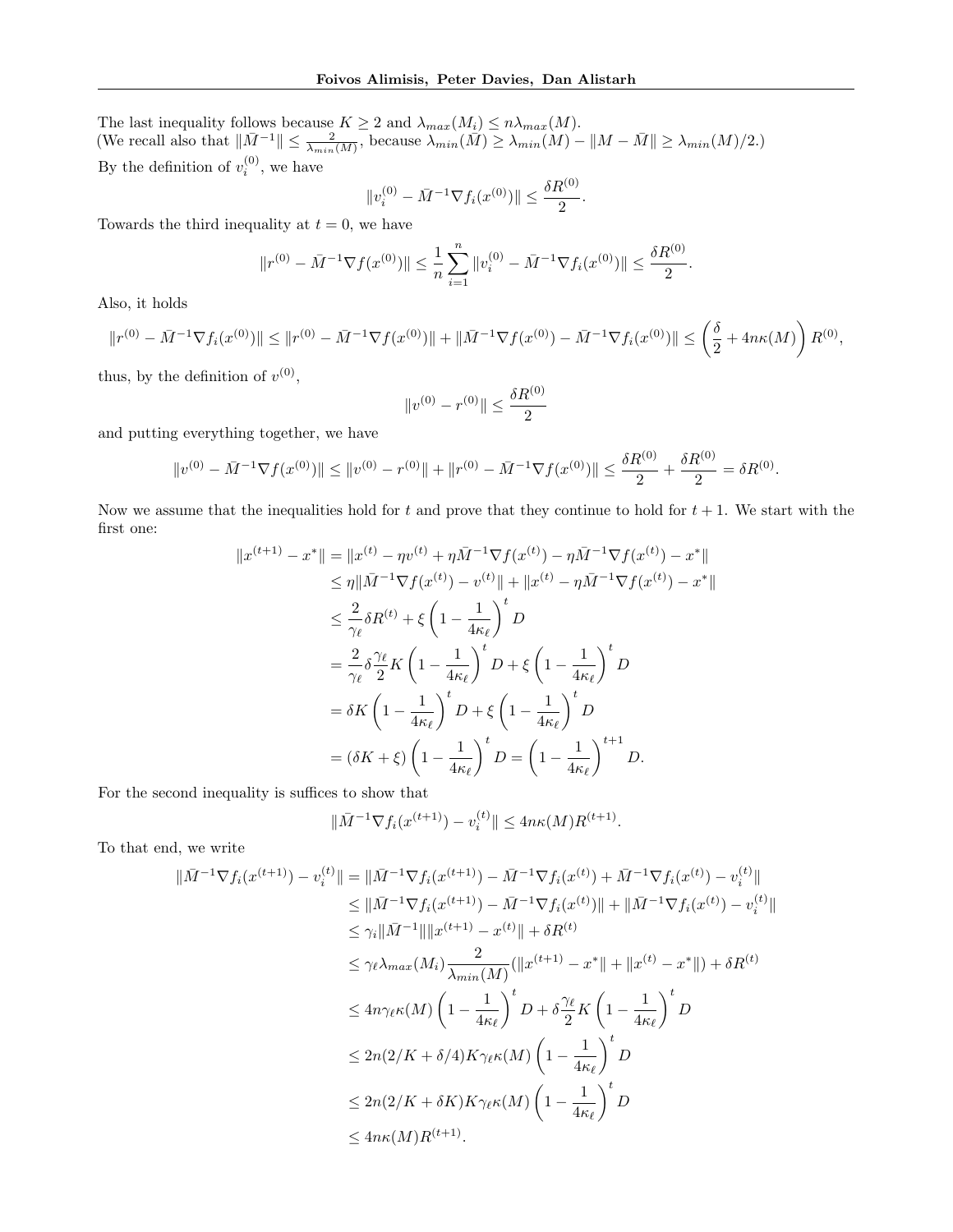Previously we have used again that  $\lambda_{max}(M_i) \leq n \lambda_{max}(M)$ , because  $nM = \sum_{i=1}^{n} M_i$  and all matrices  $M_i$  are positive semi-definite.

For the last inequality we have

$$
\|\bar{M}^{-1}\nabla f(x^{(t+1)}) - r^{(t+1)}\| \le \frac{1}{n} \sum_{i=1}^{n} \|\bar{M}^{-1}\nabla f_i(x^{(t+1)}) - v_i^{(t+1)}\| \le \frac{\delta R^{(t+1)}}{2}
$$

and

$$
||r^{(t+1)} - v^{(t)}|| = ||r^{(t+1)} - \bar{M}^{-1} \nabla f(x^{(t+1)}) + \bar{M}^{-1} \nabla f(x^{(t+1)}) - \bar{M}^{-1} \nabla f(x^{(t)}) + \bar{M}^{-1} \nabla f(x^{(t)}) - v^{(t)}||
$$
  
\n
$$
\leq ||r^{(t+1)} - \bar{M}^{-1} \nabla f(x^{(t+1)})|| + ||\bar{M}^{-1} \nabla f(x^{(t+1)}) - \bar{M}^{-1} \nabla f(x^{(t)})|| + ||\bar{M}^{-1} \nabla f(x^{(t)}) - v^{(t)}||
$$
  
\n
$$
\leq \frac{\delta R^{(t+1)}}{2} + \gamma \frac{2}{\lambda_{min}(M)} ||x^{(t+1)} - x^{(t)}|| + \delta R^{(t)}
$$
  
\n
$$
\leq \frac{\delta R^{(t+1)}}{2} + 4\gamma_{\ell} \kappa(M)(||x^{(t+1)} - x^*|| + ||x^{(t)} - x^*||) + \delta R^{(t)}
$$
  
\n
$$
\leq \frac{\delta R^{(t+1)}}{2} + 4\kappa(M)R^{(t+1)} \leq \left(4n\kappa(M) + \frac{\delta}{2}\right)R^{(t+1)}.
$$

The last part of the inequality follows from the same argument used in deriving the second one. The last inequality implies that

$$
||v^{(t+1)} - r^{(t+1)}|| \le \frac{\delta R^{(t+1)}}{2}.
$$

Thus, putting everything together, we have

$$
\|\bar{M}^{-1}\nabla f(x^{(t+1)}) - v^{(t+1)}\| \le \|\bar{M}^{-1}\nabla f(x^{(t+1)}) - r^{(t+1)}\| + \|r^{(t+1)} - v^{(t+1)}\| \le \frac{\delta R^{(t+1)}}{2} + \frac{\delta R^{(t+1)}}{2} = \delta R^{(t+1)}.
$$

**Theorem 6.** The iterates  $x^{(t)}$  produced by the previous algorithm with  $\eta = \frac{2}{\mu_t + \gamma_t}$  satisfy

$$
||x^{(t)} - x^*|| \le \left(1 - \frac{1}{4\kappa_\ell}\right)^t D
$$

and the total number of bits used for communication until  $f(x^{(t)}) - f^* \leq \epsilon$  is

$$
\mathcal{O}\left(nd^2\log\left(\sqrt{d}n\kappa_{\ell}\kappa(M)\right)\right) + \mathcal{O}\left(nd\kappa_{\ell}\log(n\kappa_{\ell}\kappa(M))\log\frac{\gamma D^2}{\epsilon}\right). \tag{1}
$$

Proof. The inequality for the convergence rate of the distance of the iterates from the minimizer holds from the previous lemma. We now turn our interest to the total communication cost. We start from the quantization of the matrix M:

The communication cost for encoding each  $M_i$  and decoding in the master node is

$$
\mathcal{O}\left(\frac{d(d+1)}{2}\text{log}_2\left(\frac{2\sqrt{d}n\lambda_{max}(M)}{\frac{\lambda_{min}(M)}{16\sqrt{2}\kappa_{\ell}}}\right)\right)=\mathcal{O}(d^2\text{log}_2(\sqrt{d}n\kappa_{\ell}\kappa(M))).
$$

The communication cost of encoding  $S$  in the master node and then decode back in every machine is

$$
\mathcal{O}\left(\frac{d(d+1)}{2}\text{log}_2\left(\frac{3\sqrt{d}n\lambda_{max}(M)}{\frac{\lambda_{min}(M)}{16\sqrt{2}\kappa_{\ell}}}\right)\right)=\mathcal{O}(d^2\text{log}_2(\sqrt{d}n\kappa_{\ell}\kappa(M))).
$$

Since we have n-many communications of each kind, the total communication cost is

$$
b_m = \mathcal{O}(nd^2 \log_2(\sqrt{d}n\kappa_{\ell}\kappa(M)) = \mathcal{O}(nd^2 \log(\sqrt{d}n\kappa_{\ell}\kappa(M))).
$$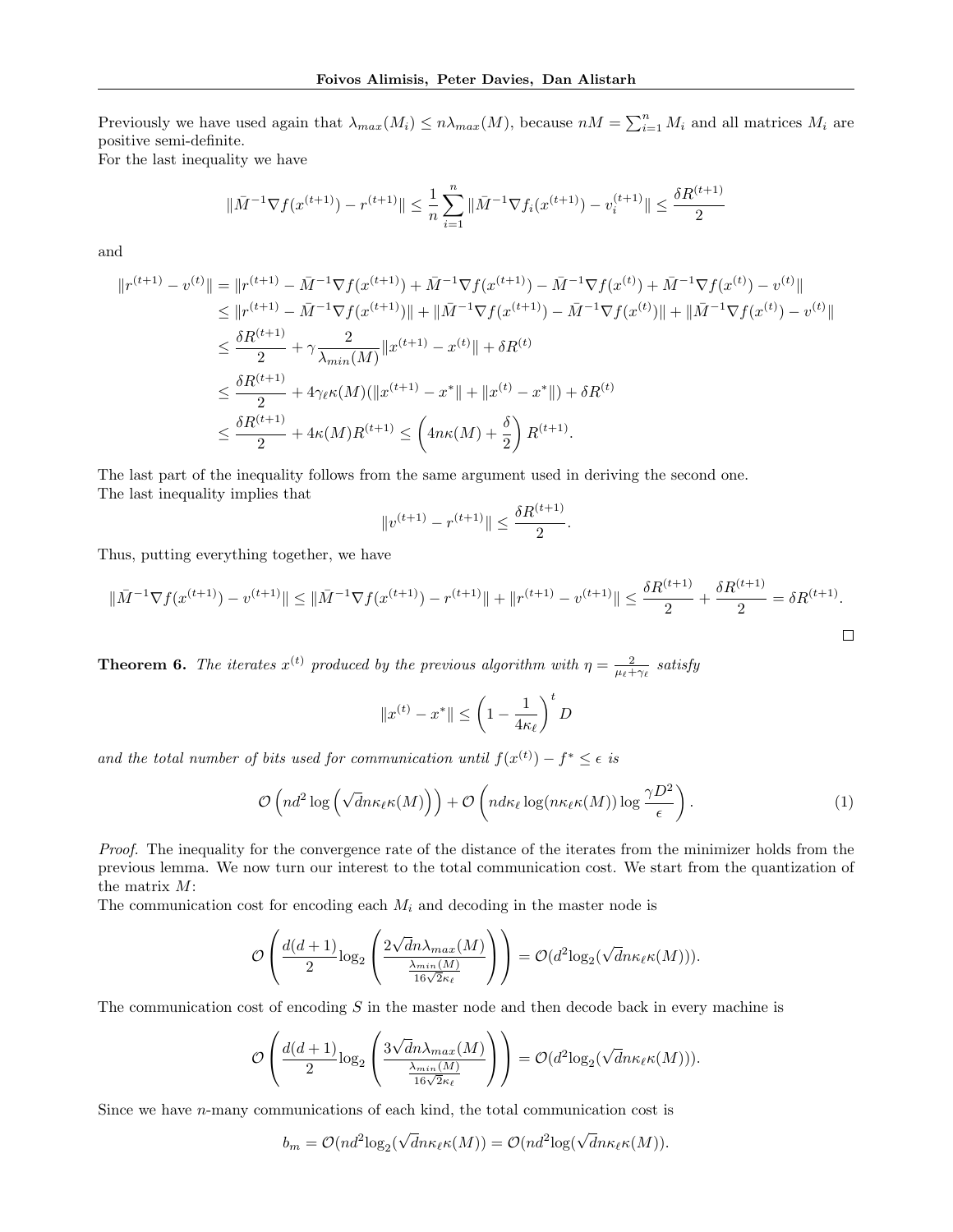The communication cost of quantizing the descent direction  $v^{(t)}$  at step  $t \geq 0$  is at most

$$
\mathcal{O}\left(nd\log_2\frac{4n\kappa(M)}{\delta/2}\right) = \mathcal{O}\left(nd\log\frac{n\kappa(M)}{\delta}\right)
$$

for encoding the local descent directions and

$$
\mathcal{O}\left(nd\log_2\frac{4n\kappa(M)+\frac{\delta}{2}}{\delta/2}\right)\leq \mathcal{O}\left(nd\log\frac{9n\kappa(M)}{\delta}\right)=\mathcal{O}\left(nd\log\frac{n\kappa(M)}{\delta}\right)
$$

for decoding back. Since we have

$$
\frac{1}{\delta} = \frac{4}{\xi(1-\xi)} = \frac{4}{\frac{1}{2\kappa_{\ell}}\left(1-\frac{1}{2\kappa_{\ell}}\right)} \leq 16\kappa_{\ell},
$$

we can bound the total communication cost by

 $b = \mathcal{O}(nd \log(n \kappa_{\ell} \kappa(M)).$ 

We have  $f(x^{(t)}) - f(x^*) \leq \epsilon$  if  $||x^{(t)} - x^*|| \leq \sqrt{\frac{2\epsilon}{\gamma}}$ , thus we reach accuracy  $\epsilon$  in terms of function values in at most  $t = 2\kappa_\ell \log \frac{\gamma D^2}{2\epsilon}$  and putting everything together we find the total communication cost for quantizing the descent directions along the whole optimization procedure to be

$$
\mathcal{O}\left(nd\kappa_{\ell}\log(n\kappa_{\ell}\kappa(M))\log\frac{\gamma D^2}{2\epsilon}\right).
$$

Thus, the total communication cost in number of bits is obtained by summing the cost for matrix and descent direction quantization:

$$
b = \mathcal{O}\left(nd^2\log\left(\sqrt{dn}\kappa_{\ell}\kappa(M)\right)\right) + \mathcal{O}\left(nd\kappa_{\ell}\log(n\kappa_{\ell}\kappa(M))\log\frac{\gamma D^2}{\epsilon}\right).
$$

# <span id="page-24-0"></span>E Proofs for Quantized Newton's Method

We firstly recall Quantized Newton's method in a compact form as we did also for GLMs:

Algorithm 2 Quantized Newton's Method

1: 
$$
x^{(0)} \in \mathbb{R}^{d}
$$
,  $||x^{(0)} - x^{*}|| \leq \frac{\alpha\mu}{2\sigma}$   
\n2:  $H_{0}^{i} = \phi^{-1} \left(Q\left(\phi(\nabla^{2}f_{i}(x^{(0)})), \phi(\nabla^{2}f_{i_{0}}(x^{(0)})), 2\sqrt{d}\gamma, \frac{G^{(0)}}{2\sqrt{2\kappa}}\right)\right)$   
\n3:  $S_{0} = \frac{1}{n} \sum_{i=1}^{n} H_{0}^{i}$   
\n4:  $H_{0} = \phi^{-1} \left(Q\left(\phi(S_{0}), \phi(\nabla^{2}f_{i}(x^{(0)})), \sqrt{d}\left(\frac{G^{(0)}}{2\kappa} + 2\gamma\right), \frac{G^{(0)}}{2\sqrt{2\kappa}}\right)\right)$   
\n5:  $v_{i}^{(0)} = Q\left(H_{0}^{-1} \nabla f_{i}(x^{(0)}), H_{0}^{-1} \nabla f_{i_{0}}(x^{(0)}), 4\kappa P^{(0)}, \frac{\theta P^{(0)}}{2}\right)$   
\n6:  $p^{(0)} = \frac{1}{n} \sum_{i=1}^{n} v_{i}^{(0)}$   
\n7:  $v^{(0)} = Q\left(P^{(0)}, H_{0}^{-1} \nabla f_{i}(x^{(0)}), \left(\frac{\theta}{2} + 4\kappa\right) P^{(0)}, \frac{\theta P^{(0)}}{2}\right)$   
\n8: **for**  $t \geq 0$  **do**  
\n9:  $x^{(t+1)} = x^{(t)} - v^{(t)}$   
\n10:  $H_{t+1}^{i} = \phi^{-1} \left(Q\left(\phi(\nabla^{2}f_{i}(x^{(t+1)})), \phi(H_{t}^{i}), \frac{5\sqrt{d}}{\alpha} G^{(t+1)}, \frac{G^{(t+1)}}{2\sqrt{2\kappa}}\right)\right)$   
\n11:  $S_{t+1} = \frac{1}{n} \sum_{i=1}^{n} H_{t+1}^{i}$   
\n12:  $H_{t+1} = \phi^{-1} \left(Q\left(\phi(S_{t+1}), \phi(H_{t}), \sqrt{d}\left(\frac{1}{2\kappa} + \frac$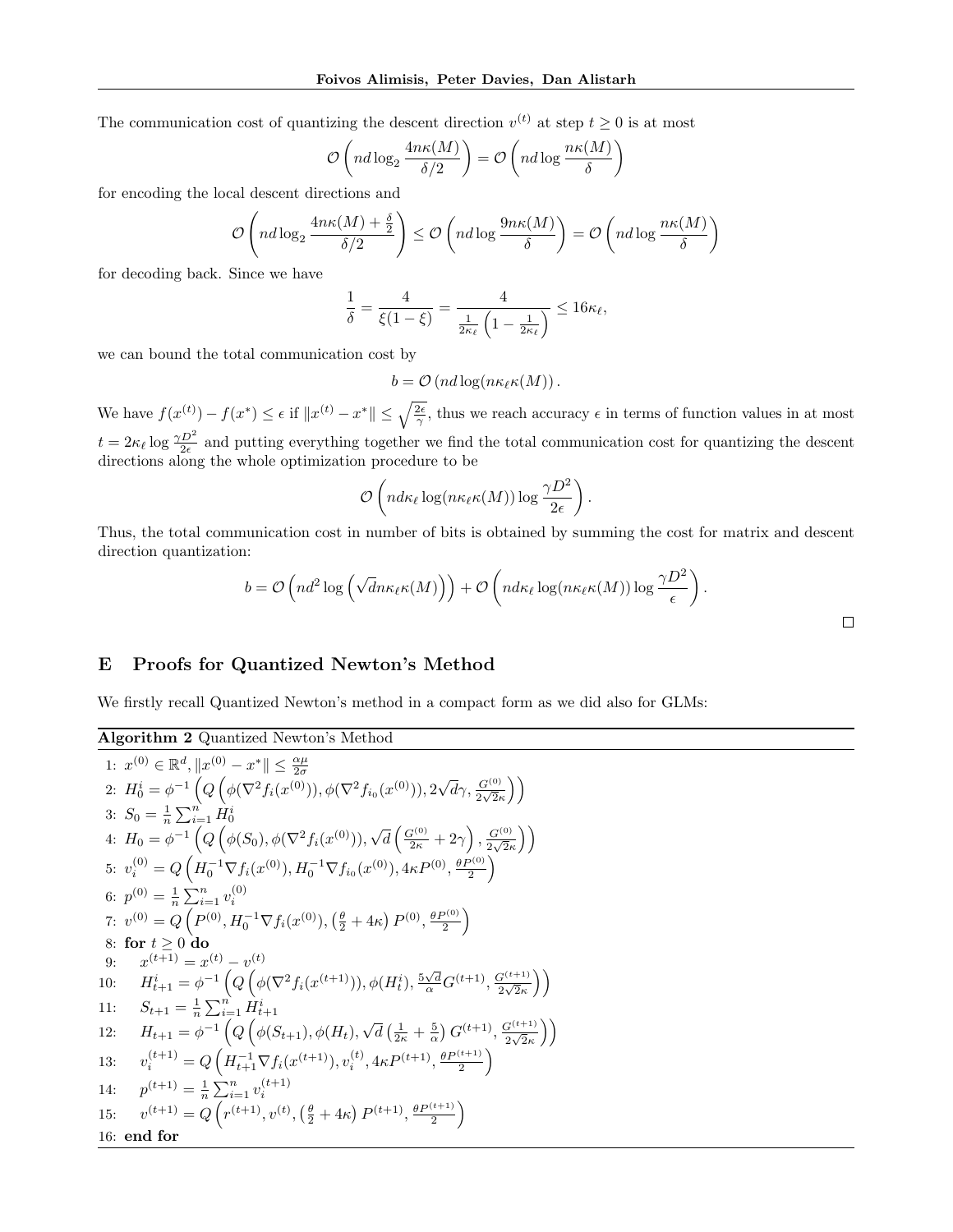We also recall the parameters

$$
G^{(t)} = \frac{\mu}{4} \alpha^{t+1},
$$
  

$$
\alpha \ge 2 \frac{\sigma}{\mu} ||x^{(0)} - x^*||.
$$

<span id="page-25-0"></span>Lemma 16. Consider the algorithm

$$
x^{(t+1)} = x^{(t)} - \eta H_t^{-1} \nabla f(x^{(t)}),
$$

where  $H_t$  is the quantized approximation of the Hessian at step t, but  $\nabla f$  is the exact gradient. The iterates of this algorithm satisfy the following three inequalities:

$$
||x^{(t)} - x^*|| \le \frac{\mu}{2\sigma} \alpha^{t+1},
$$
  

$$
||H_t^i - \nabla^2 f_i(x^{(t)})|| \le \frac{G^{(t)}}{2\kappa},
$$
  

$$
||H_t - \nabla^2 f(x^{(t)})|| \le \frac{G^{(t)}}{\kappa}.
$$

*Proof.* We start by proving that the inequalities hold for  $t = 0$ . The first one is direct by the bound on our initialization. For the second one, it suffices to show that

$$
\|\phi(H_0^i) - \phi(\nabla^2 f_i(x^{(0)}))\| \le \frac{G^{(0)}}{2\sqrt{2}\kappa}
$$

and for that suffices

$$
\|\phi(\nabla^2 f_i(x^{(0)})) - \phi(\nabla^2 f_{i_0}(x^{(0)}))\| \le 2\sqrt{d}\gamma.
$$

which is indeed the case because

 $\|\phi(\nabla^2 f_i(x^{(0)})) - \phi(\nabla^2 f_{i_0}(x^{(0)}))\| \leq \sqrt{d} \|\nabla^2 f_i(x^{(0)}) - \nabla^2 f_{i_0}(x^{(0)})\| \leq \sqrt{d}(\|\nabla^2 f_i(x^{(0)})\| + \|\nabla^2 f_{i_0}(x^{(0)})\|) \leq 2\sqrt{d}$ dγ.

For the third inequality at  $t = 0$ , we have

$$
\|\nabla^2 f(x^{(0)}) - S_0\| \le \frac{1}{n} \sum_{i=1}^n \|\nabla^2 f_i(x^{(0)}) - H_0^i\| \le \frac{G^{(0)}}{2\kappa}.
$$

We need also  $||S_0 - H_0|| \leq \frac{G^{(0)}}{2\kappa}$  and for that it suffices  $||\phi(S_0) - \phi(H_0)|| \leq \frac{G^{(0)}}{2\sqrt{2}\kappa}$ , which follows from

$$
\|\phi(S_0) - \phi(\nabla^2 f_i(x^{(0)}))\| \le \sqrt{d} \left(\frac{G^{(0)}}{2\kappa} + 2\gamma\right).
$$

In order to show the latter, we write

$$
\|\phi(S_0) - \phi(\nabla^2 f_i(x^{(0)}))\| \le \sqrt{d} \|S_0 - \nabla^2 f_i(x^{(0)})\| \le \sqrt{d} (\|S_0 - \nabla^2 f(x^{(0)})\| + \|\nabla^2 f(x^{(0)}) - \nabla^2 f_i(x^{(0)})\|)
$$
  

$$
\le \sqrt{d} \left(\frac{G^{(0)}}{2\kappa} + 2\gamma\right).
$$

For  $t \geq 0$ , we assume that the inequalities hold simultaneously for t and want to prove that they continue to hold for  $t+1$ .

We use a similar style proof as in analyzing convergence of GLMs with fixed preconditioning. We have

$$
x^{(t+1)} - x^* = x^{(t)} - H_t^{-1} \nabla f(x^{(t)}) - x^* = (x^{(t)} - x^*) - H_t^{-1} \left( \int_0^1 \nabla^2 f(x(\xi)) d\xi \right) (x^{(t)} - x^*)
$$
  
= 
$$
\left( Id - \int_0^1 H_t^{-1} \nabla^2 f(x(\xi)) d\xi \right) (x^{(t)} - x^*),
$$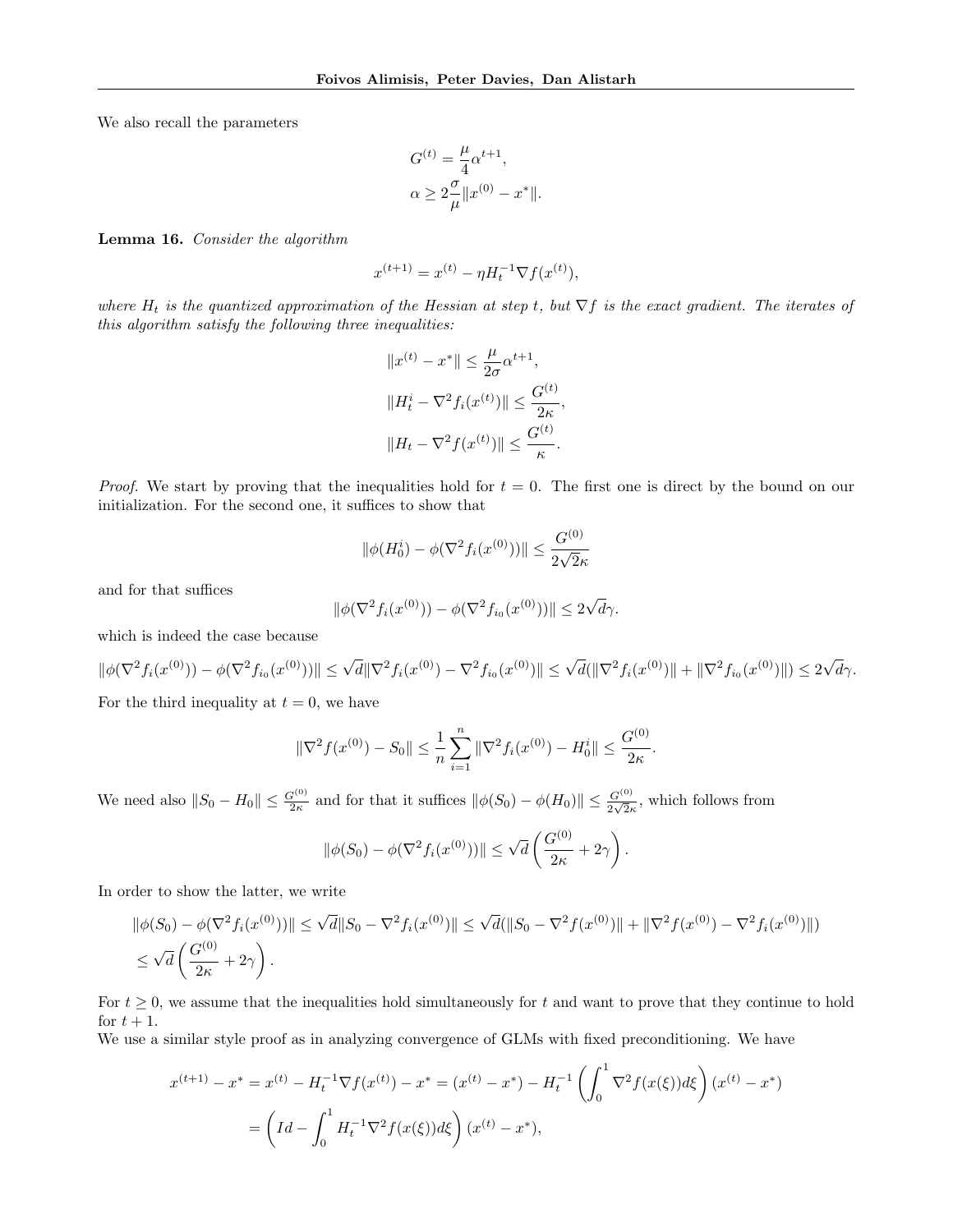where

$$
x(\xi) = x^{(t)} + \xi(x^* - x^{(t)}).
$$

Thus

$$
||x^{(t+1)} - x^*|| \le ||Id - \int_0^1 H_t^{-1} \nabla^2 f(x(\xi)) d\xi || ||x^{(t)} - x^*|| \le \max_{0 \le \xi \le 1} ||Id - H_t^{-1} \nabla^2 f(x(\xi)) || ||x^{(t)} - x^*||.
$$

Now we can write

$$
\max_{0 \leq \xi \leq 1} \|Id - H_t^{-1} \nabla^2 f(x(\xi))\| = \max_{0 \leq \xi \leq 1} \|Id - \nabla^2 f(x^{(t)})^{-1} \nabla^2 f(x(\xi)) + (\nabla^2 f(x^{(t)})^{-1} - H_t^{-1}) \nabla^2 f(x(\xi))\| \leq
$$
\n
$$
\max_{0 \leq \xi \leq 1} \|Id - \nabla^2 f(x^{(t)})^{-1} \nabla^2 f(x(\xi))\| + \max_{0 \leq \xi \leq 1} \|(\nabla^2 f(x^{(t)})^{-1} - H_t^{-1}) \nabla^2 f(x(\xi))\| \leq
$$
\n
$$
\max_{0 \leq \xi \leq 1} \|\nabla^2 f(x^{(t)})^{-1} (\nabla^2 f(x^{(t)}) - \nabla^2 f(x(\xi)))\| + \|\nabla^2 f(x^{(t)})^{-1} - H_t^{-1}\| \max_{0 \leq \xi \leq 1} \|\nabla^2 f(x(\xi))\| \leq
$$
\n
$$
\frac{\sigma}{\mu} \|x^{(t)} - x^*\| + \frac{G^{(t)}}{\kappa} \gamma \frac{2}{\mu^2}.
$$

The first summand of the last inequality is obtained by the facts that the largest eigenvalue of  $\nabla^2 f(x^{(t)})^{-1}$  is  $\frac{1}{\mu}$  and  $\nabla^2 f$  is  $\sigma$ -Lipschitz. The second summand is obtained using that

$$
\|\nabla^2 f(x^{(t)})^{-1} - H_t^{-1}\| = \|\nabla^2 f(x^{(t)})^{-1} (\nabla^2 f(x^{(t)}) - H_t)H_t^{-1}\| \le \|\nabla^2 f(x^{(t)}) - H_t\| \|\nabla^2 f(x^{(t)})^{-1}\| \|H_t^{-1}\| \le \frac{G^{(t)}}{\kappa} \frac{1}{\mu} \frac{1}{\mu - \frac{G^{(t)}}{\kappa}}
$$

.

The last inequality is obtained from the fact that

$$
||H_t^{-1}|| = \frac{1}{\lambda_{min}(H_t)} \le \frac{1}{\lambda_{min}(\nabla^2 f(x_t)) - ||\nabla^2 f(x_t)) - H_t||} \le \frac{1}{\mu - \frac{G^{(t)}}{\kappa}}.
$$

Now, we have

$$
\frac{G^{(t)}}{\kappa}\leq \frac{\mu}{2}
$$

and the result follows. This happens if

$$
\frac{1}{\kappa} \leq \frac{2}{\alpha}
$$

which holds always true, because  $\frac{1}{\kappa}, \alpha < 1$ . Thus

$$
||x^{(t+1)} - x^*|| \leq \frac{\sigma}{\mu} ||x^{(t)} - x^*||^2 + G^{(t)} \frac{2}{\mu} ||x^{(t)} - x^*|| = \frac{\sigma}{\mu} \left(\frac{\mu}{2\sigma}\right)^2 \alpha^{2(t+1)} + \frac{\mu}{4} \alpha^{t+1} \frac{2}{\mu} \frac{\mu}{2\sigma} \alpha^{t+1} = \frac{\mu}{2\sigma} \alpha^{2(t+1)} \leq \frac{\mu}{2\sigma} \alpha^{t+2}.
$$

This also implies that

$$
||x^{(t+1)} - x^*|| \leq \frac{\sigma}{\mu} ||x^{(t)} - x^*|| \frac{\mu}{2\sigma} \alpha^{t+1} + \frac{\mu}{4} \alpha^{t+1} \frac{2}{\mu} ||x^{(t)} - x^*|| \leq \alpha^{t+1} ||x^{(t)} - x^*||.
$$

For the second inequality it suffices to prove that

$$
\|\phi(H_{t+1}^i) - \phi(\nabla^2 f_i(x^{(t+1)}))\| \le \frac{G^{(t+1)}}{2\sqrt{2}\kappa}
$$

and for that it suffices

$$
\|\phi(\nabla^2 f_i(x^{(t+1)})) - \phi(H_t^i)\| \le \frac{5\sqrt{d}}{\alpha} G^{(t+1)}.
$$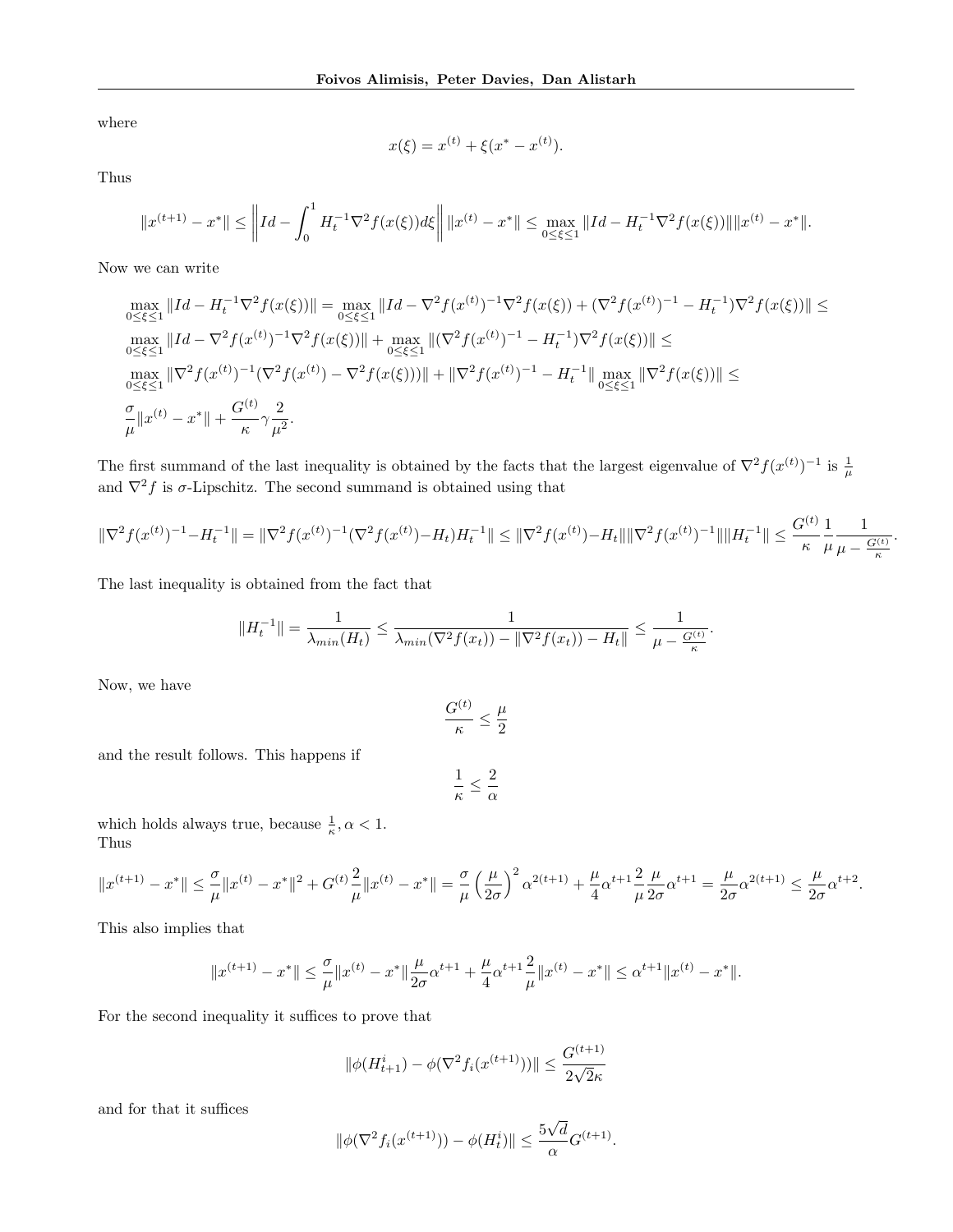We indeed have

$$
\begin{split} \|\phi(\nabla^{2} f_{i}(x^{(t+1)})) - \phi(H_{t}^{i})\| &\leq \|\phi(\nabla^{2} f_{i}(x^{(t+1)})) - \phi(\nabla^{2} f_{i}(x^{(t)})) + \phi(\nabla^{2} f_{i}(x^{(t)})) - \phi(H_{t}^{i})\| \\ &\leq \|\phi(\nabla^{2} f_{i}(x^{(t+1)})) - \phi(\nabla^{2} f_{i}(x^{(t)}))\| + \|\phi(\nabla^{2} f_{i}(x^{(t)})) - \phi(H_{t}^{i})\| \\ &\leq \sqrt{d} \left( \|\nabla^{2} f_{i}(x^{(t+1)}) - \nabla^{2} f_{i}(x^{(t)})\| + \|\nabla^{2} f_{i}(x^{(t)}) - H_{t}^{i}\| \right) \\ &\leq \sqrt{d} \left( \sigma \|x^{(t+1)} - x^{(t)}\| + \frac{G^{(t)}}{\kappa} \right) \\ &\leq \sqrt{d} \left( 2\sigma \frac{\mu}{2\sigma} \alpha^{t+1} + \frac{1}{\kappa} \frac{\mu}{4} \alpha^{t+1} \right) \\ &\leq \sqrt{d} \frac{5\mu}{4} \alpha^{t+1} = \sqrt{d} \frac{5\mu}{4\alpha} \alpha^{t+2} = \frac{5\sqrt{d}}{\alpha} G^{(t+1)}. \end{split}
$$

For the last inequality, we have

$$
\|\nabla^2 f(x^{(t+1)}) - S_{t+1}\| \leq \frac{1}{n} \sum_{i=1}^n \|\nabla^2 f_i(x^{(t+1)}) - H_{t+1}^i\| \leq \frac{G^{(t+1)}}{2\kappa}.
$$

Now it suffices to prove

$$
||S_{t+1} - H_{t+1}|| \le \frac{G^{(t+1)}}{2\kappa}
$$

which holds if

$$
\|\phi(S_{t+1}) - \phi(H_{t+1})\| \le \frac{G^{(t+1)}}{2\sqrt{2}\kappa}
$$

and for that suffices

$$
\|\phi(S_{t+1}) - \phi(H_t)\| \le \sqrt{d} \left(\frac{1}{2\kappa} + \frac{5}{\alpha}\right) G^{(t+1)}.
$$

We now have

$$
\|\phi(S_{t+1}) - \phi(H_t)\| \leq \sqrt{d} \|S_{t+1} - H_t\| \leq \sqrt{d} \|S_{t+1} - \nabla^2 f(x^{(t+1)}) + \nabla^2 f(x^{(t+1)}) - \nabla^2 f(x^{(t)}) + \nabla^2 f(x^{(t)}) - H_t\|
$$
  
\n
$$
\leq \sqrt{d} (\|S_{t+1} - \nabla^2 f(x^{(t+1)})\| + \|\nabla^2 f(x^{(t+1)}) - \nabla^2 f(x^{(t)})\| + \|\nabla^2 f(x^{(t)}) - H_t\|)
$$
  
\n
$$
\leq \sqrt{d} \left(\frac{G^{(t+1)}}{2\kappa} + \sigma \|x^{(t+1)} - x^{(t)}\| + \frac{G^{(t)}}{\kappa}\right) \leq \sqrt{d} \frac{G^{(t+1)}}{2\kappa} + \frac{5\sqrt{d}}{\alpha} G^{(t+1)}
$$
  
\n
$$
= \sqrt{d} \left(\frac{1}{2\kappa} + \frac{5}{\alpha}\right) G^{(t+1)}
$$
  
\nwhich concludes the induction.

which concludes the induction.

We now recall the parameters

$$
\theta = \frac{\alpha(1-\alpha)}{4},
$$
  
\n
$$
K = \frac{2}{\alpha},
$$
  
\n
$$
P^{(t)} = \frac{\mu}{2\sigma} K \alpha \left(\frac{1+\alpha}{2}\right)^t.
$$

<span id="page-27-0"></span>**Lemma 17.** The iterates  $x^{(t)}$  of the quantized Newton's algorithm satisfy the inequalities

$$
||x^{(t)} - x^*|| \le \frac{\mu}{2\sigma} \alpha \left(\frac{1+\alpha}{2}\right)^t,
$$
  

$$
||H_t^{-1} \nabla f_i(x^{(t)}) - v_i^{(t)}|| \le \frac{\theta P^{(t)}}{2},
$$
  

$$
||H_t^{-1} \nabla f(x^{(t)}) - v^{(t)}|| \le \theta P^{(t)}.
$$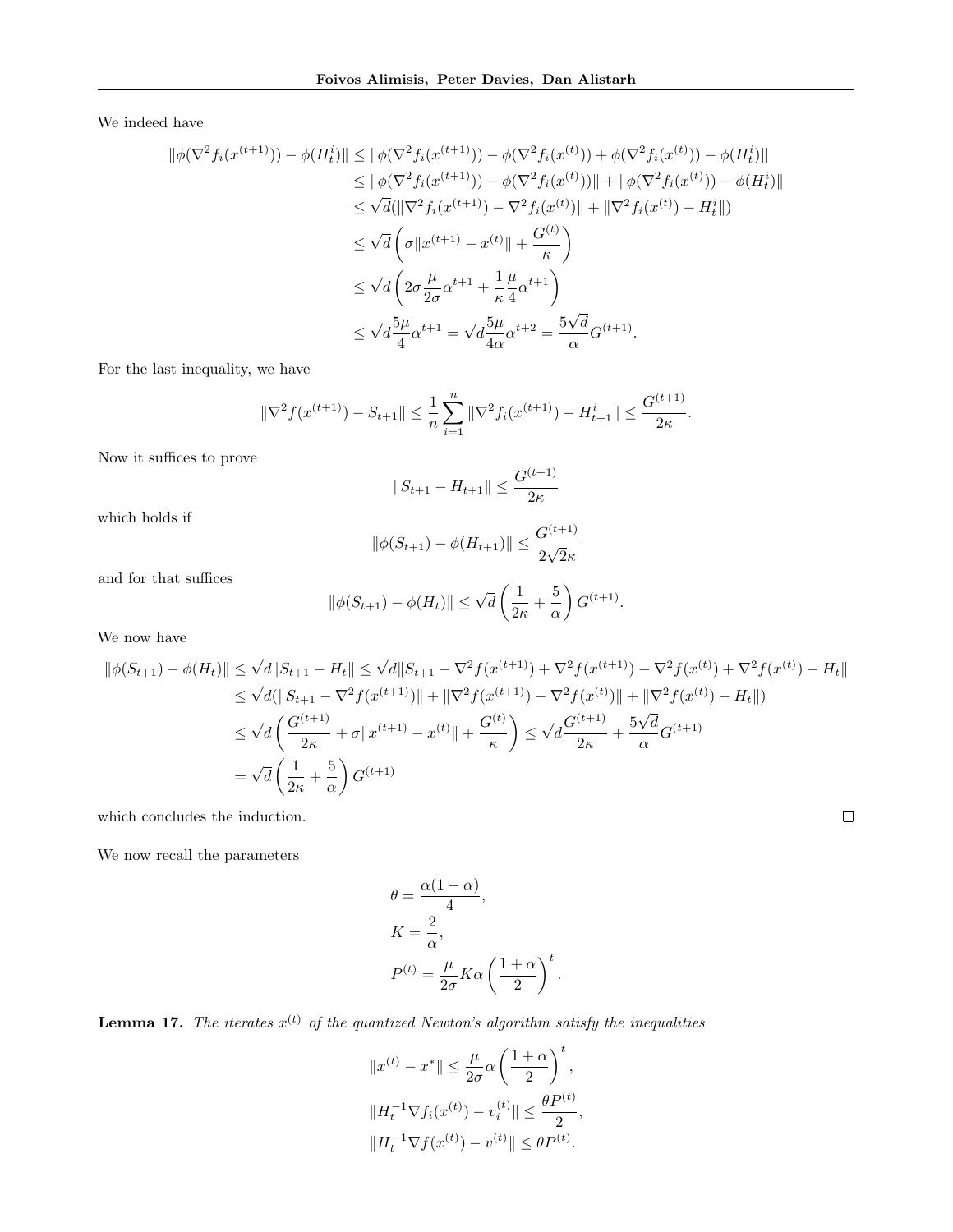*Proof.* We firstly prove that the inequalities hold at  $t = 0$ . The first one is trivial by the choice of  $x^{(0)}$ . For the second one it suffices to show that

$$
||H_0^{-1} \nabla f_i(x^{(0)}) - H_0^{-1} \nabla f_{i_0}(x^{(0)})|| \leq 4\kappa P^{(0)}.
$$

Indeed,

$$
||H_0^{-1} \nabla f_i(x^{(0)}) - H_0^{-1} \nabla f_{i_0}(x^{(0)})|| \le ||H_0^{-1}||(||\nabla f_i(x^{(0)})|| + ||\nabla f_{i_0}(x^{(0)})||) \le \frac{2}{\mu} 2\gamma ||x^{(0)} - x^*||
$$
  

$$
\le 4\frac{\gamma}{\mu} K \frac{\mu}{2\sigma} \alpha = 4\kappa P^{(0)}.
$$

For the third inequality at  $t = 0$ , we have

$$
||H_0^{-1} \nabla f(x^{(0)}) - p^{(0)}|| \le \frac{1}{n} \sum_{i=1}^n ||H_0^{-1} \nabla f_i(x^{(0)}) - v_i^{(0)}|| \le \frac{\theta P^{(0)}}{2}.
$$

We need also

$$
||v^{(0)} - p^{(0)}|| \le \frac{\theta P^{(0)}}{2}.
$$

For that it suffices to show that

$$
||p^{(0)} - H_0^{-1} \nabla f_i(x^{(0)})|| \le \left(\frac{\theta}{2} + 4\kappa\right) P^{(0)}.
$$

Indeed

$$
||p^{(0)} - H_0^{-1} \nabla f_i(x^{(0)})|| \le ||p^{(0)} - H_0^{-1} \nabla f(x^{(0)})|| + ||H_0^{-1} \nabla f(x^{(0)}) - H_0^{-1} \nabla f_i(x^{(0)})||
$$
  

$$
\le \frac{\theta P^{(0)}}{2} + \frac{2}{\mu} 2\gamma ||x^{(0)} - x^*|| \le \frac{\theta P^{(0)}}{2} + 4\kappa P^{(0)} = \left(\frac{\theta}{2} + 4\kappa\right) P^{(0)}.
$$

Now we assume that the inequalities hold for t and wish to prove that they also hold for  $t + 1$ . We start with the first one:

$$
||x^{(t+1)} - x^*|| = ||x^{(t)} - v^{(t)} + H_t^{-1} \nabla f(x^{(t)}) - H_t^{-1} \nabla f(x^{(t)}) - x^*||
$$
  
\n
$$
\leq ||H_t^{-1} \nabla f(x^{(t)}) - v^{(t)}|| + ||x^{(t)} - H_t^{-1} \nabla f(x^{(t)}) - x^*||
$$
  
\n
$$
\leq \theta P^{(t)} + \alpha ||x^{(t)} - x^*||
$$
  
\n
$$
= \theta \frac{\mu}{2\sigma} K\alpha \left(\frac{1+\alpha}{2}\right)^t + \alpha \frac{\mu}{2\sigma} \alpha \left(\frac{1+\alpha}{2}\right)^t
$$
  
\n
$$
= (\theta K + \alpha) \frac{\mu}{2\sigma} \alpha \left(\frac{1+\alpha}{2}\right)^t
$$
  
\n
$$
= \frac{\mu}{2\sigma} \alpha \left(\frac{1+\alpha}{2}\right)^{t+1}.
$$

For the second inequality it suffices to prove

$$
||H_{t+1}^{-1} \nabla f_i(x^{(t+1)}) - v_i^{(t)}|| \le 4\kappa P^{(t+1)}.
$$

We have

$$
||H_{t+1}^{-1} \nabla f_i(x^{(t+1)}) - v_i^{(t)}|| \le ||H_{t+1}^{-1} \nabla f_i(x^{(t+1)}) - H_{t+1}^{-1} \nabla f_i(x^{(t)})|| + ||H_{t+1}^{-1} \nabla f_i(x^{(t)}) - H_t^{-1} \nabla f_i(x^{(t)})|| + ||H_t^{-1} \nabla f_i(x^{(t)}) - v_i^{(t)}||
$$
  
\n
$$
\le \frac{2}{\mu} \gamma ||x^{(t+1)} - x^{(t)}|| + \frac{4}{\mu} \gamma ||x^{(t)} - x^*|| + \theta P^{(t)}
$$
  
\n
$$
\le 8 \frac{\gamma}{\mu} \frac{\mu}{2\sigma} \alpha \left(\frac{1+\alpha}{2}\right)^t + \theta K \frac{\mu}{2\sigma} \alpha \left(\frac{1+\alpha}{2}\right)^t
$$
  
\n
$$
\le 4\kappa (2/K + \theta) K \frac{\mu}{2\sigma} \alpha \left(\frac{1+\alpha}{2}\right)^t \le 4\kappa (2/K + \theta K) K \frac{\mu}{2\sigma} \alpha \left(\frac{1+\alpha}{2}\right)^t \le 4\kappa P^{(t+1)}.
$$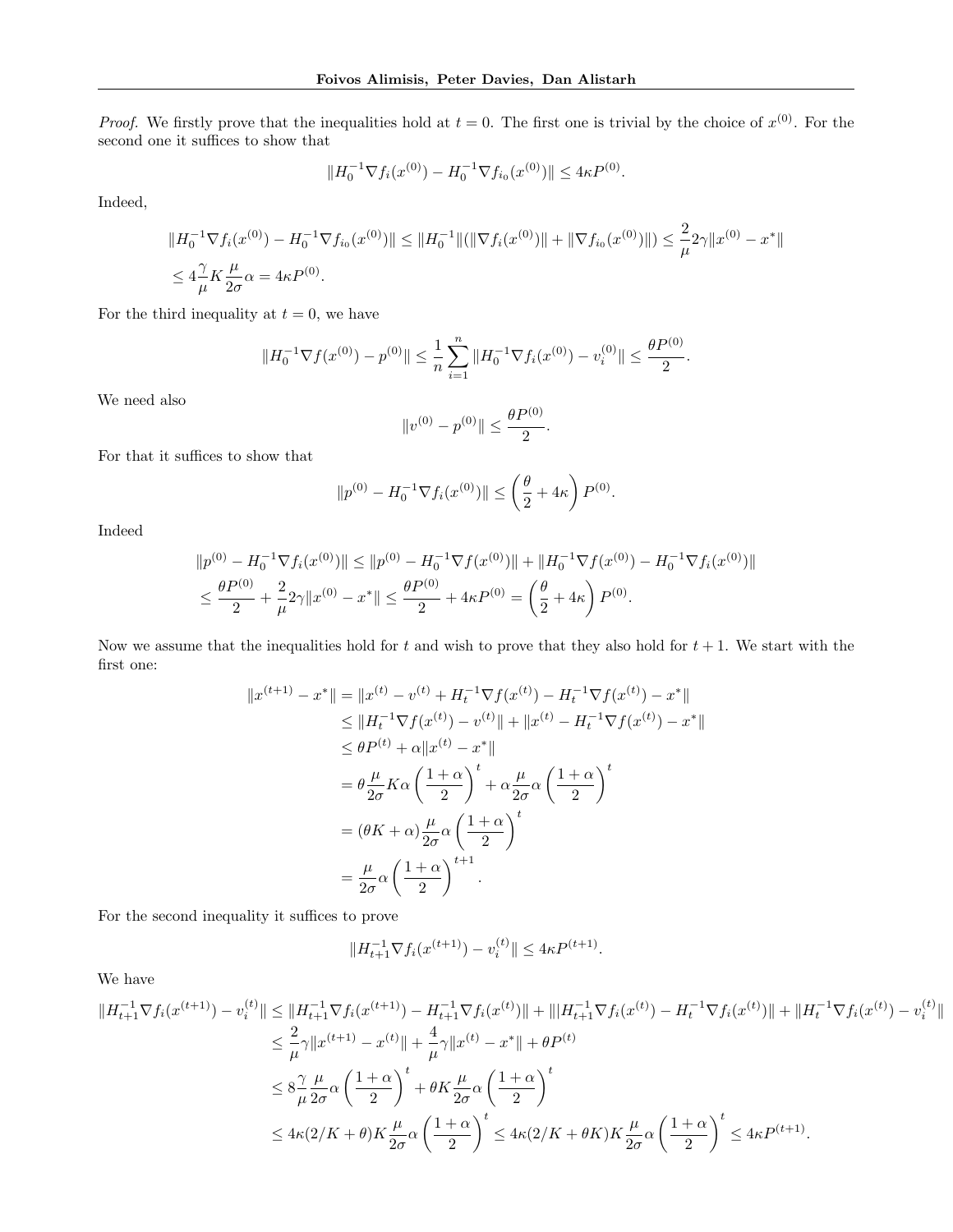The second inequality of this derivation follows from  $\gamma$ -smoothness of  $f_i$ , the fact that  $||H_t^{-1}||, ||H_{t+1}^{-1}|| \leq \frac{2}{\mu}$  and the induction hypothesis.

For the third inequality, we have

$$
||H_{t+1}^{-1} \nabla f(x^{(t+1)}) - p^{(t+1)}|| \leq \frac{1}{n} \sum_{i=1}^{n} ||H_{t+1}^{-1} \nabla f_i(x^{(t+1)}) - v_i^{(t+1)}|| \leq \frac{\theta P^{(t+1)}}{2}.
$$

We want to prove also that

$$
||p^{(t+1)} - v^{(t+1)}|| \le \frac{\theta P^{(t+1)}}{2}.
$$

For that it suffices to show that

$$
||p^{(t+1)} - v^{(t)}|| \le \left(\frac{\theta}{2} + 4\kappa\right) P^{(t+1)}.
$$

We have

$$
||p^{(t+1)} - v^{(t)}|| \le ||p^{(t+1)} - H_{t+1}^{-1} \nabla f(x^{(t+1)}) + H_{t+1}^{-1} \nabla f(x^{(t+1)}) - H_{t+1}^{-1} \nabla f(x^{(t)})
$$
  
+ 
$$
H_{t+1}^{-1} \nabla f(x^{(t)}) - H_t^{-1} \nabla f(x^{(t)}) + H_t^{-1} \nabla f(x^{(t)}) - v^{(t)}||
$$
  

$$
\le ||p^{(t+1)} - H_{t+1}^{-1} \nabla f(x^{(t+1)})|| + ||H_{t+1}^{-1} \nabla f(x^{(t+1)}) - H_{t+1}^{-1} \nabla f(x^{(t)})||
$$
  
+ 
$$
||H_{t+1}^{-1} \nabla f(x^{(t)}) - H_t^{-1} \nabla f(x^{(t)})|| + ||H_t^{-1} \nabla f(x^{(t)}) - v^{(t)}||
$$
  

$$
\le \frac{\theta P^{(t+1)}}{2} + \frac{2}{\mu} \gamma ||x^{(t+1)} - x^{(t)}|| + \frac{4}{\mu} \gamma ||x^{(t)} - x^*|| + \theta P^{(t)} \le \left(\frac{\theta}{2} + 4\kappa\right) P^{(t+1)}
$$

which completes the induction.

**Theorem 8.** The iterates of the quantized Newton's method starting from a point  $x^{(0)}$ , such that

$$
||x^{(0)} - x^*|| \le \frac{\mu}{4\sigma} \left(\alpha = \frac{1}{2}\right)
$$

satisfy

$$
||x^{(t)} - x^*|| \le \frac{\mu}{4\sigma} \left(\frac{3}{4}\right)^t
$$

and the communication cost until reaching accuracy  $\epsilon$  in terms of function values is

$$
\mathcal{O}\left(nd^2\log\left(\sqrt{d}\kappa\right)\log\frac{\gamma\mu^2}{\sigma^2\epsilon}\right) \tag{2}
$$

many bits in total.

*Proof.* The claim about the convergence of the iterates follows easily by applying Lemma [17](#page-27-0) with  $\alpha = \frac{1}{2}$ . This means that we achieve  $||x^{(t)} - x^*|| \leq \epsilon$  in at most

$$
t = \frac{1}{1 - \frac{3}{4}} \log \frac{\frac{\mu}{4\sigma}}{\epsilon} = 4 \log \frac{\mu}{4\sigma \epsilon}
$$

many iterates. We have  $f(x^{(t)}) - f^* \leq \epsilon$ , if  $||x^{(t)} - x^*|| \leq \sqrt{\frac{2\epsilon}{\gamma}}$ , thus in at most

$$
t = 2\log \frac{\gamma \mu^2}{32\sigma^2 \epsilon}
$$

many iterates.

For the communication cost, we have that in order to pursue Hessian quantization (Lemma [16\)](#page-25-0) at  $t = 0$ , we need

$$
\mathcal{O}\left(n\frac{d(d+1)}{2}\log\frac{2\sqrt{d}\gamma}{G^{(0)}/2\sqrt{2}\kappa}\right)=\mathcal{O}\left(n\frac{d(d+1)}{2}\log\frac{2\sqrt{d}\gamma}{\frac{\mu^2}{16\sqrt{2}\gamma}}\right)=\mathcal{O}\left(n\frac{d(d+1)}{2}\log\frac{\sqrt{d}\gamma^2}{\mu^2}\right)\leq\mathcal{O}\left(nd^2\log\left(\sqrt{d}\kappa\right)\right)
$$

 $\Box$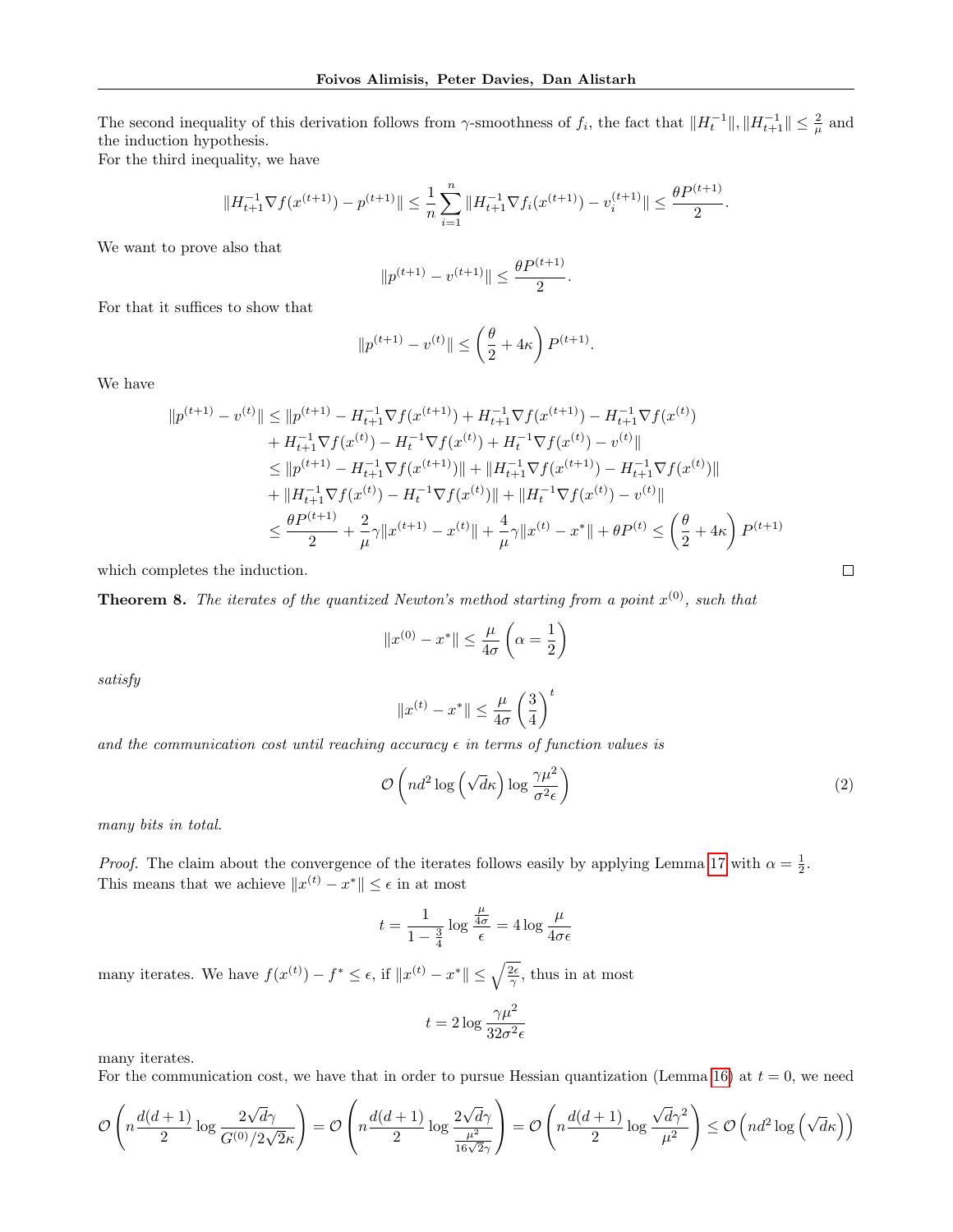many bits for encoding the local Hessian matrices

$$
\mathcal{O}\left(n\frac{d(d+1)}{2}\log\frac{\sqrt{d}\left(\frac{1}{2\kappa}G^{(0)}+2\gamma\right)}{G^{(0)}/2\sqrt{2}\kappa}\right)=\mathcal{O}\left(n\frac{d(d+1)}{2}\log\frac{2\sqrt{d}\gamma}{G^{(0)}/2\sqrt{2}\kappa}\right)\leq\mathcal{O}\left(nd^2\log\left(\sqrt{d}\kappa\right)\right)
$$

for decoding their sum back to all machines (this is because  $\frac{1}{2\kappa}G^{(0)} \leq 2\gamma$ ). Thus the total communication cost for Hessian quantization at  $t = 0$  is

$$
\mathcal{O}\left(nd^2\log\left(\sqrt{d}\kappa\right)\right).
$$

For  $t \geq 1$ , we have that the cost for quantizing the local Hessians is

$$
\mathcal{O}\left(n\frac{d(d+1)}{2}\log\frac{5\sqrt{d}G^{(t+1)}/\alpha}{G^{(t+1)}/2\sqrt{2}\kappa}\right) = \mathcal{O}\left(n\frac{d(d+1)}{2}\log\frac{5\sqrt{d}G^{(t+1)}/\alpha}{G^{(t+1)}/2\sqrt{2}\kappa}\right) = \mathcal{O}\left(nd^2\log\left(\sqrt{d}\kappa\right)\right)
$$

and for communicating the sum back to all machines is

$$
\mathcal{O}\left(n\frac{d(d+1)}{2}\log\frac{\sqrt{d}(1/2\kappa+5/\alpha)G^{(t+1)}}{G^{(t+1)}/2\sqrt{2}\kappa}\right)=\mathcal{O}\left(n\frac{d(d+1)}{2}\log\frac{\sqrt{d}5/\alpha}{1/2\sqrt{2}\kappa}\right)=\mathcal{O}\left(nd^2\log\left(\sqrt{d}\kappa\right)\right),\,
$$

again because  $1/2\kappa \leq 5/\alpha$ .

Thus the total cost of Hessian quantization along the whole optimization process until reaching accuracy  $\epsilon$  is

$$
b_m = \mathcal{O}\left(nd^2 \log\left(\sqrt{d}\kappa\right) \log \frac{\gamma \mu^2}{32\sigma^2 \epsilon}\right)
$$

many bits in total.

On the other hand, the cost of quantizing the local descent directions at  $t \geq 0$  is

$$
\mathcal{O}\left(nd\log\frac{4\kappa P^{(t)}}{\frac{\theta P^{(t)}}{2}}\right) = \mathcal{O}\left(nd\log\kappa\right)
$$

because now  $\theta$  is just  $\frac{1}{16}$ . The cost of sending the average of the quantized local directions back to any machine is

$$
\mathcal{O}\left(nd\log\frac{(\theta/2+4\kappa)P^{(t)}}{\theta P^{(t)}/2}\right)=\mathcal{O}\left(nd\log\frac{4\kappa P^{(t)}}{\frac{\theta P^{(t)}}{2}}\right)=\mathcal{O}\left(nd\log\kappa\right),\,
$$

because  $\frac{\theta}{2} \leq 4\kappa$ . Thus, the total communication cost for quantizing the descent directions until reaching accuracy  $\epsilon$  is

$$
b = \mathcal{O}\left(nd\log \kappa \log \frac{\gamma \mu^2}{32\sigma^2 \epsilon}\right)
$$

many bits.

The total communication cost of Quantized Newton's method overall is

$$
\mathcal{O}\left(nd^2\log\left(\sqrt{d}\kappa\right)\log\frac{\gamma\mu^2}{32\sigma^2\epsilon}\right) + \mathcal{O}\left(nd\log\kappa\log\frac{\gamma\mu^2}{32\sigma^2\epsilon}\right) = \mathcal{O}\left(nd^2\log\left(\sqrt{d}\kappa\right)\log\frac{\gamma\mu^2}{\sigma^2\epsilon}\right).
$$

# <span id="page-30-0"></span>F Estimation of the Minimum

**Proposition 9.** The value  $\bar{f}$  which occurs from the previous quantization procedure is an estimate of the true minimum  $f^*$  of f with accuracy  $\epsilon$  and the cost of quantization is

$$
\mathcal{O}\left(n\log\frac{\gamma C^2+c}{\epsilon}\right).
$$

if  $\epsilon$  is sufficiently small.